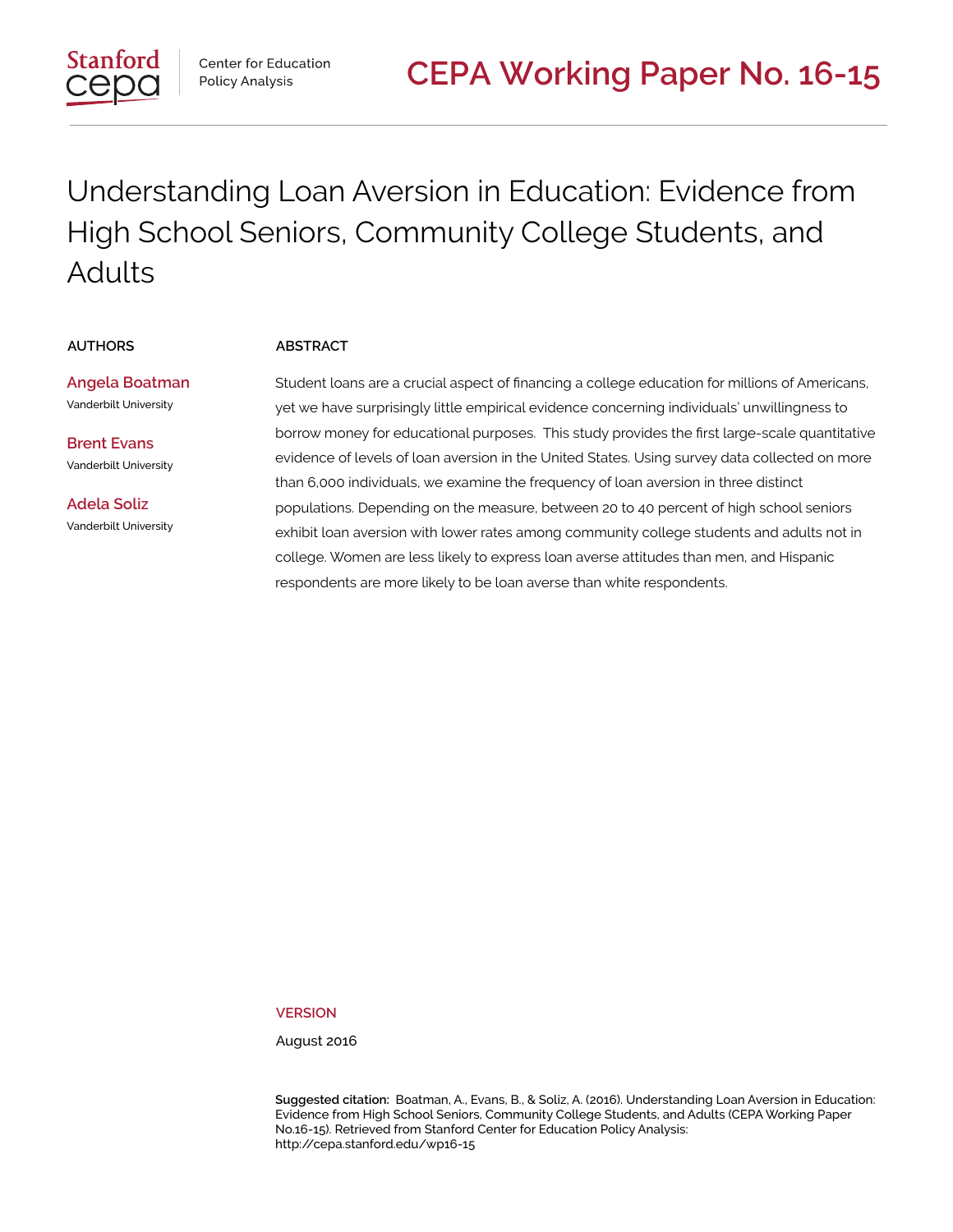# **Understanding Loan Aversion in Education: Evidence from High School Seniors, Community College Students, and Adults**

# **Angela Boatman, Brent Evans, Adela Soliz**

# Abstract

Student loans are a crucial aspect of financing a college education for millions of Americans, yet we have surprisingly little empirical evidence concerning individuals' unwillingness to borrow money for educational purposes. This study provides the first large-scale quantitative evidence of levels of loan aversion in the United States. Using survey data collected on more than 6,000 individuals, we examine the frequency of loan aversion in three distinct populations. Depending on the measure, between 20 to 40 percent of high school seniors exhibit loan aversion with lower rates among community college students and adults not in college. Women are less likely to express loan averse attitudes than men, and Hispanic respondents are more likely to be loan averse than white respondents.

Keywords: student loans, higher education, loan aversion, financial aid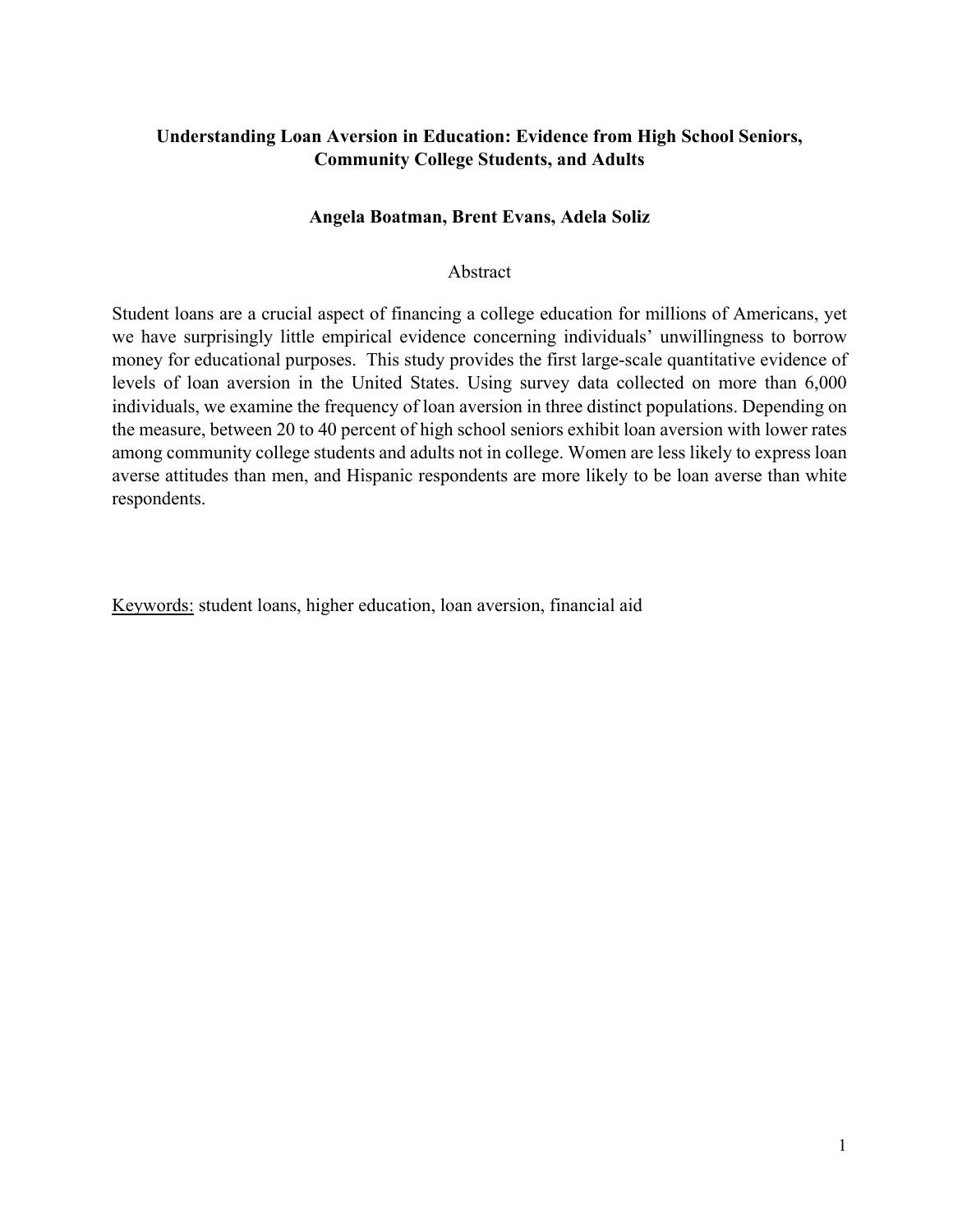As the college-going population becomes increasingly diverse and the cost of college continues to rise, it is critical that we better understand the underlying mechanisms by which prospective students make decisions about whether and how to finance their education beyond high school. Student loans are an increasingly necessary tool to help students pay for postsecondary education. Though thirty-five percent of all undergraduate students and 55 percent of all graduate students receive some type of federal loan to help finance their college education (Snyder & Dillow, 2015), a subset of students appear to be averse to taking out loans, and, thus will choose not to borrow money to finance their college education (Callendar & Jackson, 2005; Cunningham & Santiago, 2008).

While loan aversion (sometimes called debt aversion) can apply to any form of financial debt, this paper focuses on its application to student loans. Loan aversion, as it applies to postsecondary education, is commonly defined as "an unwillingness to take a loan to pay for college, even when that loan would likely offer a positive long-term return" (Cunningham & Santiago, 2008, p. 10). Loan averse students are those willing to invest in higher education but not willing to take out loans to do so (Palameta & Voyer, 2010).

Evidence of the existence of loan aversion has been found among students in several contexts (Burdman, 2005; Caetano, Palacios, & Patrinos, 2011; Callendar & Jackson, 2005; Cunningham & Santiago, 2008; Goldrick-Rab & Kelchen, 2013; Palameta & Voyer, 2010), but much of the empirical work has been done outside the United States. Furthermore, little quantitative evidence exists to identify how loan aversion varies by demographic characteristics. Cunningham and Santiago (2008) suggest Asian and Hispanic students are less likely to borrow, but it is not clear if those preferences are a result of loan aversion.

Loan aversion can, in some cases, lead to negative outcomes for students. Given that student loans are the primary policy mechanism by which to relieve credit constraints, a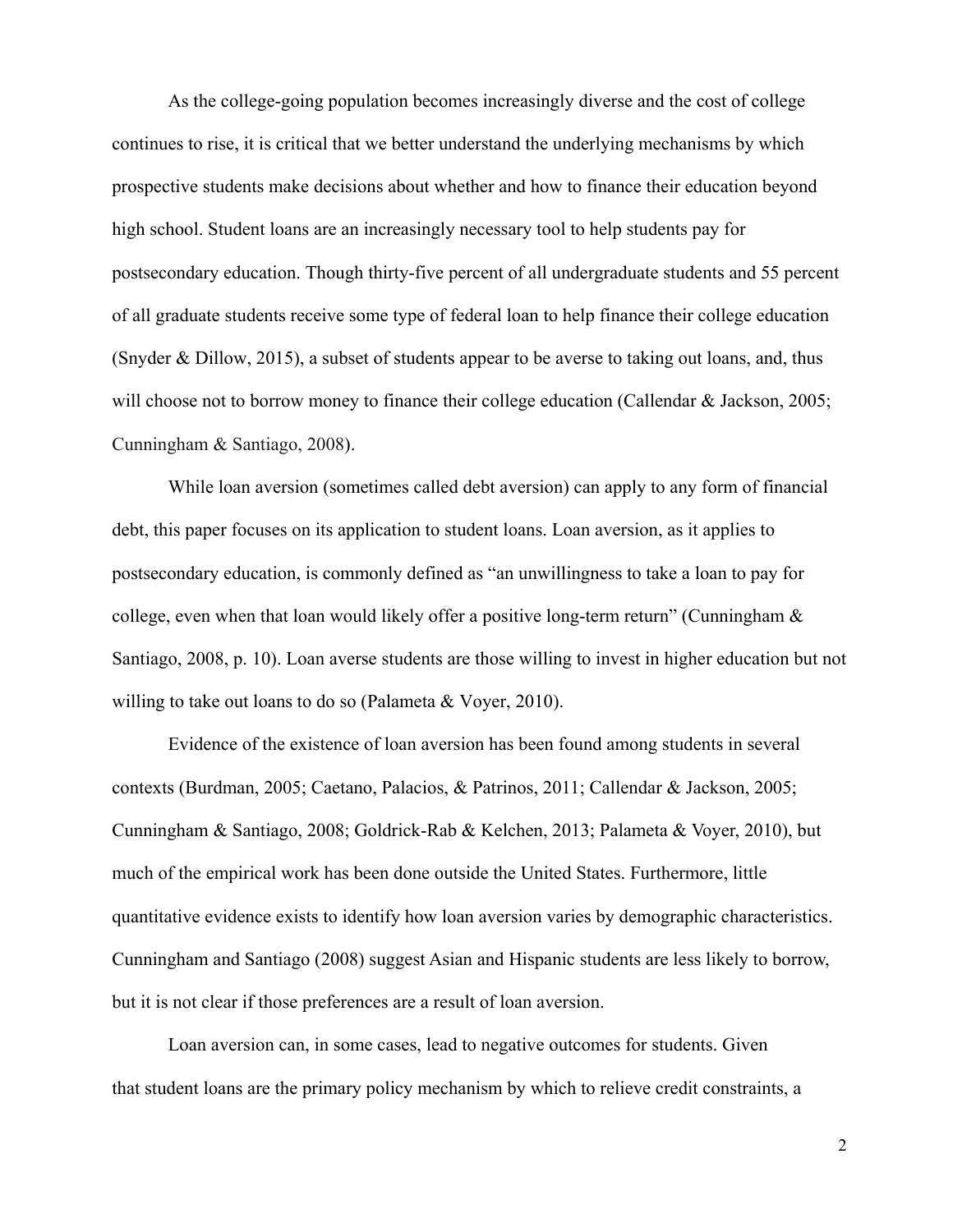reluctance to borrow implies loan averse students will underinvest in higher education. This underinvestment could manifest itself in a variety of ways: working more hours while enrolled, enrolling in two-year instead of four-year colleges, enrolling part-time instead of full-time, delaying college enrollment after high school, or forgoing college altogether. These decisions may adversely affect enrollment, persistence, and success in college. For example, research suggests that additional hours of work may have a negative effect on students' college GPAs (Scott-Clayton, 2011; Soliz & Long, 2016; Stinebrickner & Stinebrickner, 2003), and lower and middleincome students engage in this behavior at higher rates than their upper-income peers (Educational Longitudinal Study (ELS):2002). Moreover, delaying enrollment, enrolling less than full-time, or enrolling in a two-year college rather than a four-year college has also been shown to have a negative effect on students' probability of persistence and degree completion (Attewell, Heil, & Reisel, 2012; DesJardins, Ahlburg, & McCall, 2006; Long & Kurleander, 2009; Monaghan & Attewell, 2014).

This study seeks to better understand loan aversion among students in the United States, drawing upon economic and sociological theory to describe why loan aversion may exist. Through the collection and analysis of a unique dataset of over 6,000 high school seniors, community college students, and adults without a degree who are not enrolled in college, we measure the extent of loan aversion among a diverse population in an effort to assess differences in loan aversion by gender, race, income, and first-generation college status. Within our survey, we replicate the questions of past studies in order to compare different measures of loan aversion used in the previous literature (Callendar & Jackson, 2005; Palameta & Voyer, 2010). Our three research questions are:

> 1. To what extent is loan aversion present among high school students, community college students and adults not enrolled in college?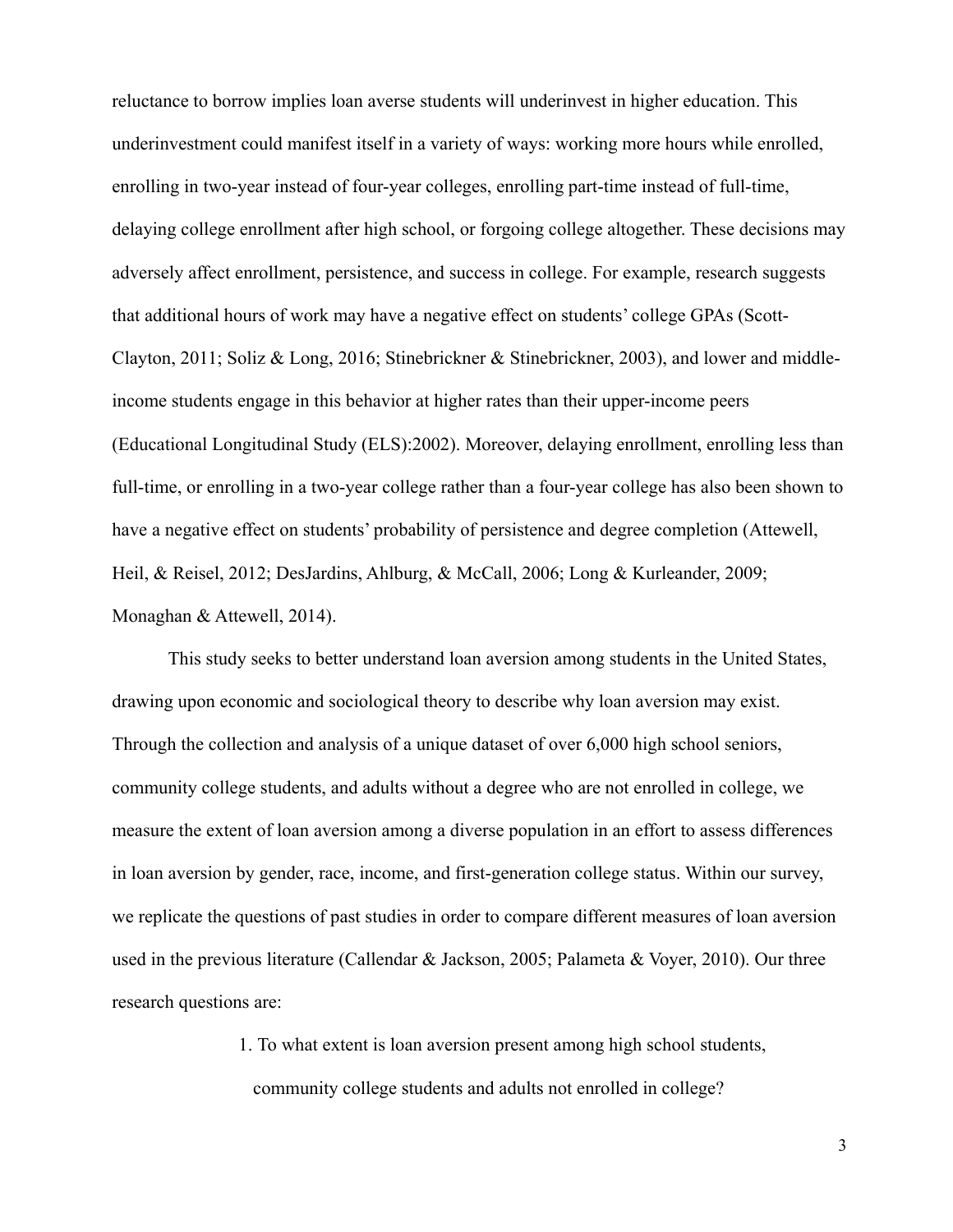- 2. What is the relationship between different measures of loan aversion?
- 3. Does loan aversion vary by individual characteristics?

Understanding the extent to which loan aversion is present across different populations is important if people are underinvesting in higher education because they are unwilling to borrow. This underinvestment has negative implications for individuals as higher education leads to higher earnings, on average, but it also has negative implications for society as higher education is strongly correlated with healthier, more engaged citizens and provides a greater tax base for government funding. If loan aversion exists, our second research question addresses how to measure it. Finally, loan aversion may affect some potential students more than others. If, for example, loan aversion affects the college investment decisions of females more than males, this has implications for policy interventions designed to ameliorate this problem.

In this paper, we measure loan aversion in three ways based on: 1) respondents' attitudes towards borrowing money generally; 2) respondents' attitudes toward borrowing money for education specifically; and 3) respondents' preferences for cash, grants, or grants plus loans in hypothetical financial aid packages. Although we find substantial evidence of loan aversion in all three populations, we do not find a strong correlation among our three definitions of loan aversion, suggesting that different definitions pick up different dimensions of loan aversion. Subgroup analyses reveal that women are less loan averse than men on two measures but might be more loan averse than men on another measure. Across all measures, Hispanic respondents are more loan averse than white respondents. If loan aversion affects students' decisions about college enrollment and persistence, our results suggest that some students may make less than optimal decisions about college enrollment in order to avoid taking out student loans, and that this may be particularly true for Hispanic students.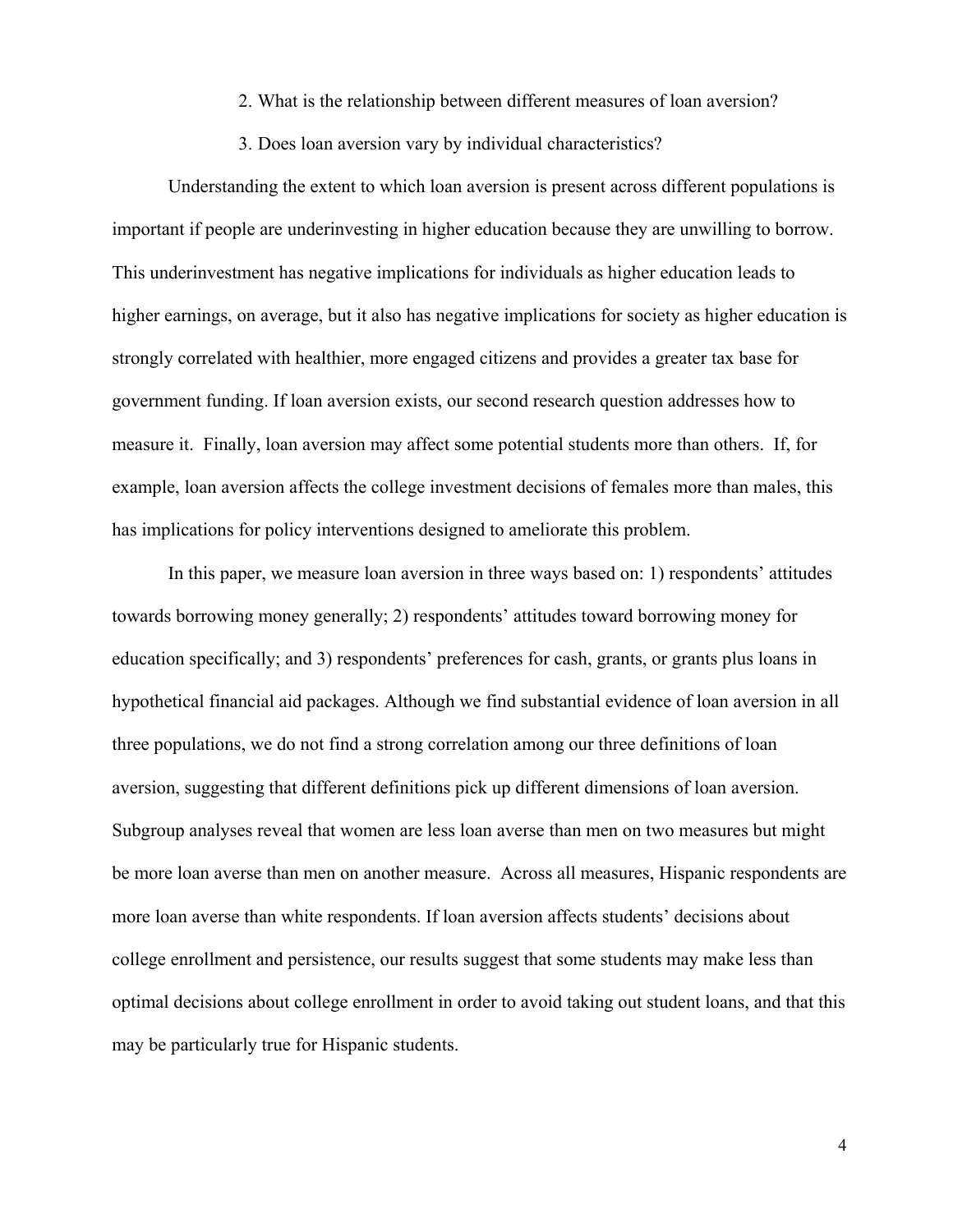Our study contributes to the extant literature in several ways. First, we replicate the survey questions of Callendar and Jackson (2005) and Palameta and Voyer (2010), who conducted their studies in England and Canada, respectively, in the context of the United States among three separate populations: high school seniors, community college students, and adults without a college degree who are not enrolled in higher education. Second, by surveying populations who are not currently enrolled in higher education, we improve upon the existing literature. Studies limited to samples already enrolled in higher education may underestimate the effects of loan aversion if students who were averse did not initially enroll, and for this reason, we sample two groups (high school seniors and adults) prior to enrolling in college. Third, we demonstrate how three distinct measures of loan aversion, all of which exist in the literature, compare to each other within the same sample. Finally, we provide evidence of how the various definitions of loan aversion vary by respondent characteristics, which is notably absent in the literature.

#### **Theory and Literature on Loan Aversion**

# **Rational Economic Theory on Borrowing for Higher Education**

According to standard economic theory, a student decides whether or not to enroll in college using a standard cost benefit analysis. A potential college student assesses the cost of enrolling by factoring in tuition and fees, room and board, and available financial aid. The student weighs those costs against the discounted future benefits associated with the degree, including greater earnings. Economic theory would suggest that a rational student will enroll in college when the benefits outweigh the costs (Avery & Hoxby, 2004).

Given the evidence on the significant financial returns to college credentials, investing in higher education is, on average, a smart economic decision for students (Avery and Turner, 2012; Carnevale, Strohl, & Melton, 2011; Hoekstra, 2009; Kane & Rouse, 1995). However, not all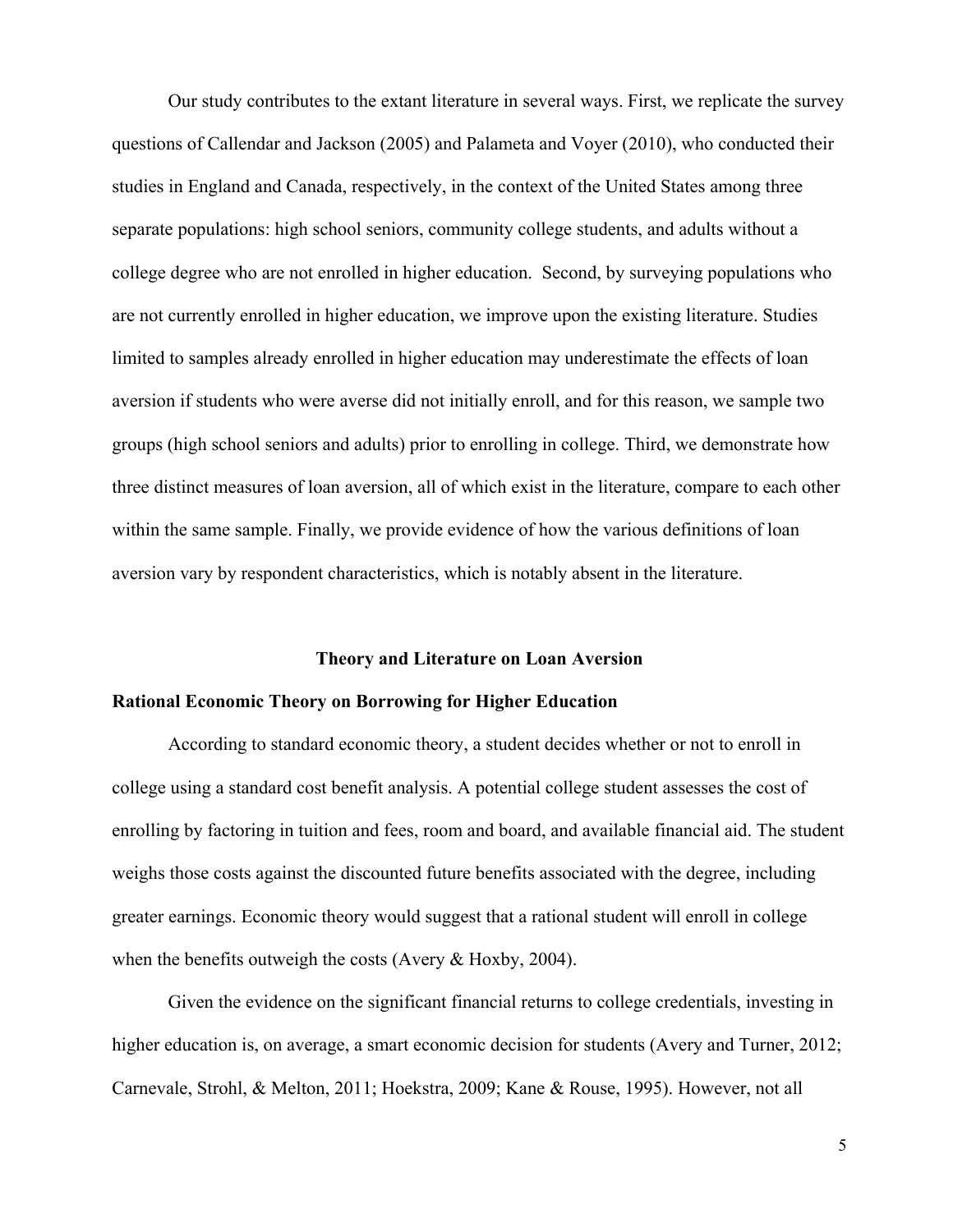students can afford the direct costs even if they want to enter college. Student loans are available to resolve this credit constraint. Individuals must decide how much debt to take on relative to the potential payoffs in future earnings.

Some students may decide not to borrow or borrow a small amount for rational reasons. For example, if students carefully consider their degree, major choice, and labor market prospects and decide that they are unlikely to earn enough to repay their loan, then avoiding borrowing may be completely rational. Our study is concerned with students who are loan averse and are unwilling to borrow in order to make the necessary investment in higher education even when that investment would provide positive economic returns. Traditional economics argues that these students are behaving irrationally, although a variety of non-economic explanations could also plausibly explain loan averse behavior.

#### **Behavioral Economic and Sociological Explanations for Loan Aversion**

Behavioral economics offers several potential explanations for loan aversion.<sup>1</sup> Previous literature has demonstrated that the complexity of the financial aid system prevents some prospective students from applying for aid (Bettinger, Long, Oreopoulos, & Sanbonmatsu, 2012; Dynarski & Scott-Clayton, 2006), and this complexity may deter students from borrowing. Because the Free Application for Federal Student Aid (FAFSA) requires knowledge of prior year earnings and assets, individuals for whom this information is not readily understood or accessible may elect not to apply for financial aid, and thus, not attend college. Similarly, there is evidence that many people living in poverty do not open bank accounts because of small obstacles such as distance to the nearest bank (Bertrand, Mullainathan, & Shafir, 2006). Some prospective students may be highly risk averse to borrowing and, therefore, avoid any decision that could result in a negative outcome such as defaulting on their student loans if they fail to secure a job or end up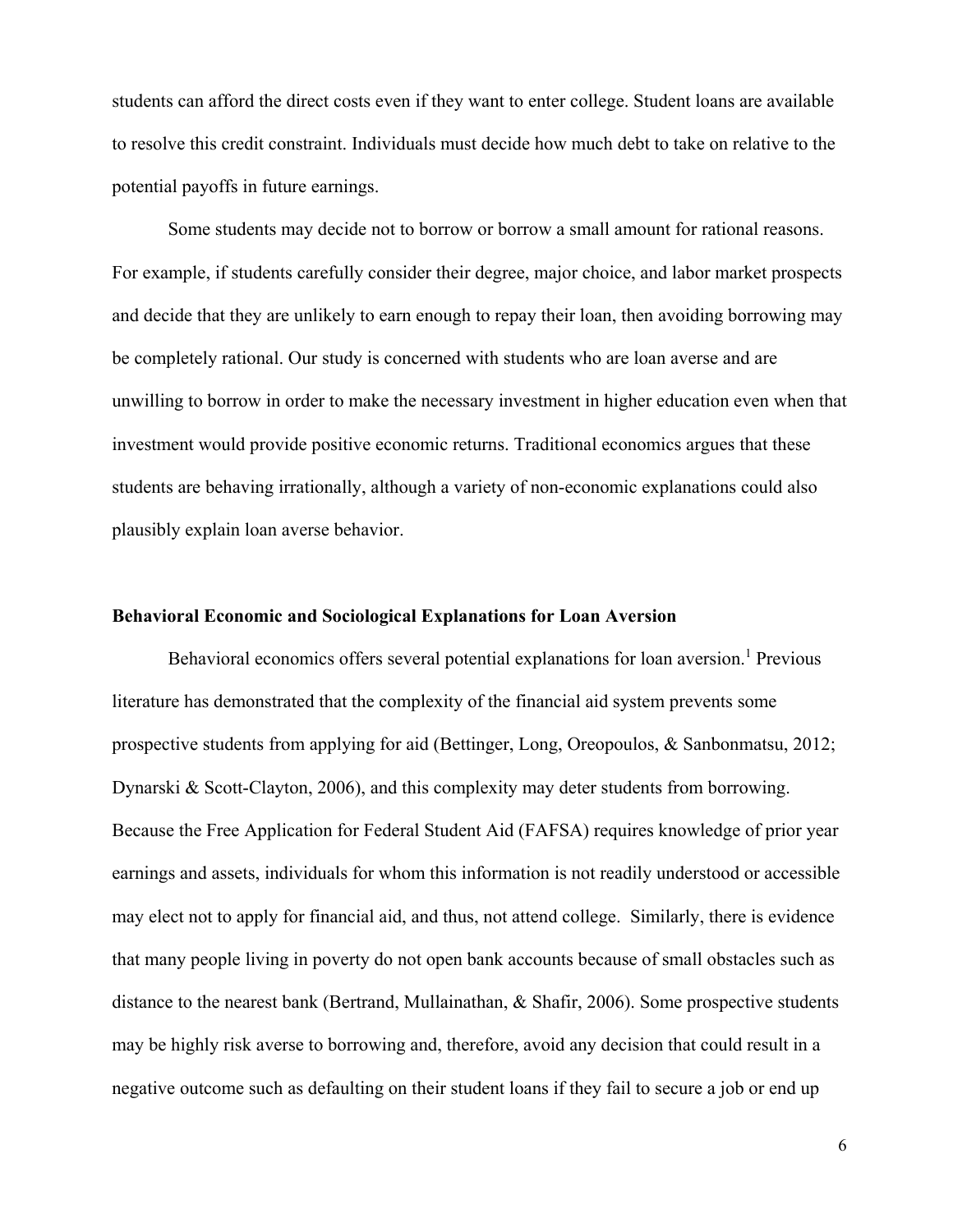earning less than expected (Rabin & Thaler, 2001). This rationale is further supported by cumulative prospect theory (Tversky & Kahneman, 1992), which suggests people tend to overweight extreme events even when their likelihood of occurrence is quite low. Student loan default may be viewed as such an event, and students averse to borrowing may be overweighting the risk inherent in borrowing.

In addition, behavioral economics suggests that framing and labeling effects matter. Typically, people make decisions based around a reference point (Tversky & Kahneman, 1992*)*, and individuals may make different decisions depending on the frame or the label of the reference point. For example, Caetano, Palacios, and Patrinos (2011) demonstrate that students in Latin America differentially respond to financially equivalent contracts to finance education depending on whether the contract is labeled a "loan." In the United States, Field (2009) used an experimental design to explore the instances of loan aversion among law students at New York University. Students interested in careers in public service were randomly assigned to receive one of two financially equivalent aid offers: a loan to pay tuition that would be paid back by the school if the student ended up in public service, or tuition assistance in the form of grants which students would have to pay back if they did not end up in public service law. Students who were offered the grants were twice as likely to enroll as students who were offered the loans and were 36 percent more likely to enter public interest law within two years after graduation. Collectively, these findings suggest that a subset of prospective students is averse to borrowing due to framing and/or labeling effects.

In addition to behavioral economics, there are several sociological explanations for loan aversion. Prior negative experience in credit markets by students and their families could deter potential borrowers from taking on student debt. Although we are not aware of any evidence linking parental student loan debt with borrowing decisions, there is evidence that observed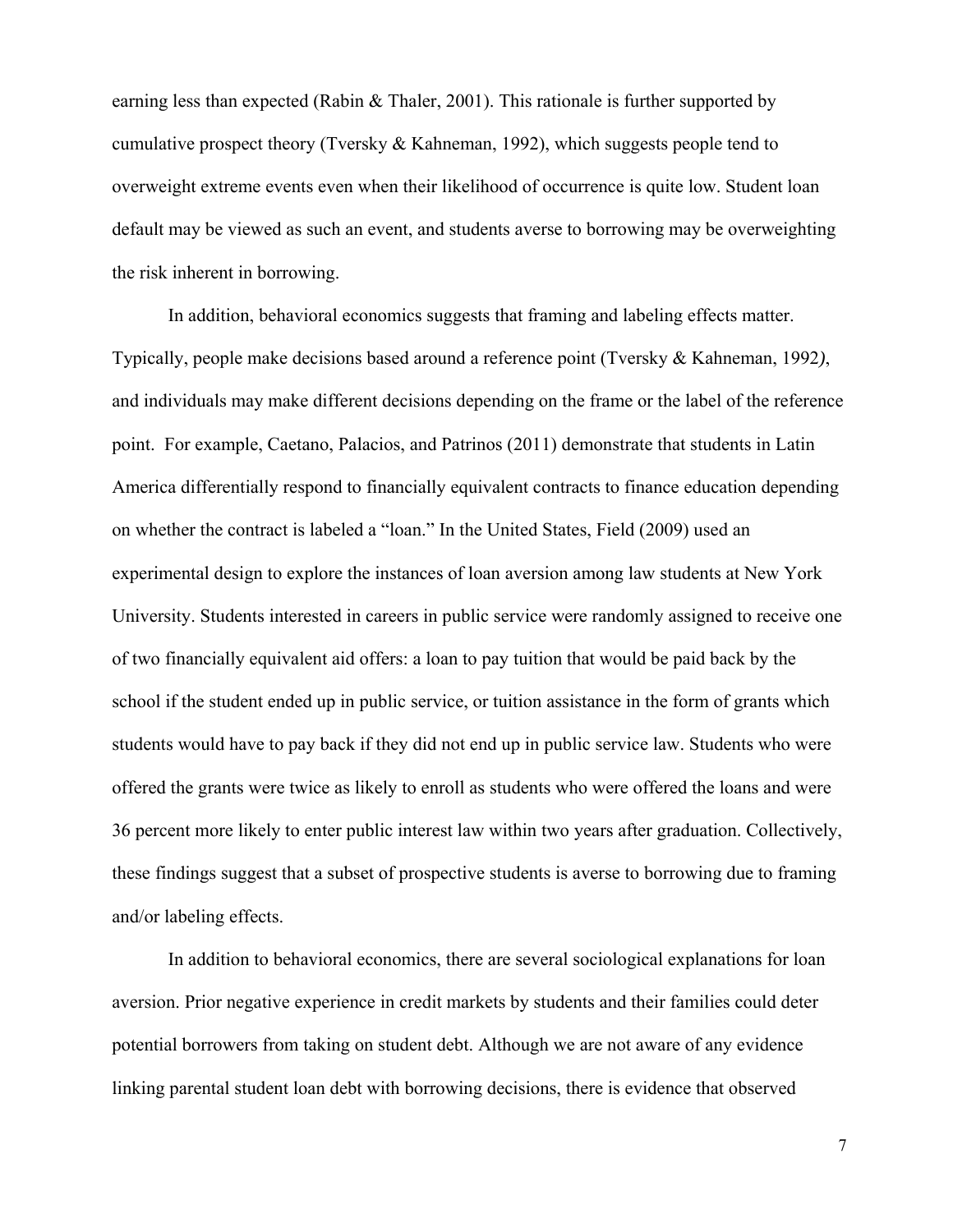negative experiences with parental credit card debt is linked to negative perceptions of credit card usage (Joo, Grable, & Bagwell, 2003). If students observed their family's struggles with debt, especially foreclosures during the 2007 housing market crash, they may wish to avoid future borrowing. This may also be true of adults who have had their own negative experiences in the credit market. Finally, is possible that cultural differences in the preference for debt explain some of this difference. Research has suggested that Asian and Hispanic students are less likely to borrow for college than white students suggesting possible racial differences in loan aversion (Cunningham & Santiago, 2008; ECMC Group Foundation, 2003; Hillman, 2015), although researchers continue to explore the reasons behind these trends. These preferences may be broader than student loan debt, and could apply to other forms of borrowing as well. Our study attempts to shed light on this proposition by measuring borrowing attitudes generally and specific to higher education across a racially and socioeconomically diverse population of respondents.

# **Loan Aversion in the Education Literature**

 Several studies have hypothesized that loan aversion may affect students' decisions about enrolling in college without providing empirical evidence that the phenomenon exists. St. John (1993) cites loan aversion as a possible explanation for why low-income students' college enrollment is not associated with borrowing, and Paulsen and St. John (2002) state "Latinos choose to attend colleges with lower costs and are more loan averse than other ethnic groups" (p. 211). Despite these arguments, neither paper offers evidence of loan aversion. Many other papers have also cited loan aversion as a potential explanation for student borrowing behavior (Avery & Turner, 2012; Dowd & Coury, 2006; Malcom & Dowd, 2012; Perna, 2008; Rothstein & Rouse, 2011), but none of these analyses have examined the extent of this phenomenon across different populations of respondents.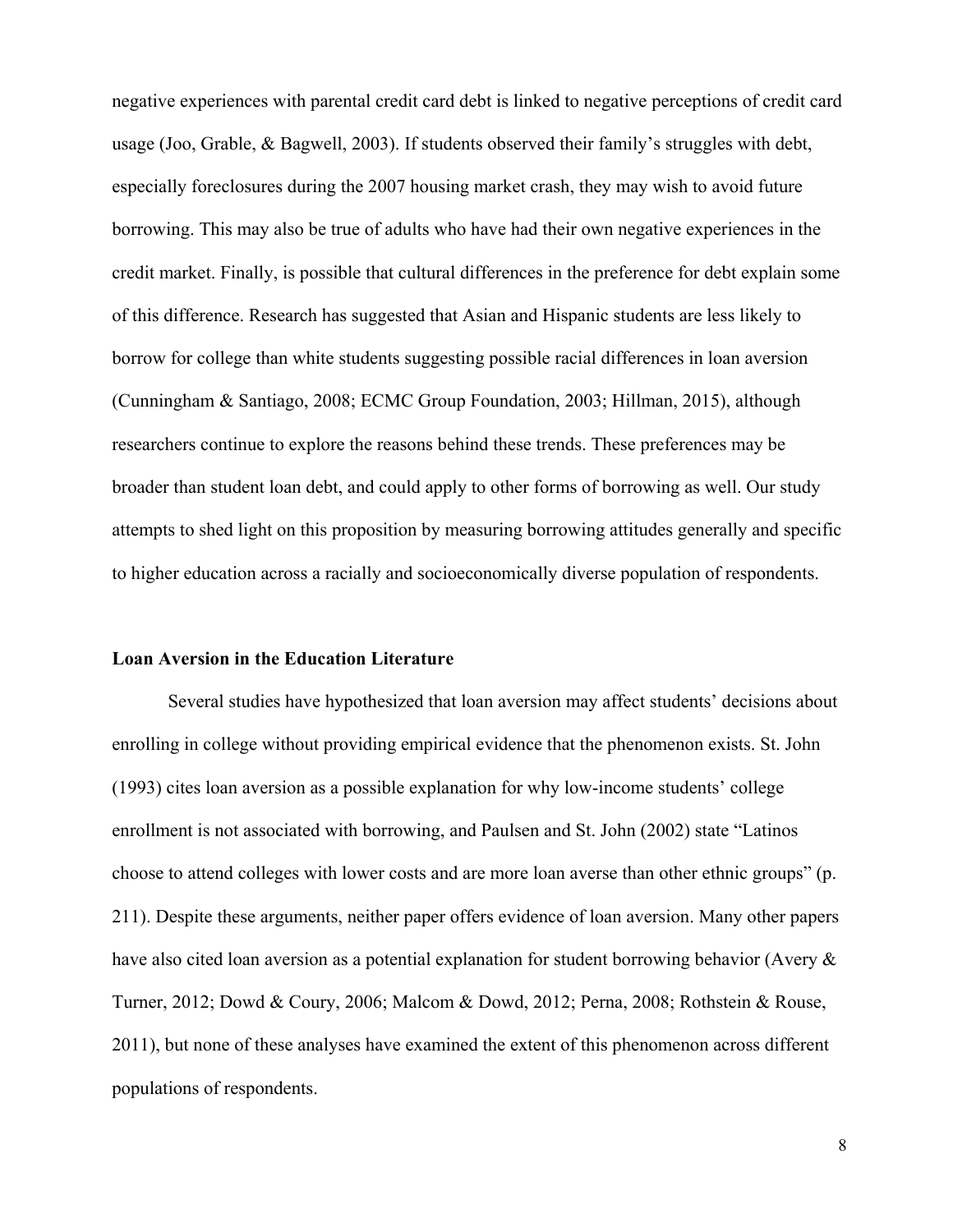Only a handful of empirical studies help us understand how widespread the problem of loan aversion is, or how it affects students' decisions about college enrollment and financial aid. Qualitative studies have cited lower levels of borrowing among students as evidence of loan aversion (Burdman, 2005; Xue & Chao, 2015). This definition of loan aversion is unsatisfying as lower levels of borrowing could be explained by students attending lower-cost institutions or having unobserved resources used to finance higher education. Goldrick-Rab and Kelchen (2013) offer evidence that loan aversion exists among a specific population of college students in the United States by examining nearly 700 first-year Pell-grant recipients attending the public college system in Wisconsin. They identified students as loan averse if they either did not accept a loan offered in a financial aid package or responded on a survey question that they would not choose any loan aid if offered, and concluded that 48 percent of their sample is loan averse by these two definitions. Although these measures may capture some degree of loan aversion, they may be biased. The students surveyed may have other unobserved financial resources that obviate borrowing, in which case the students labeled loan averse might be willing to borrow but simply find it unnecessary, leading to estimates biased upward. On the other hand, because the study only samples students who have already applied for financial aid and enrolled in college, it may underestimate loan aversion if it prevents potential students from enrolling in college entirely.

The two studies we rely upon most heavily in this paper use survey methods to explore loan aversion for students outside the United States. Callendar and Jackson (2005) surveyed 1,954 prospective college students in England to explore the relationship between students' attitudes towards debt and their college enrollment decisions. They find that students from low socioeconomic classes are more debt averse than those from other social classes and this aversion deters their pursuit of higher education. Palameta and Voyer (2010) present 1,248 Canadian students in their final year of high school or first year of college with the option of accepting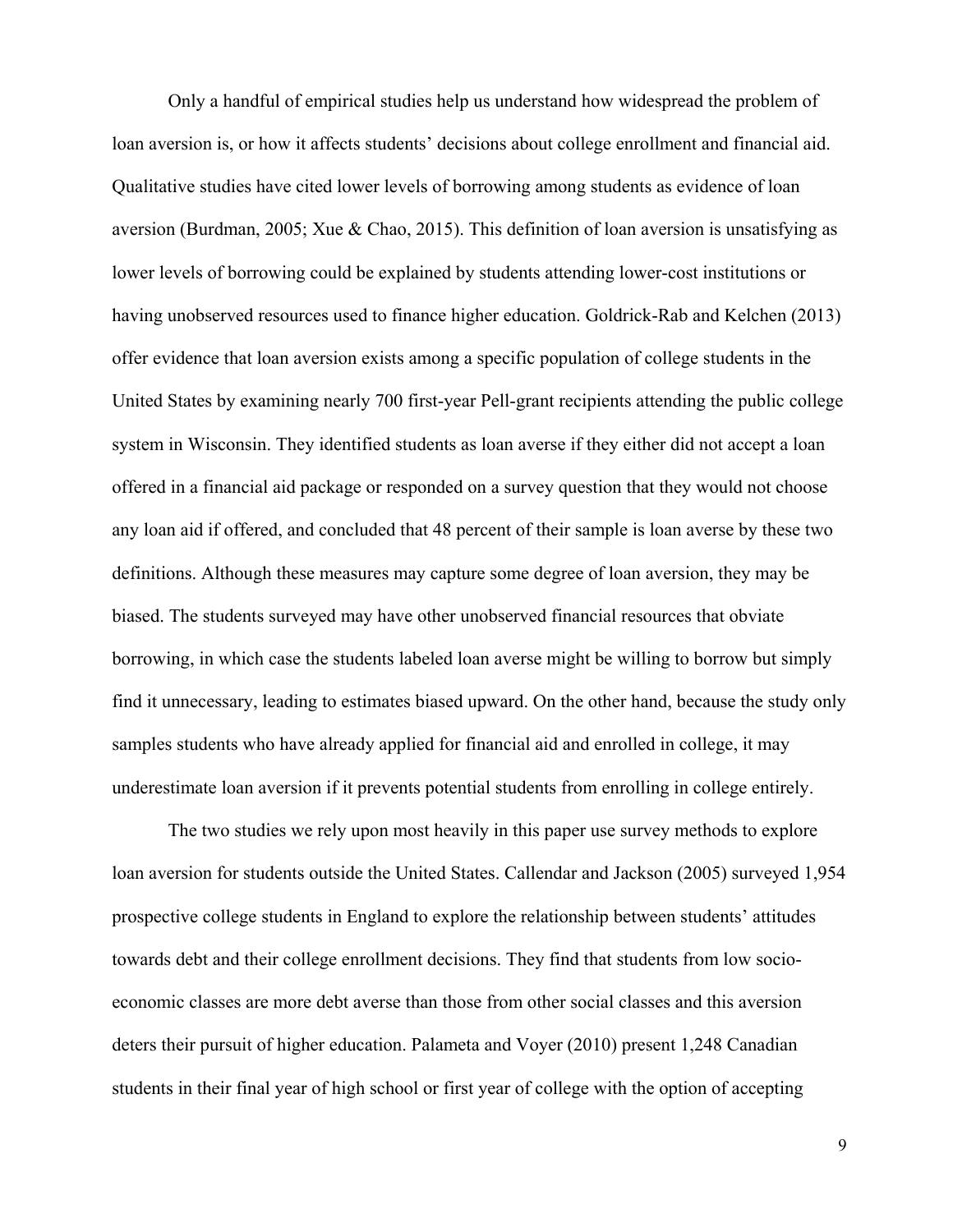financial aid for college in the future versus accepting smaller amounts of cash in the present. Respondents chose between grants versus cash or combinations of grants and loans versus cash. The authors define loan aversion as the decision to take a grant only when it is stand-alone, and not when it is offered in combination with an optional loan. Palameta and Voyer (2010) find that between 5 and 20 percent of the sample is loan averse, with a higher propensity among underrepresented groups (aboriginals, boys, and students' whose parents are not college educated).

Collectively, the empirical evidence on loans suggests somewhere between 5 and 50 percent of students or prospective students are loan averse and that loan aversion varies by individual characteristics such as gender, race, and income, but not always in consistent ways. Furthermore, prior studies all use different measures of loan aversion and were either conducted outside the United States, only on traditional students, or only on a group of students who had already made the choice to enroll in higher education. Our paper addresses these limitations and makes important additional contributions to the literature on loan aversion. Using survey methods, we gather a unique dataset comprised of samples from three distinct populations (high school seniors, community college students, and adults without a degree who are not enrolled in college) and explore the concept of loan aversion using three different measures from the previous literature. By exploring respondents' attitudes and choices about borrowing money generally and specifically for education, our study is the first to examine multiple measures of loan aversion in a variety of contexts for three distinct populations of potential and current college students.

# **Conceptualizing & Operationalizing Loan Aversion**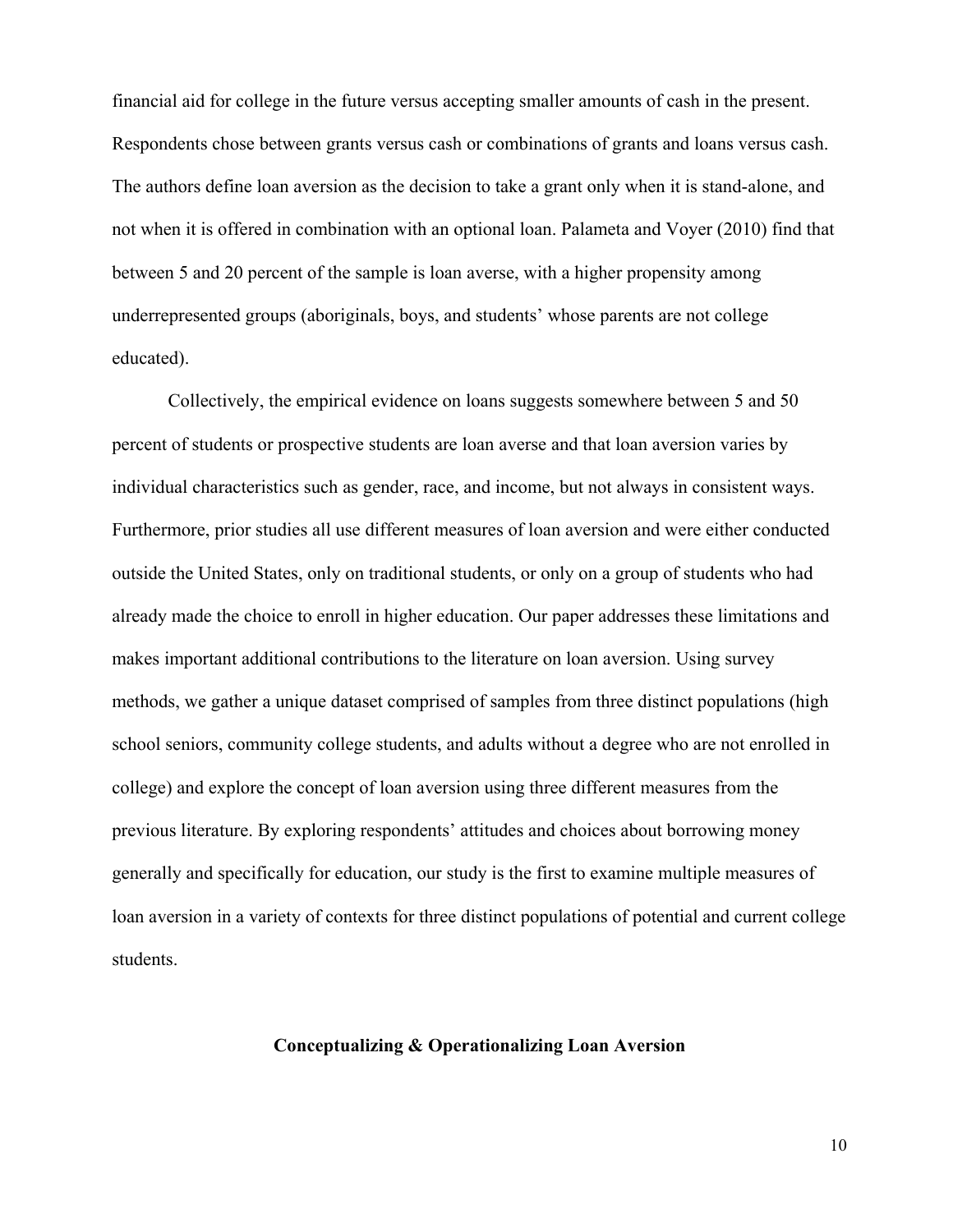Unlike previous studies that rely on a single measure or a response to a single question, we assess loan aversion in three distinct ways, thereby enabling broader content validity across multiple dimensions of loan aversion. Our three measures of loan aversion are based on: 1) respondents' attitudes towards borrowing; 2) respondents' beliefs that it is acceptable to borrow money to pay for education; and 3) respondents' preferences between cash and hypothetical financial aid packages that include grants alone or grants and loans combined. Below we describe how we operationalize each of our three measures of loan aversion. For each measure of loan aversion, see Appendix A for the specific question asked on the survey. Additional details about the survey instruments are available in the Data Appendix.

# **Respondents' Attitudes towards Borrowing**

A common hypothesis is that aversion to borrowing varies across race in large part due to cultural differences in the perception and value of money (Cunningham & Santiago, 2008; Lynn, 1991). If variation in attitudes is explained by demographic characteristics, it lends support to this hypothesis. To measure these attitudes, we borrow directly from a survey used by Callendar and Jackson (2005) to assess students' debt attitudes in England. We include survey items that ask students to respond on a five-value Likert scale (Strongly Agree to Strong Disagree) the extent to which they agree or disagree with three statements: "You should always save up first before buying something," "Owing money is basically wrong," and "There is no excuse for borrowing money." These three statements vary in their severity, with the first allowing for a less aggressive stance on borrowing compared to the second, and especially compared to the third. Therefore, answering Strongly Agree or Agree for the last question should imply agreement with the earlier two. Indeed, we see a pattern of responses for these three questions that strongly suggest an ordered scale, with the coefficient of reproducibility for all three samples greater than 98 percent.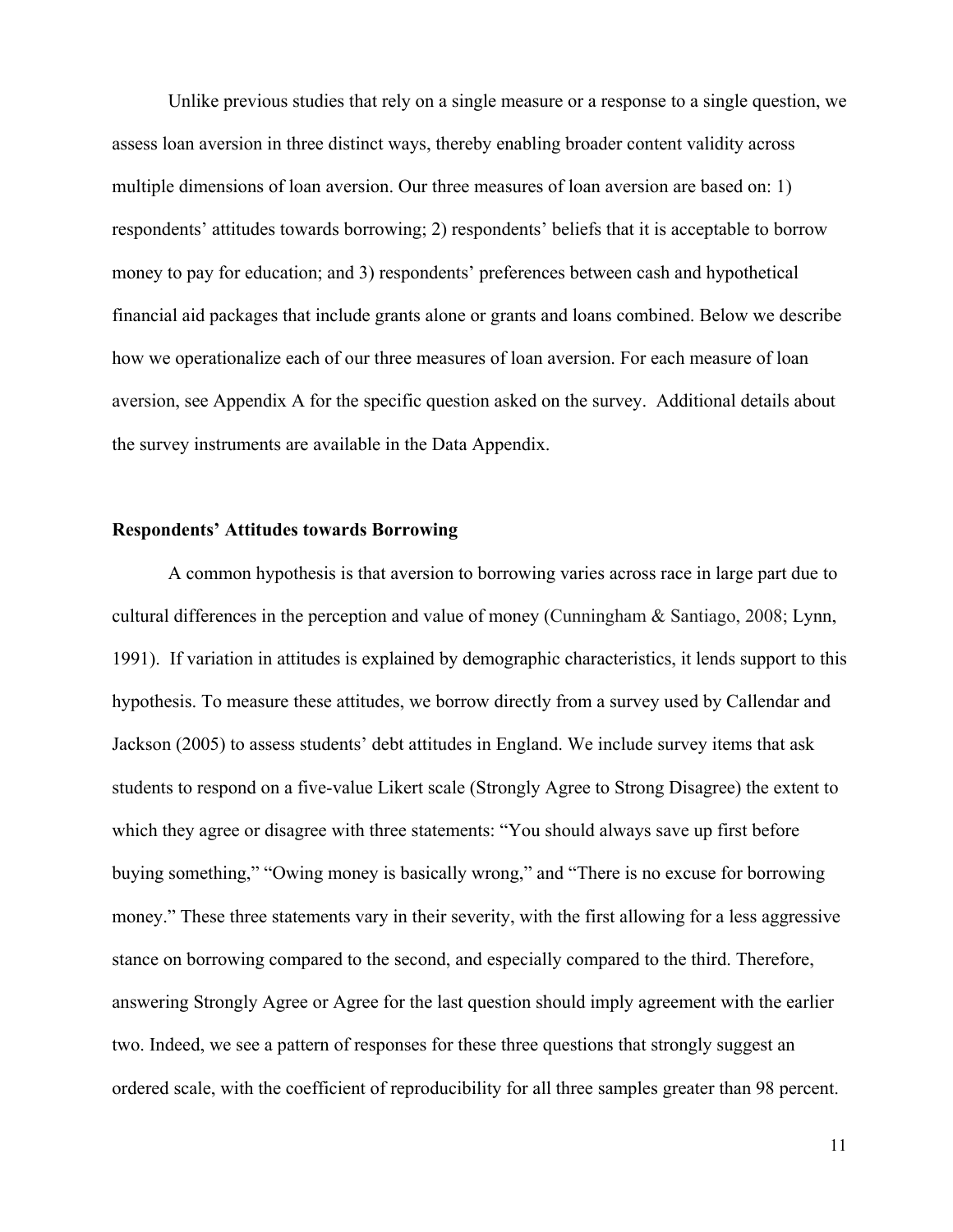As a result, we use Guttman scaling to create a debt averse scale based upon the binary measures of answering strongly agree or agree on these three questions (hereafter termed *Attitudes Scale*). Responses are measured on a scale that ranges from 0 to 3, in which respondents that received a 0 displayed no loan averse attitudes and respondents that received a 3 answered they agree or strong agree with "There is no excuse for borrowing money", the most severe answer.

A primary advantage of this measure is that it assesses general attitudes towards borrowing that can apply regardless of the scenario. This allows for a more holistic definition of loan aversion that is not specific to any one item or purchase. We also use a scaling technique to weight respondents' answers, thus acknowledging the nuance in borrowing attitudes that may exist. A downside of this measure is that it is not directly related to a specific borrowing decision. As we are especially interested in borrowing money for education, our second measure provides a more direct test of this particular decision.

#### **Respondents' Beliefs that it is Acceptable to Borrow Money to Pay for Education**

To further gauge respondents' attitudes toward borrowing money, we supplement Callendar and Jackson's (2005) debt attitude questions with questions similar to those the Federal Reserve has used to collect data on consumer behavior. Mortenson (1988) conducted an analysis of willingness to borrow for educational expenses using borrowing questions from a nationally representative sample conducted by the Federal Reserve. Specifically, we ask "Do you think it is okay to borrow for education?" To test loan aversion for educational expenses, we define a respondent as loan averse if he or she did not answer "yes" to this question, a measure similar to the one Mortenson (1988) uses to identify loan averse students (hereafter termed *Borrow for Education*).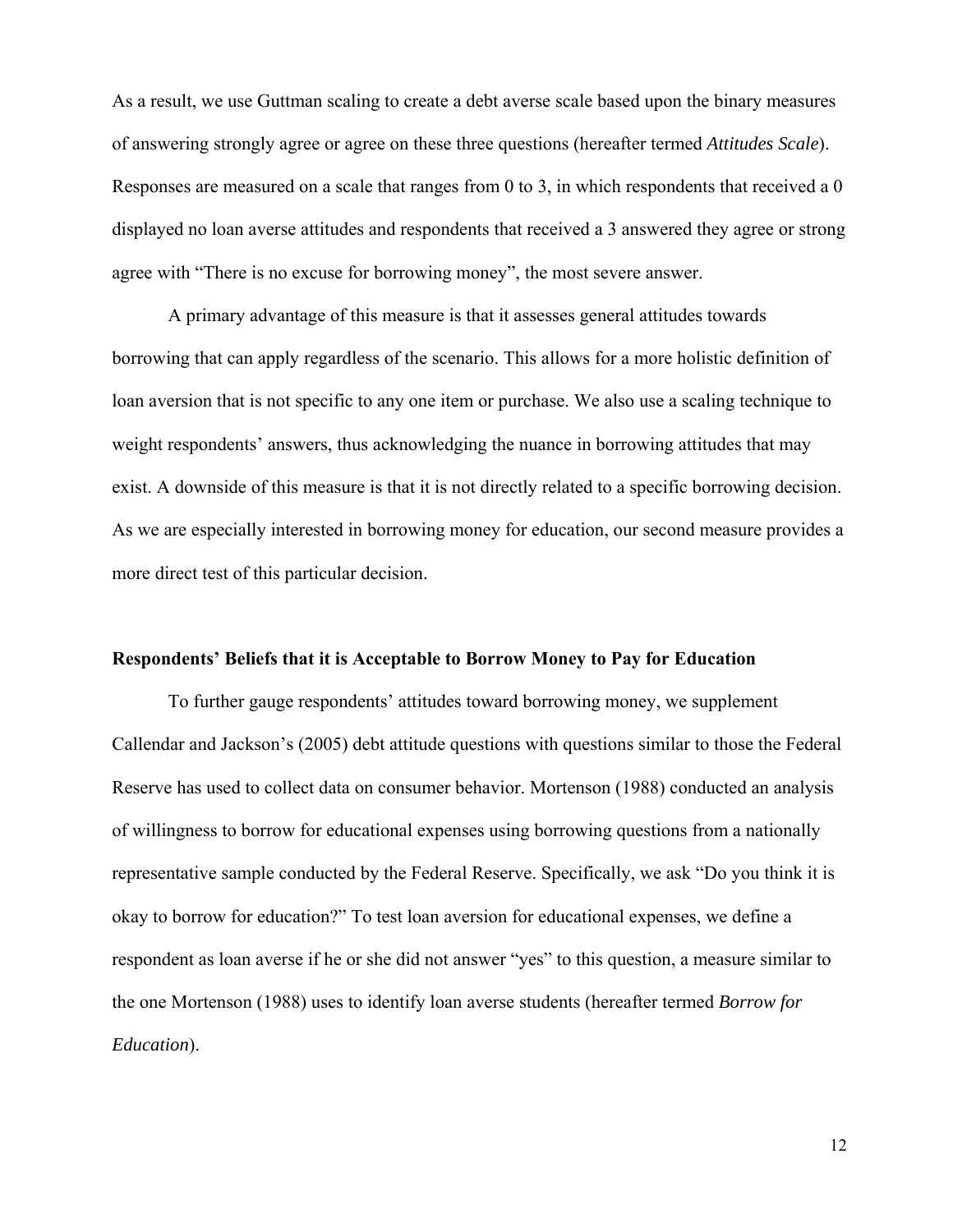An advantage of this measure is that it provides a direct assessment of a respondent's attitudes toward borrowing money for education; however, it does not capture attitudes toward borrowing more broadly. Since aversion to borrowing money for education is the specific phenomenon we strive to define and understand, the *Borrow for Education* definition is an important complement to *Attitudes Scale*.

#### **Cash vs. Loans in Financial Aid Packages**

Finally, we measure whether students avoid loans in financial aid packages. This measure has the advantage of identifying loan aversion specifically in the context of borrowing for college. Instead of simply asking respondents their attitudes about borrowing money generally (*Attitudes Scale*) or borrowing money for college (*Borrow for Education*), we asked respondents to make a series of choices between taking different amounts of cash or various financial aid packages. Following Palameta and Voyer (2010), survey respondents were asked, for instance, to choose whether they would prefer \$300 in cash or a \$1,000 grant when they enroll in college. Some of the financial aid packages include only grants, while others are a combination of grants and loans. We identify loan averse respondents as those who chose financial aid offers over cash when the financial aid package consisted only of grants, but accepted cash over financial aid when the financial aid package included loans (hereafter termed *Avoid Loan Packages*). For example, we define a respondents as loan averse if he or she prefers \$1,000 in grants over \$300 in cash, but prefers \$300 in cash over a financial aid package of \$1,000 grants and \$1,000 in loans. If the respondent did not need the additional loan money, she could immediately repay the loan and still have the \$1,000 in grant aid. Therefore, there must be a characteristic of her preference that makes the financial aid package with a loan less desirable than one with the same amount of grant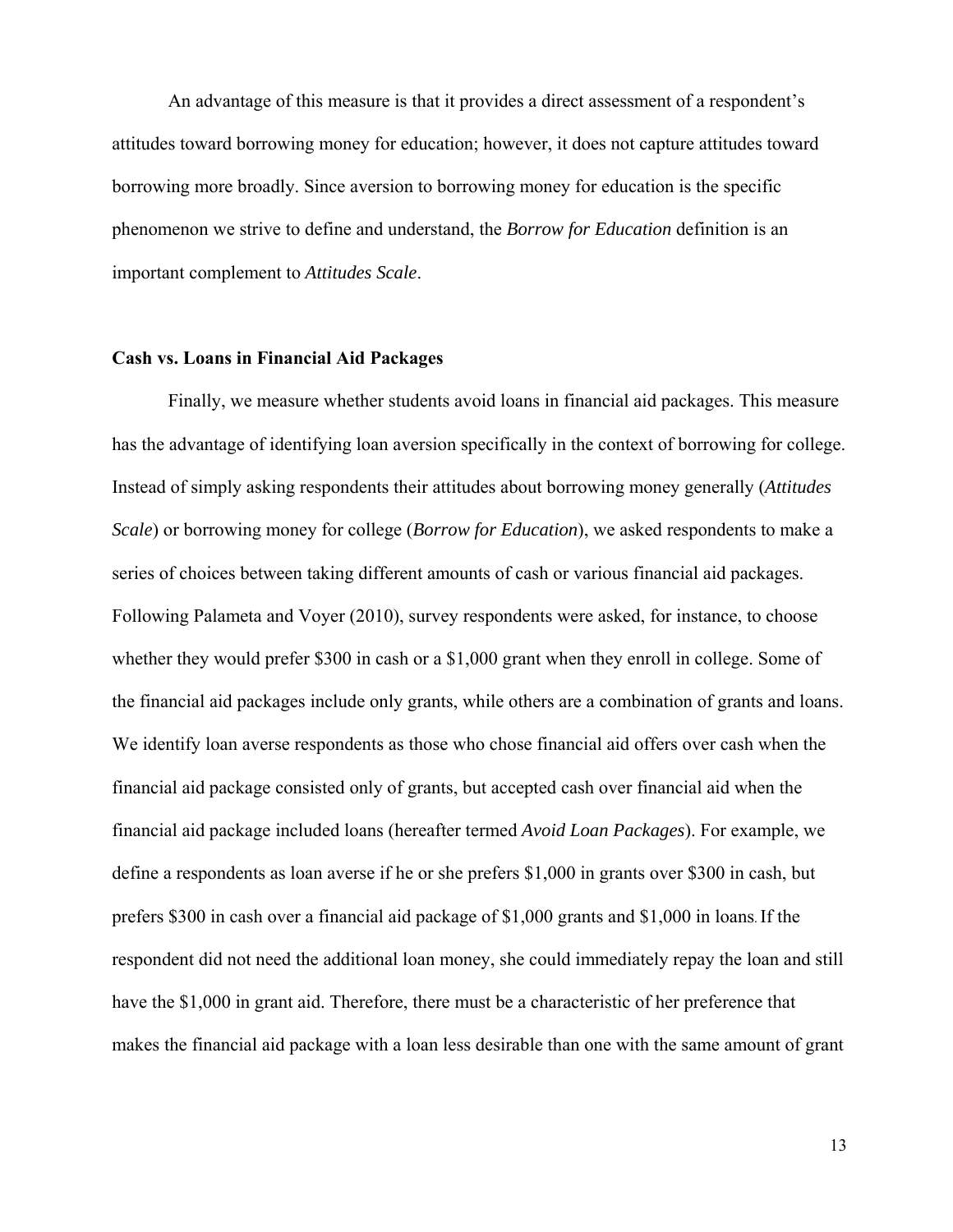aid but without the loan. If respondents change their preferences due to the inclusion of a loan, we define them as loan averse.

The advantage of this measure is that it is contextually situated in an actual decision students face when making choices about financial aid. The downside of this measure is that the question may be difficult to understand, casting doubt on its reliability. We observed 9.4 percent of the sample making choices that suggest that they did not understand this question. These respondents prefer a lower amount of cash over an aid package but then prefer the same aid package over a higher cash amount. We check the robustness of our findings by excluding these people as noted in the Results section below.

# **Methods & Data**

#### **Sample Selection & Data**

We collected survey data from three different populations: high school seniors, community college students, and adults age 20 to 39, without a college degree, who were not currently enrolled in higher education. We include high school students because we are interested in how attitudes about borrowing money for college might shape the decision to borrow and enroll in higher education. Community college students have already made a decision about borrowing money for college, and, as a result, may have attitudes about borrowing that differ from those of high school students. In addition, community college students constitute an important population of students in higher education as almost 50 percent of undergraduates are enrolled in a public community college (College Board, 2011). Finally, adults who have not attended college provide another, unique perspective into attitudes about borrowing given their experience in the labor market and managing their own finances. The high schools were selected randomly across all racially diverse public high schools in Texas, Kentucky, Tennessee, and Massachusetts, supplemented with a diverse sample of community college students and adults.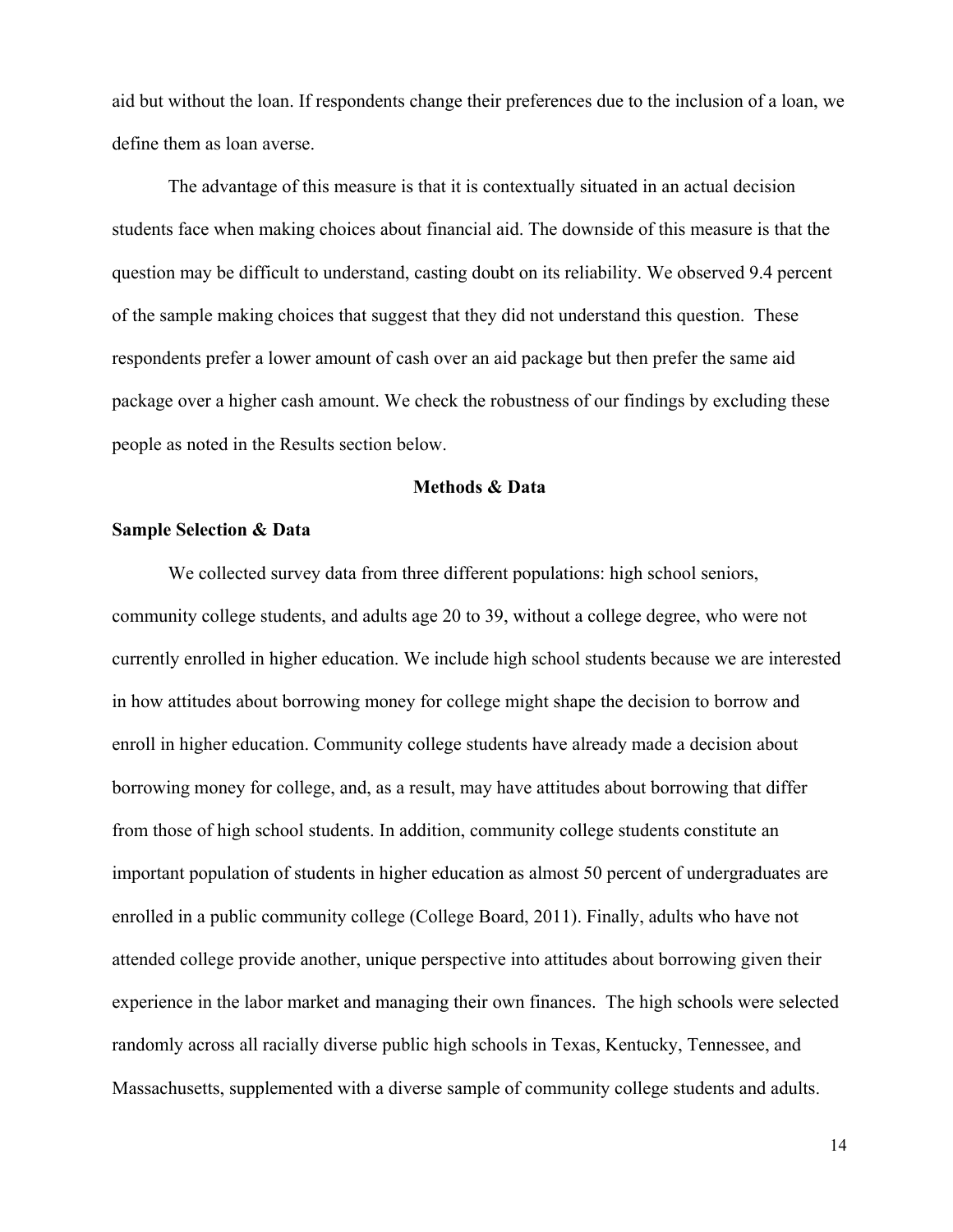Ultimately, we surveyed 2,140 high school students, 4,278 community college students and 843 adults. Additional details about the sampling methodology are available in the Data Appendix (including an analysis of missing data).

#### **Descriptive Statistics**

Descriptive statistics for each of our three analytic samples are displayed in Table 1. Our primary sampling goal was to reach a racially diverse set of respondents, as well as a diverse sample based on gender, age, and other demographics. While our high school sample includes an even distribution of male and female students, we had many more women complete the survey in the community college and adult samples (over 70 percent female for both). Our community college sample is also disproportionally white (45 percent compared to 35 percent for the high school students and 28 percent for the adults). This is not surprising since, though we chose community colleges that had diverse populations, we did not explicitly sample on race among community college sites. Despite not sampling on race, the racial demographics of our community college sample are representative of community colleges nationwide. Our community college sample includes 45 percent white respondents, 10 percent Black respondents, and 29 percent Hispanic respondents, compared to the national enrollment averages for American community colleges of 49 percent white, 14 percent Black, and 22 percent Hispanic (NCES, 2014).

A substantial portion of all three samples is low-income. Respondents in the high school sample are defined as low-income if they receive free or reduced-price lunch, and nearly 28 percent of them did. Respondents in the community college and adult samples are defined as low-income if they received any form of federal public assistance within the past two-years including the Pell grant, TANF, WIC or SNAP. Nearly 55 percent of community college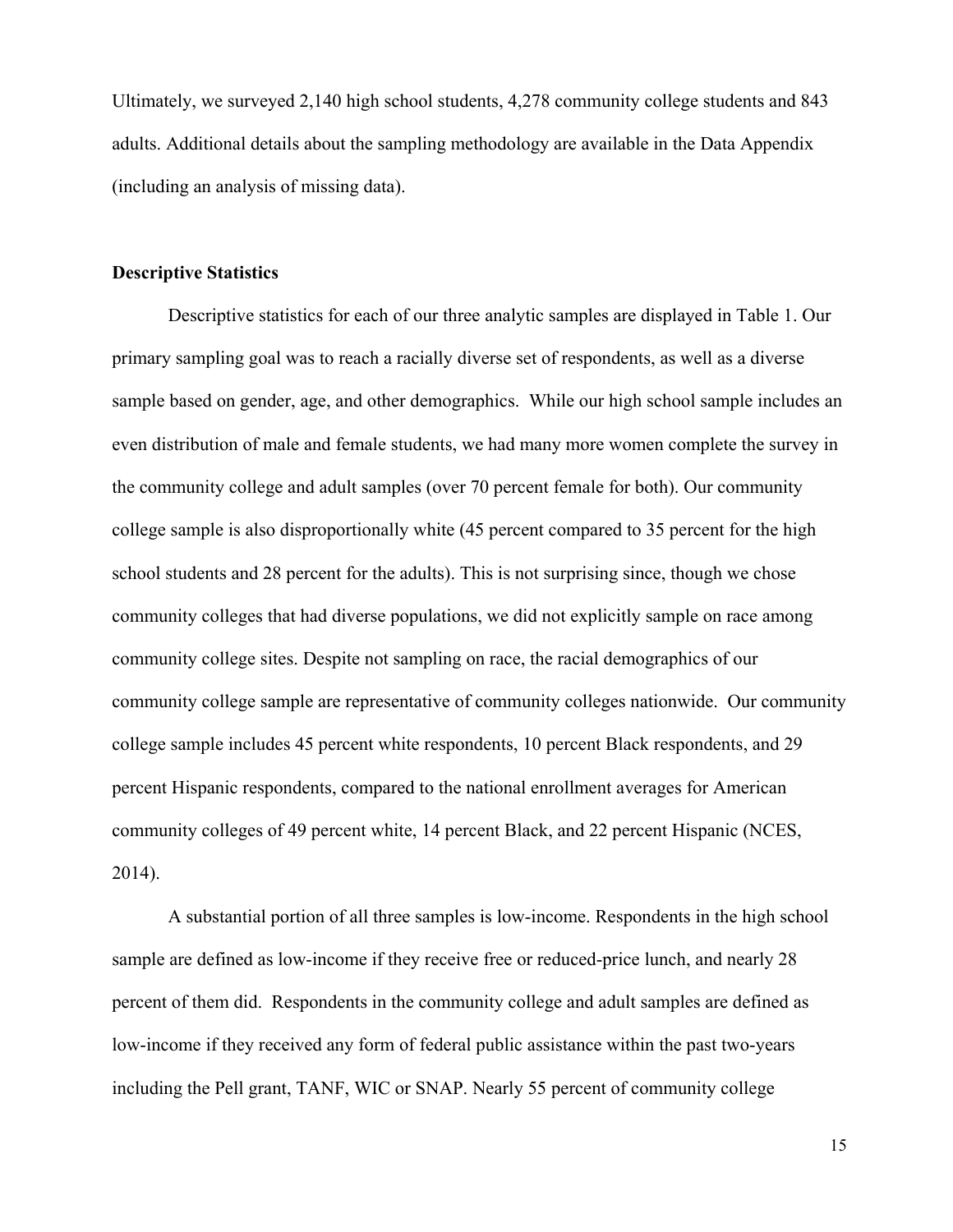respondents were low-income, and approximately 42 percent of the adult sample. All three samples have high aspirations to obtain postsecondary degrees. Although adults who are not enrolled in college are less likely to aspire to obtain a degree than the other two samples, over 68 percent hope to earn at least an associate's degree. This indicates a high likelihood that some portion of this sample will face the future decision to borrow for education. Parental education is similar across the high school and community college samples (60-65 percent have a parent who attended college). The adult sample comes from families with noticeably less educational attainment.

# **Empirical Strategy**

We first examine each of the above three measures of loan aversion (*Attitudes Scale*, *Borrow for Education*, and *Avoid Loan Packages*) individually across each of the three samples. We then explore the relationship across these measures to see if or how they might be related to one another by examining the correlation between each measure in each sample. We also explore whether the existence of loan aversion varies across student characteristics first by using t-tests to compare each of the loan aversion measures by student characteristics, and then by estimating the following regression model:

(1)  $\arccos e_{ij} = \beta_0 + \beta_1(\text{student\_characteristics})_{ij} + \gamma_i + \epsilon_{ij}$ 

in which "averse" is one of our three measures of loan aversion for student *i* in institution (school or community college) *j* (adults are not indexed by *j*). "Student characteristics" include dummy variables for gender, race (with "white" as the omitted category in the regressions), citizenship, low-income status, whether the respondent's parents attended college, and whether their parents graduated from college. Models for the high school and community college samples also include the respondent's self-reported grade point average (GPA). Fixed effects for high school or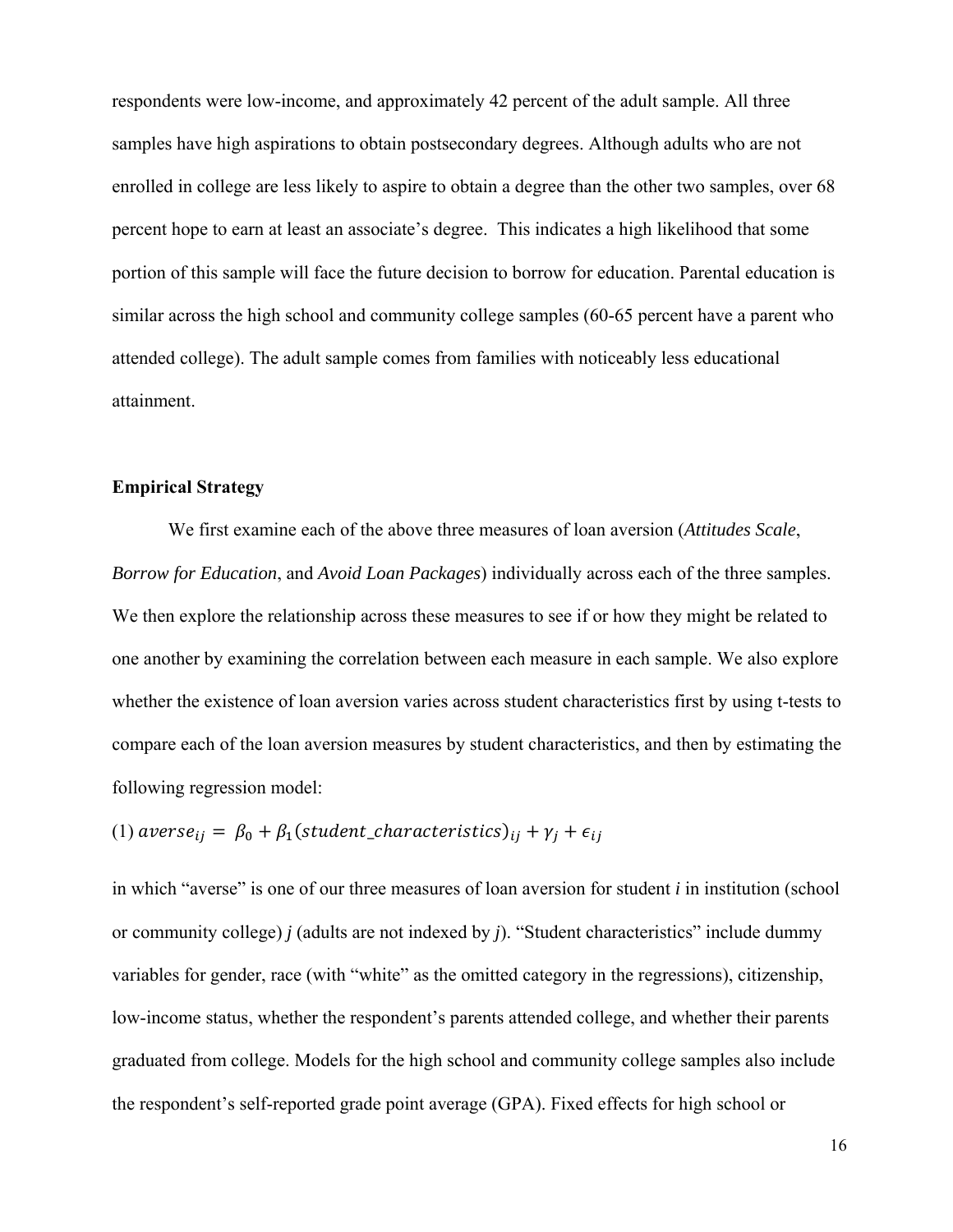community college are included as  $\gamma_i$ . Regression standard errors are clustered at the high school level for the high school sample and the college level for the community college sample.

#### **Results**

# **To what extent is loan aversion present among high school students, community college students and adults not enrolled in college?**

In Tables 2, 3 and 4, we present the proportion of respondents who are loan averse by our three measures across each of the three samples. Our first measure, *Attitudes Scale*, is derived from the survey responses to three statements about borrowing money generally. As shown in Table 2, the majority of respondents in all three samples believe one should always save up first before buying something, the weakest of the three statements. A smaller but still substantial number of respondents in each sample (between 8 and 12 percent) agrees with the most severe statement that "there is no excuse for borrowing money." When we use Guttman scaling to combine these three responses into a 0-3 scale score, we find that loan aversion, as defined by attitudes about borrowing money, exists for all three samples. By this definition, the adult sample is the most loan averse followed by the high school respondents and the community college respondents.

Moving to a definition of loan aversion that centers on education (*Borrow for Education*), Table 3 demonstrates that loan aversion exists in all three samples, but to varying degrees. Twenty-one percent of high school students do not think it is ok to borrow money to pay for education, compared to 20 percent of adults, and nine percent of community college students. We expected community college students to exhibit less loan aversion when asked explicitly about borrowing for education given that over half of the respondents (55 percent) reported on a separate survey question that they had borrowed some amount of money to attend. Approximately one in every five high school seniors and adults who are not in college do not believe it is ok to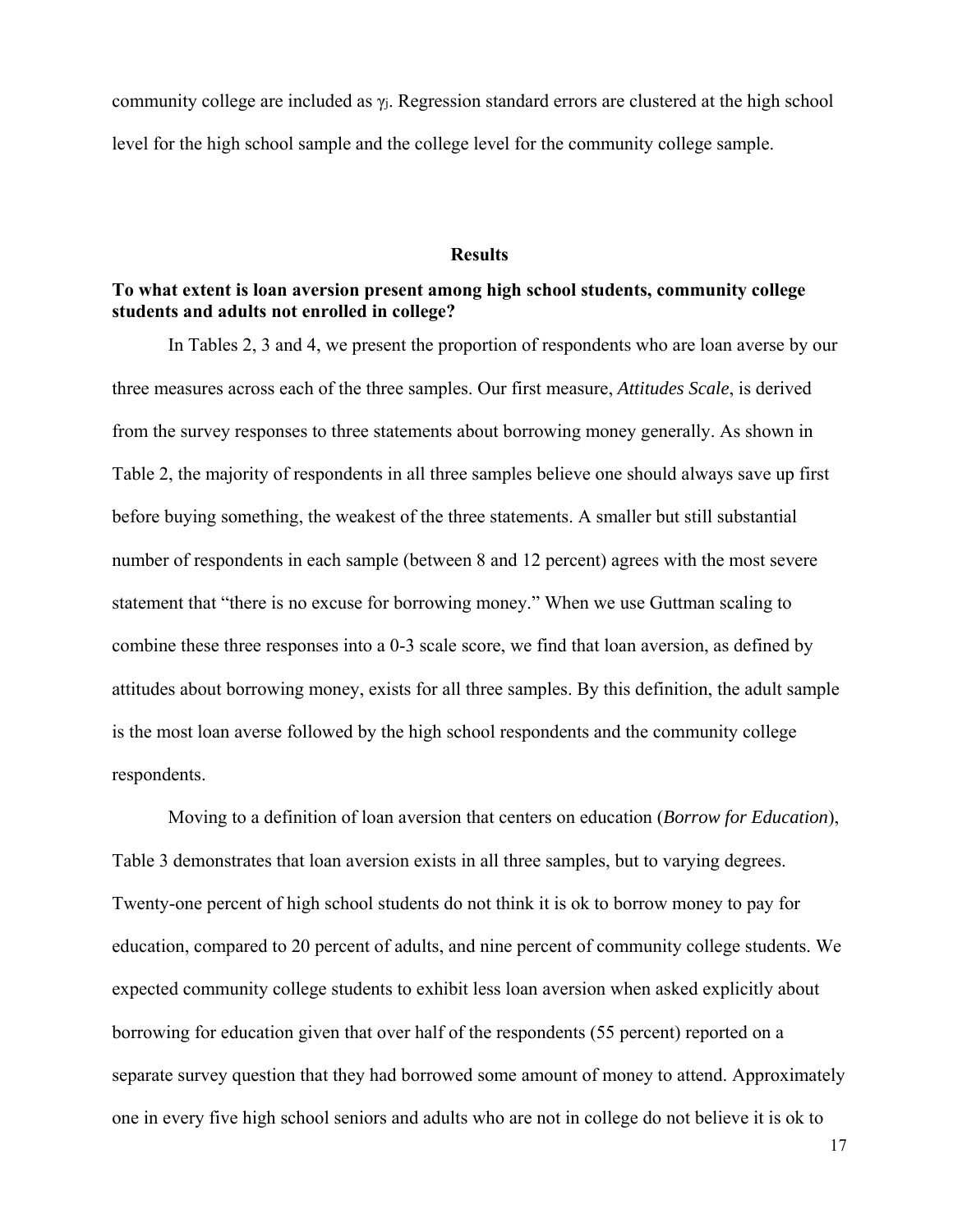borrow for education. The results of this question suggest that a substantial number of high school seniors and adults not in college may be deterred from investing in higher education because of their desire to avoid borrowing.

Table 4 demonstrates that an even larger percentage of each sample may be defined as loan averse when loan aversion is defined by their choices between various financial aid packages and cash (*Avoid Loans Packages*). Over 41 percent of the high school sample, nearly 35 percent of the community college sample, and over 27 percent of the adult sample preferred a financial aid package to cash when the package included only a grant but switched to preferring the cash when a loan was added to the aid package. Given the complexity of this question, we examined whether any students made sets of decisions that would suggest they did not understand the prompt. We examined how many students stated they preferred a smaller amount of cash to an aid package but that same aid package to a larger amount of cash. There were 175 high school seniors, 138 community college students, and 72 adults that made these types of errors. As a robustness check, if we exclude the respondents who made unreasonable answers, the percent of respondents in each sample that are labeled loan averse by this measure drop between 1.4 to 3.9 percentage points, depending on the sample. We continue to use the full analytic sample to maintain consistency of sample throughout the analysis.

By all three measures, loan aversion appears to exist and at quite high rates across all three samples of respondents.

#### **What is the relationship between different measures of loan aversion?**

 For this research question we aim to demonstrate whether our various measures of loan aversion are related to one another. Table 5 shows the correlations across the three different measures of loan aversion for each of the three samples. In general, our measures of loan aversion are only weakly correlated with one another. *Attitudes Scale* and *Borrowing for Education* are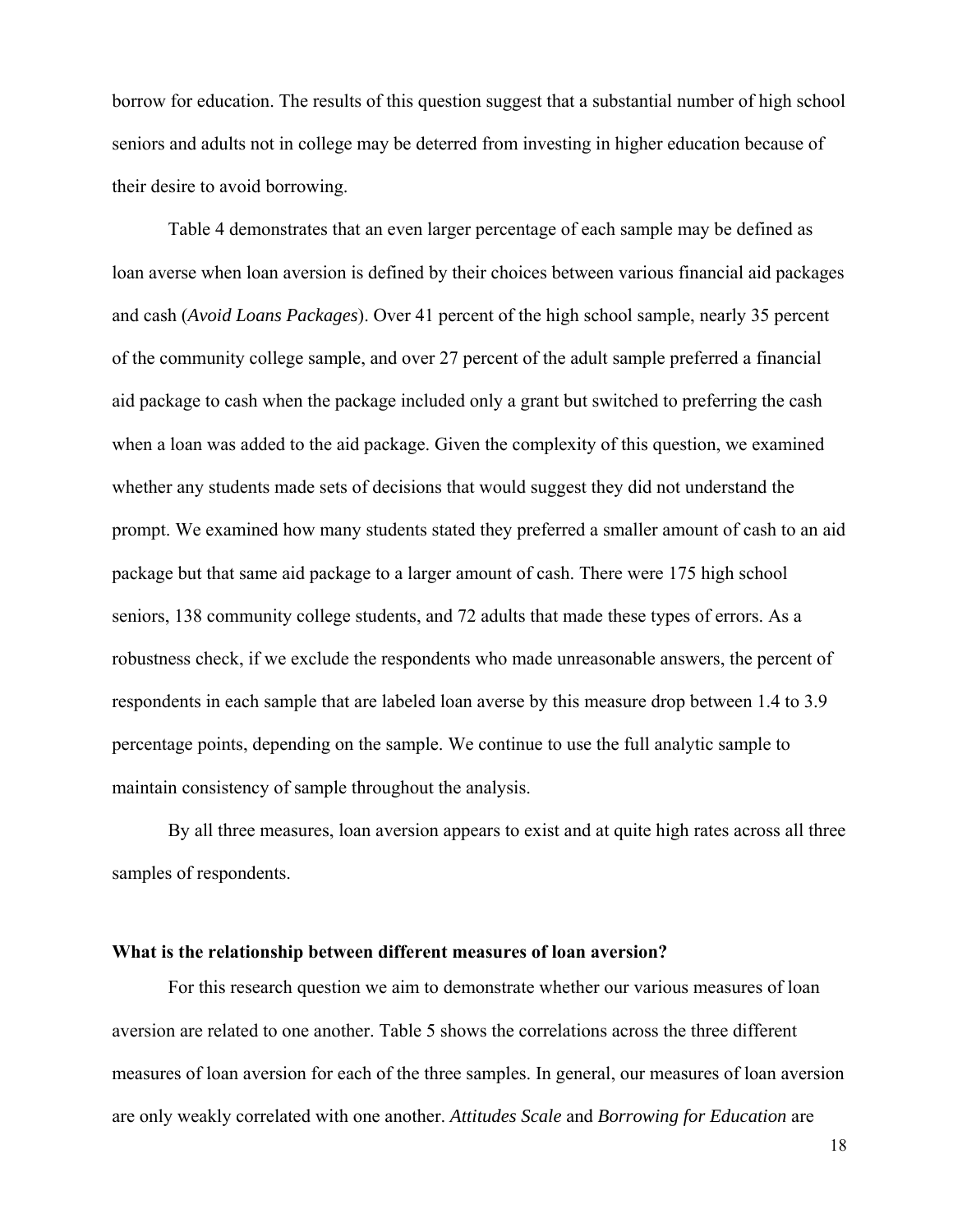correlated with ρ of between 0.23-0.25 for the high school and community college samples, but only at a value of 0.09 for the adult sample. *Avoid loan packages* is poorly correlated with both other measures across all three samples.

We hypothesize that the three measures of loan aversion that we describe are not highly correlated because they measure different dimensions of loan aversion in different contexts. For example, the *Attitudes Scale* combines attitudes towards borrowing for multiple types of purchases including borrowing to buy a home and borrowing for education. Some respondents may be averse to borrowing to finance higher education (as captured in the *Borrow for Education* measure) but may not be concerned about taking out a mortgage in order to purchase a home. Finally, for the third measure (*Avoid Loan Packages*), survey respondents who did not appear to be loan averse when asked in the abstract about their attitudes towards borrowing in the *Attitudes Scale* or *Borrow for Education*, may be loan averse when faced with the actual prospect of taking out a loan. We discuss this phenomenon in greater detail in the discussion section.

# **Does loan aversion vary by demographic characteristics?**

In Table 6, we examine the heterogeneity of our three loan aversion measures across demographic characteristics for each sample using t-tests to compare the conditional means. The top panel of Table 6 shows the difference in means from tests of the hypothesis that there is no difference across these student characteristics for each of our three measures of loan aversion for the high school sample. The sign of the mean difference indicates the direction of loan aversion for the named category. The middle panel displays the results for the community college sample, and the bottom panel displays the results for the adult sample. These hypothesis tests suggest that there are differences in loan aversion across student characteristics and that these differences are not necessarily consistent across measures. For example, in the high school and community college samples, the t-tests suggest that females are less loan averse by the *Attitudes Scale* and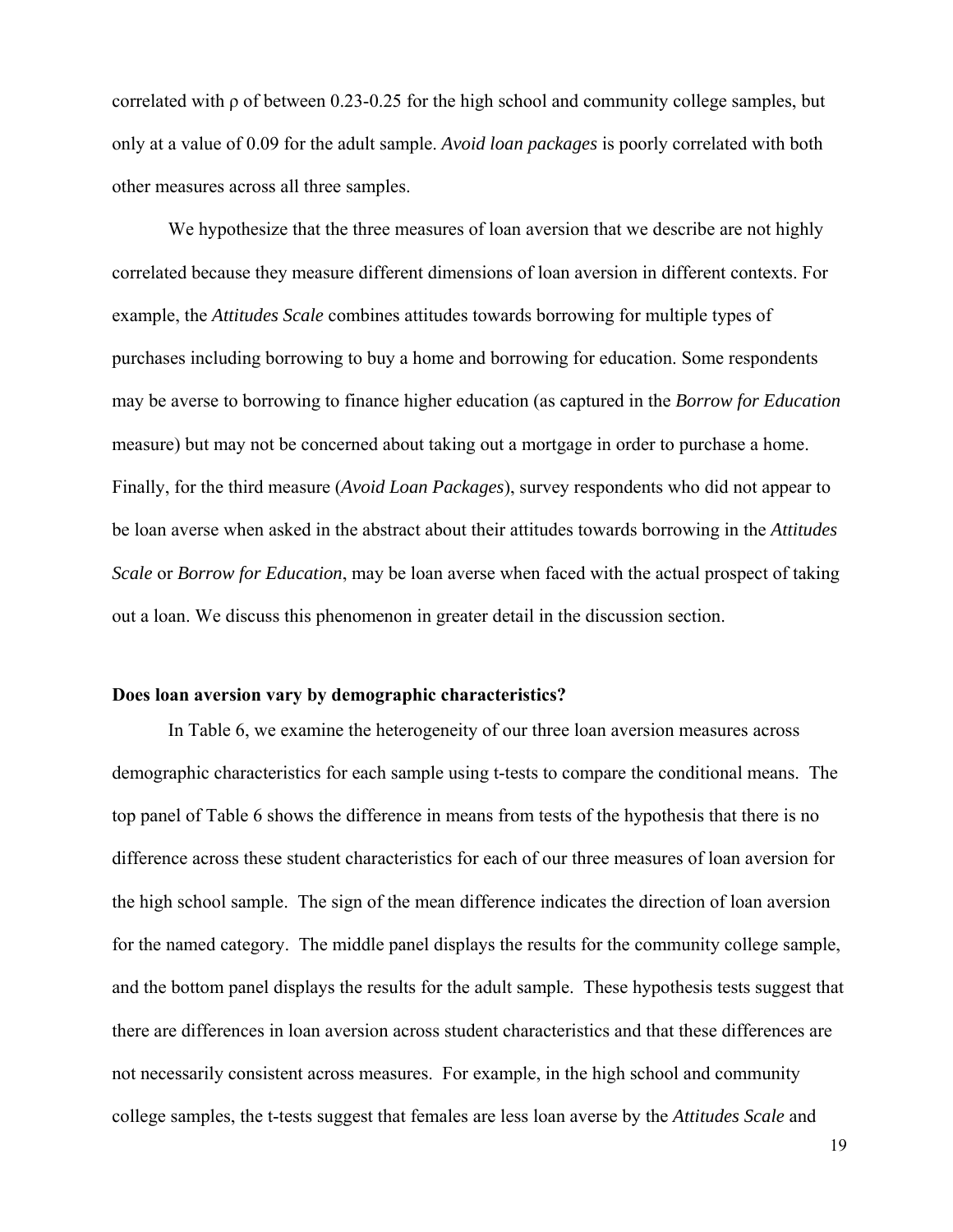*Borrow for Education* measures, but more loan averse by the *Avoid Loan Packages* measure. In the high school and community college samples, respondents who report having parents that attended college are less loan averse than those who do not by the *Attitudes Scale* and the *Borrow for Education* measure. White students are notably less loan averse than Hispanic students across all three scales in both the high school and community college samples, but in the adult sample, White respondents are less loan averse than Hispanic respondents only on the *Avoid Loan Packages* measure.

In Table 7 we build on the hypothesis tests by comparing our loan aversion measures across student characteristics in a regression framework. This analysis enables us to determine which characteristics are associated with loan aversion while controlling for all other observed characteristics. This may be important if, for instance, the Hispanic differences are driven by citizenship status, for which the regression adds a control. Results largely hold with our findings from the t-tests, with female respondents less loan averse than males on the *Attitudes Scale*, those whose parents attended college appear less loan averse on the *Borrow for Education* measure in the high school and community college samples, and Hispanic respondents are generally more loan averse than white students. In the high school sample, respondents who report having parents who attended college are approximately 7 percentage points less likely to be loan averse, on average, by the *Borrow for Education* measure, and in the community college sample, they are approximately 3 percentage points less likely to be loan averse, on average. This makes sense if respondents learn about financial aid for college from their parents' experiences. In the high school and adult samples, we find that Black respondents are approximately 9 percent more likely to be loan averse, on average, by the *Avoid Loan Packages* measure than white students.

Hispanic respondents are more loan averse by the *Avoid Loan Packages* measure across all three of our samples. In the high school sample, Hispanic respondents are also more loan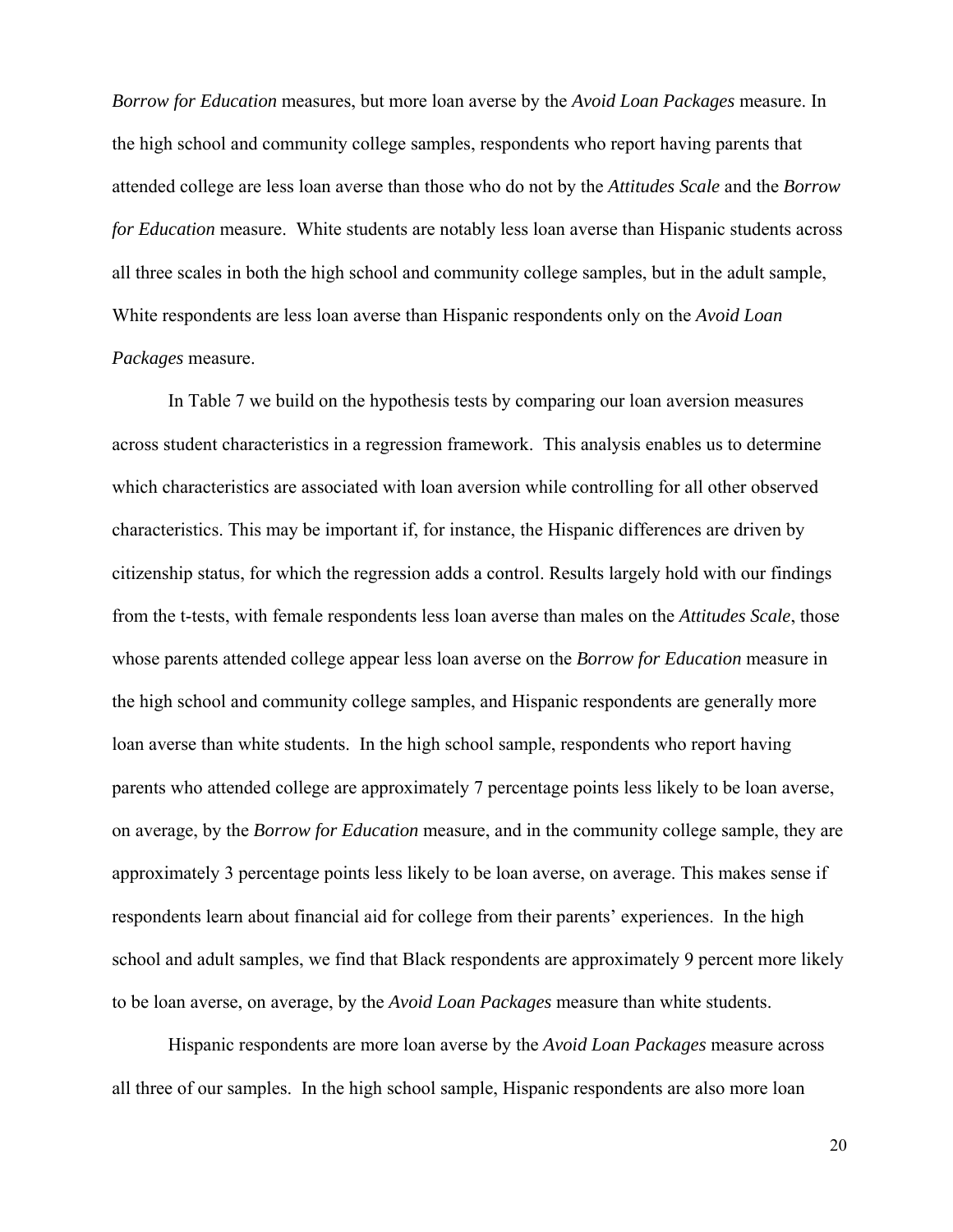averse by the *Borrow for Education* measure, while in the community college sample, Hispanic students are also more likely to be loan averse by the *Attitudes Scale*. There is no difference in the *Borrow for Education* measure in the community college sample, which seems sensible given all of these students enrolled in college. In the adult sample, Hispanic respondents are only more loan averse than white students by the *Avoid Loan Packages* measure. Across our samples, Hispanic students are between 9 and 12 percentage points more likely to be loan averse by the *Avoid Loan Packages* measure than white students on average.

Across samples, females exhibit less loan aversion on the *Attitudes Scale* than male students. In the high school sample, females are also slightly less loan averse on the *Borrow for Education* measure but more loan averse on the *Avoid Loan Packages* measure. These collective findings suggest women may have less loan averse attitudes, but those do not play out in measures more closely related to actual borrowing (*Avoid Loan Packages*).

#### **Discussion & Conclusion**

Although policy makers and researchers speak of the existence of loan aversion and its variation across racial groups (Cunningham & Santiago, 2008), there is little quantitative research on the topic of loan aversion in the United States. In this study, we provide the first large scale quantitative evidence of domestic levels of loan aversion in three different populations. We rely on three different measures of loan aversion to assess how measures previously used in the literature relate to one another. We find that loan aversion is prevalent and varies by population and race with Hispanic respondents more likely to exhibit loan aversion than white respondents. We also find that the three different measures of loan aversion that we examined were not highly correlated with one other, suggesting that loan aversion is a complex construct with multiple dimensions that varies by context.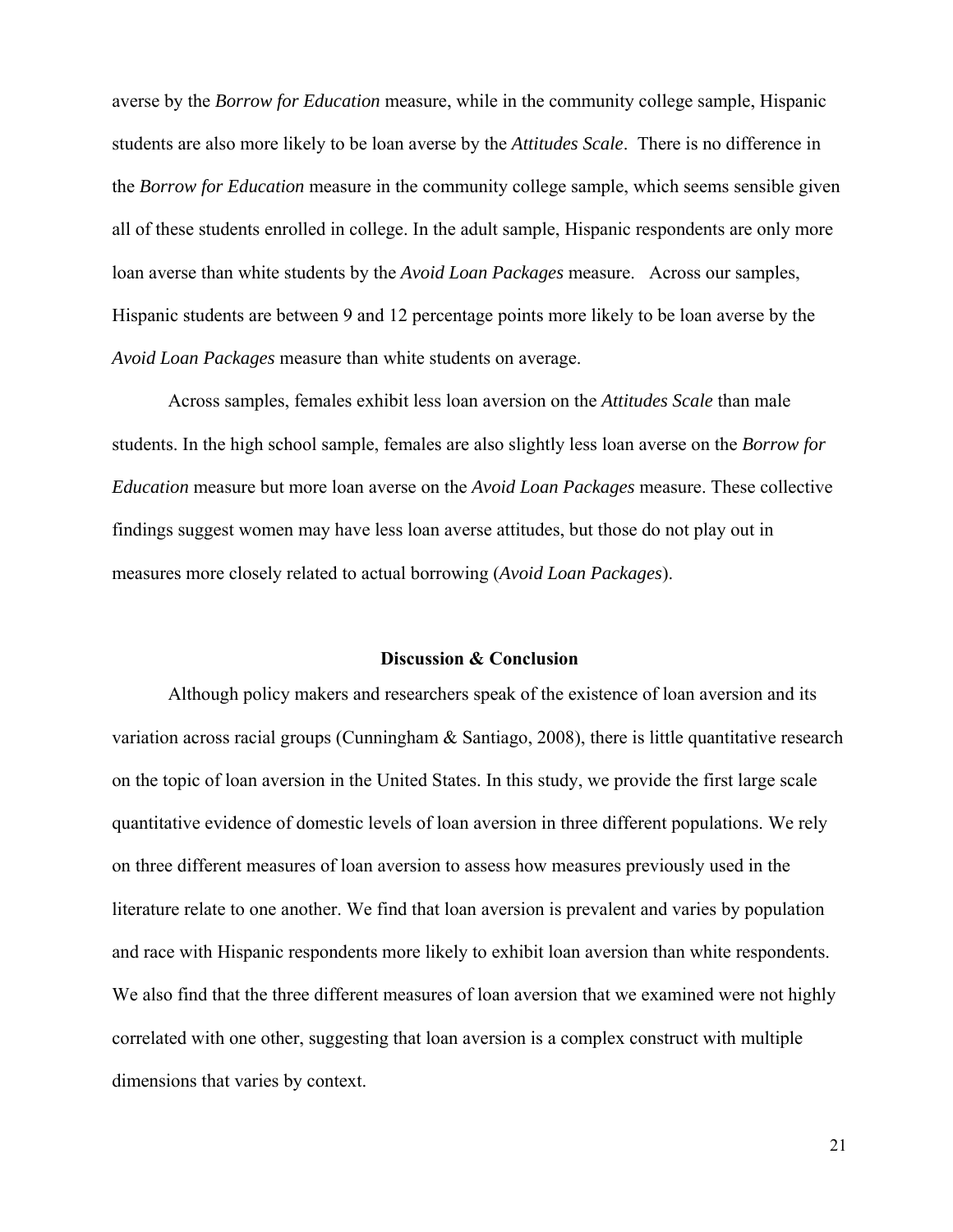Our findings both extend and add to those in the extant literature. Because we replicated survey questions from Callender and Jackson (2005) our definitions of loan aversion are directly comparable to prior research, albeit in a different context (the U.S. vs. U.K.). The main finding of their study is that students from lower socio-economic groups in the U.K. are more loan averse than middle and upper class students. In the United States, we find no evidence that low-income respondents express greater loan averse attitudes. This remains true on both of the other measures of loan aversion we employ, as well across all three of our samples.

Directly replicating the *Avoid Loan Packages* questions that Palameta and Voyer (2010) used to explore loan aversion among a sample of study participants in Canada allows for another direct comparison. These authors found between 5 to 20 percent of their sample (Canadian high school students likely to enroll in college) was loan averse. We find a much larger portion of all three populations in our study is loan averse by this same measure (between 27 and 42 percent). This difference could be attributable to higher loan aversion rates in the United States or higher loan aversion rates among people less likely to enroll in college, although we find high rates among community college students who are already enrolled in college. It is important to recognize the radically different cost and financing structure of attending postsecondary education in the United States relative to both the U.K. and Canada, which may explain why American respondents are more loan averse. In addition, for Canadian respondents the survey was attached to actual financial outcomes, which presumably elicits more accurate responses. However, we think it is unlikely that respondents have an incentive to overestimate their true avoidance of loan packages in our survey.

The domestic study most similar to ours relies on a sample of students currently enrolled in college and measures loan aversion by assessing whether students did not accept a loan offered to them either on a survey or in an actual financial aid package (Goldrick-Rab & Kelchen, 2013).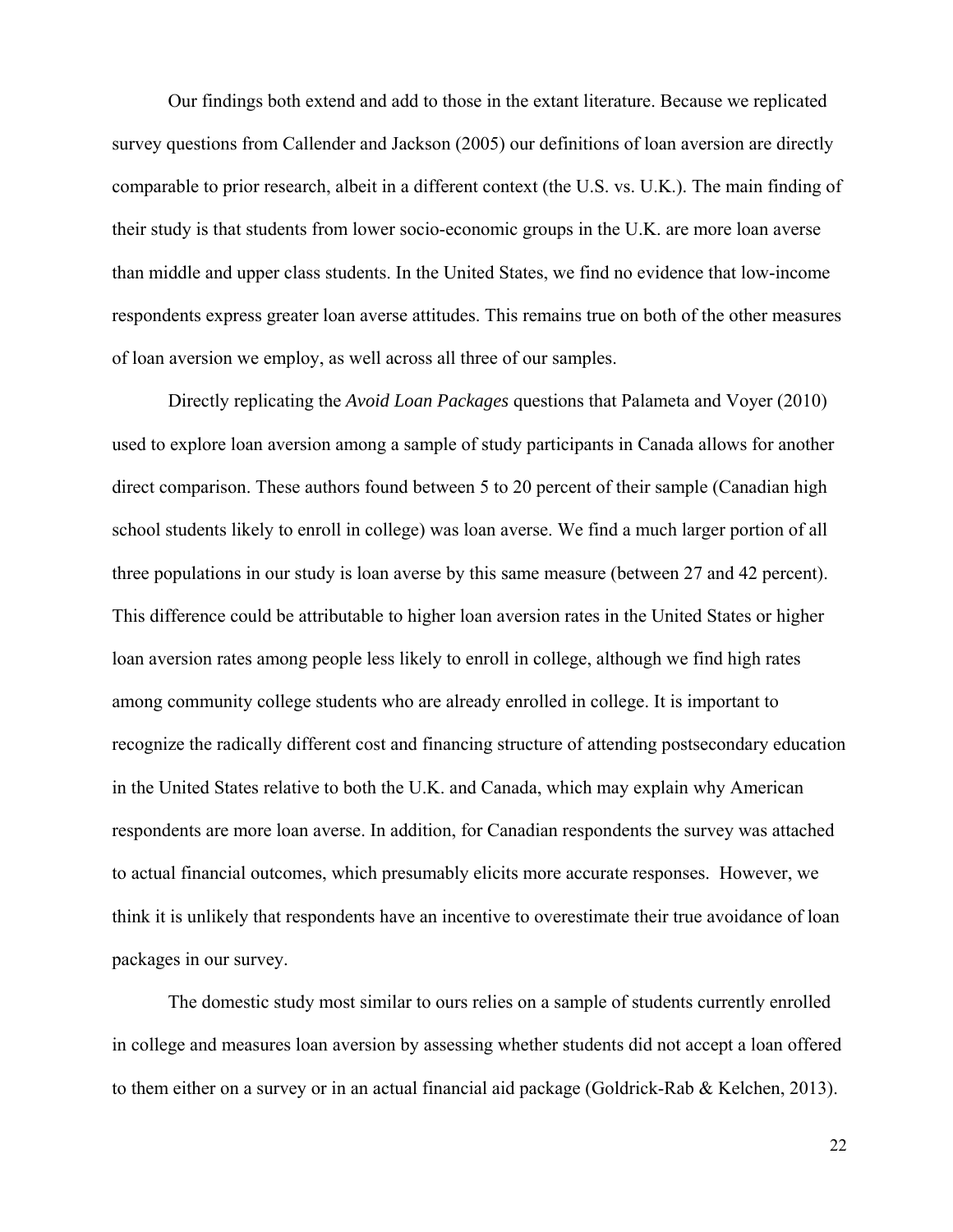Forty-eight percent of their sample exhibited loan aversion by their measures, whereas we find high but somewhat lower percentages using a more diverse sample. Thirty-five percent of our sample of enrolled community college students are loan averse by the *Avoid Loan Packages* measure. This difference could be attributable to regional variation (Wisconsin versus Tennessee and Texas), four-year versus two-year enrollees, low-income versus middle- and upper-income students (although we find no evidence of differences by income), or the slight difference in measures. Regardless, our findings suggest that only focusing on enrolled students underestimates loan aversion. Using our most direct measure, *Borrow for Education*, about twenty percent of high school seniors and adults who have not attended college do not believe it is ok to borrow money for education, a rate double that of students already enrolled in community colleges. This attitude likely contributes to some students avoiding borrowing and, in some instances, underinvesting in higher education by not enrolling at all.

Although the goal of this paper is not to explain why respondents are loan averse, we can explore a few rationales offered in the prior literature. First, we provide empirical evidence that Hispanic respondents are more likely to be loan averse than white respondents, even after controlling for a host of other observed characteristics. As cited above, the prior literature has frequently hinted that the observed differences in borrowing by race is due to loan aversion, but our study is the first to document this empirically. This finding suggests there is a cultural component to the borrowing decision that deserves further exploration.

One of our most interesting findings is that measures of loan aversion used in previous literature are not highly correlated with one another. One potential explanation for this finding is that these different measures of loan aversion may be picking up a different dimension of the construct of loan aversion or a different construct altogether. The *Attitudes Scale* is measuring a broader dimension of borrowing to purchase goods in general while the *Borrow for Education*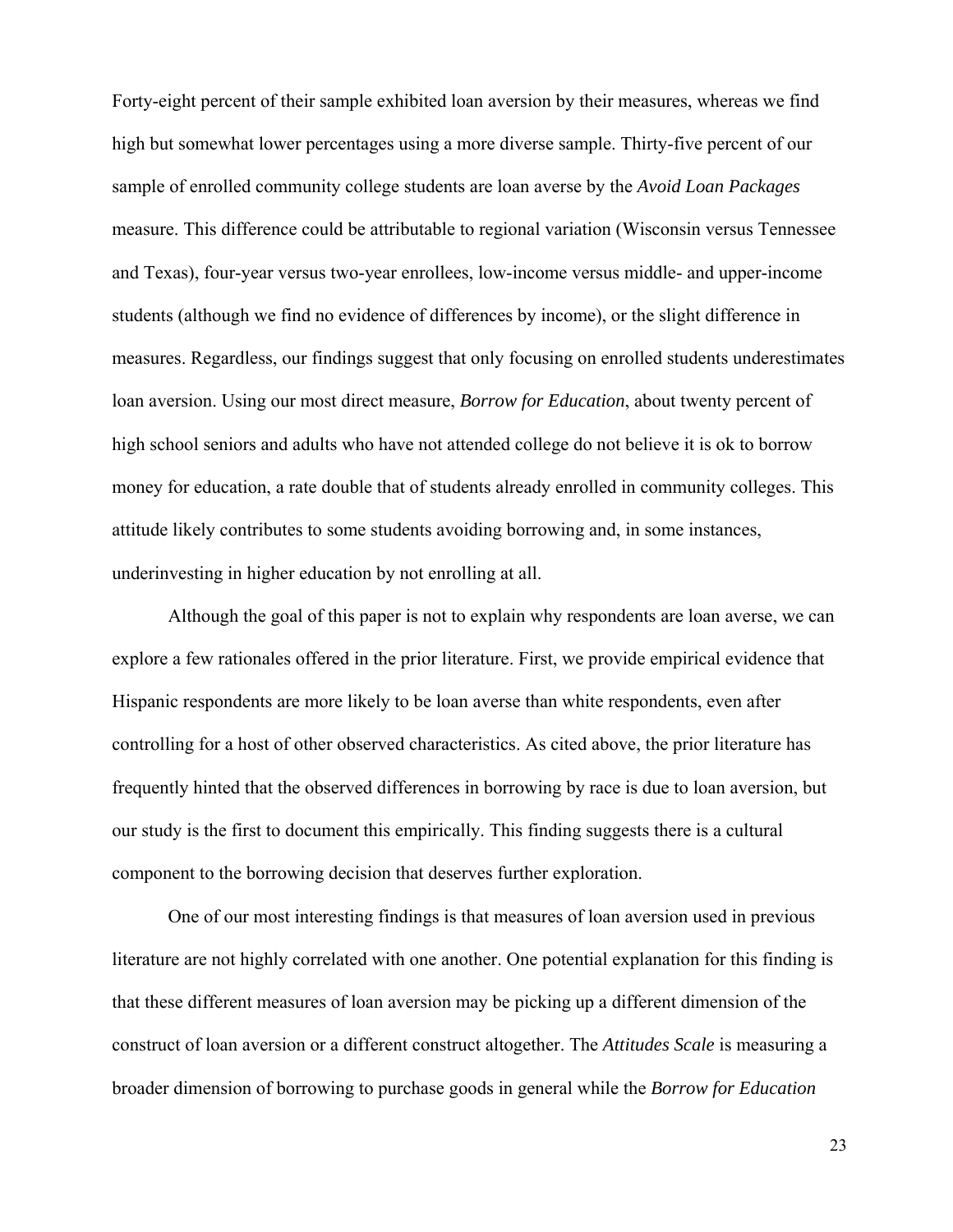question narrows the focus on education specifically. The *Avoid Loan Package* questions may be assessing a different construct because it incorporates an additional decision about whether the student will enroll in higher education in the next term. Our finding that these measures of loan aversion are not well correlated has implications for loan aversion research. First, it suggests the loan aversion papers in the existing literature may not be directly comparable to one another. It also suggests that future loan aversion studies should assess loan aversion through multiple measures in an effort to sort out the distinctions between this construct's dimensions and capture the full extent of the phenomenon.

Though this study contributes to our understanding of loan aversion among three populations of students or potential students in the United States, we acknowledge several limitations. First, there were no stakes attached to our survey. As a result, respondents may not have considered each question as carefully as they would have in a high stakes situation. Although this may incorporate some error into our measures, it is unlikely that it systematically biases any of our estimates. Additionally, our survey may be subject to sources of bias that affect its reliability. For example, students may not have understood all the questions, although we did try to ameliorate this problem with the pilot tests. Another important limitation of this study is that we do not observe actual higher education outcomes for our survey respondents. A promising avenue for future research is to connect loan aversion measures with college outcomes such as debt load and college enrollment and persistence. Such data would allow researchers to determine whether student loan aversion affects college enrollment and persistence. We also acknowledge that although the community college and adult samples are diverse, they were not randomly selected and may not generalize to the larger population of community college and adults across the United States.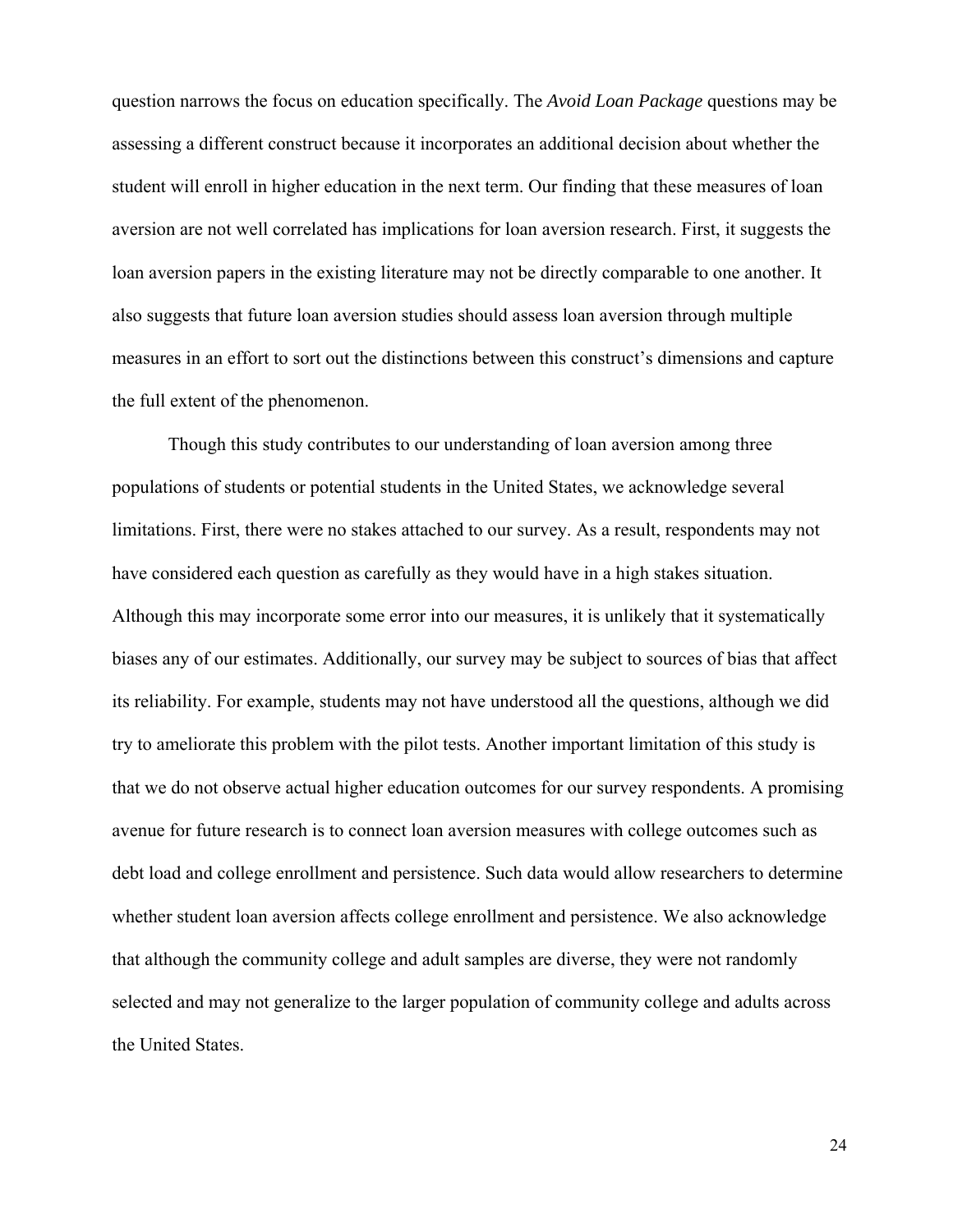Despite these limitations, our findings have important implications for policies related to financing higher education. To the extent that loan aversion is driven by excessive risk aversion, it may be alleviated by educating students about forms of income-based repayment. Income-based loan repayment programs dramatically reduce the risk of student loan default by limiting the repayment amount to a small portion of disposal income. Although more students are enrolling in forms of income-based repayment such as the federal government's Pay as You Earn program, information about these forms of repayment must be presented at the time students are considering the borrowing decision, not only at the time of repayment. Knowing that loan aversion exists among Hispanic respondents, focusing communication efforts on income-based repayment programs could help these prospective student populations make more informed decisions regarding borrowing money for college, potentially leading to higher rates of collegegoing and degree attainment. Additionally, policymakers and administrators may consider adjusting the framing of student loans by, for instance, removing the principal balance of the loan and relying on Income Share Agreements such as Oregon's proposed Pay It Forward plan. Because it no longer requires borrowing in the traditional sense, loan averse students may prefer Income Share Agreements as a way to finance higher education.

Finally, policymakers may wish to consider alternatives to the growing reliance on student debt to finance higher education. One avenue to reducing the need to borrow is increasing public expenditures on education either through tuition subsidies or grant aid so that a greater proportion of students can finance higher education without needing to borrow. Several wealthy institutions such as Princeton and Vanderbilt Universities have endeavored to minimize borrowing through no loan policies that commit large sums of institutional grant aid to replace loans in financial aid packages. An expansion of this commitment through either public or private financing would simultaneously relieve the growing debt burden and resolve loan aversion.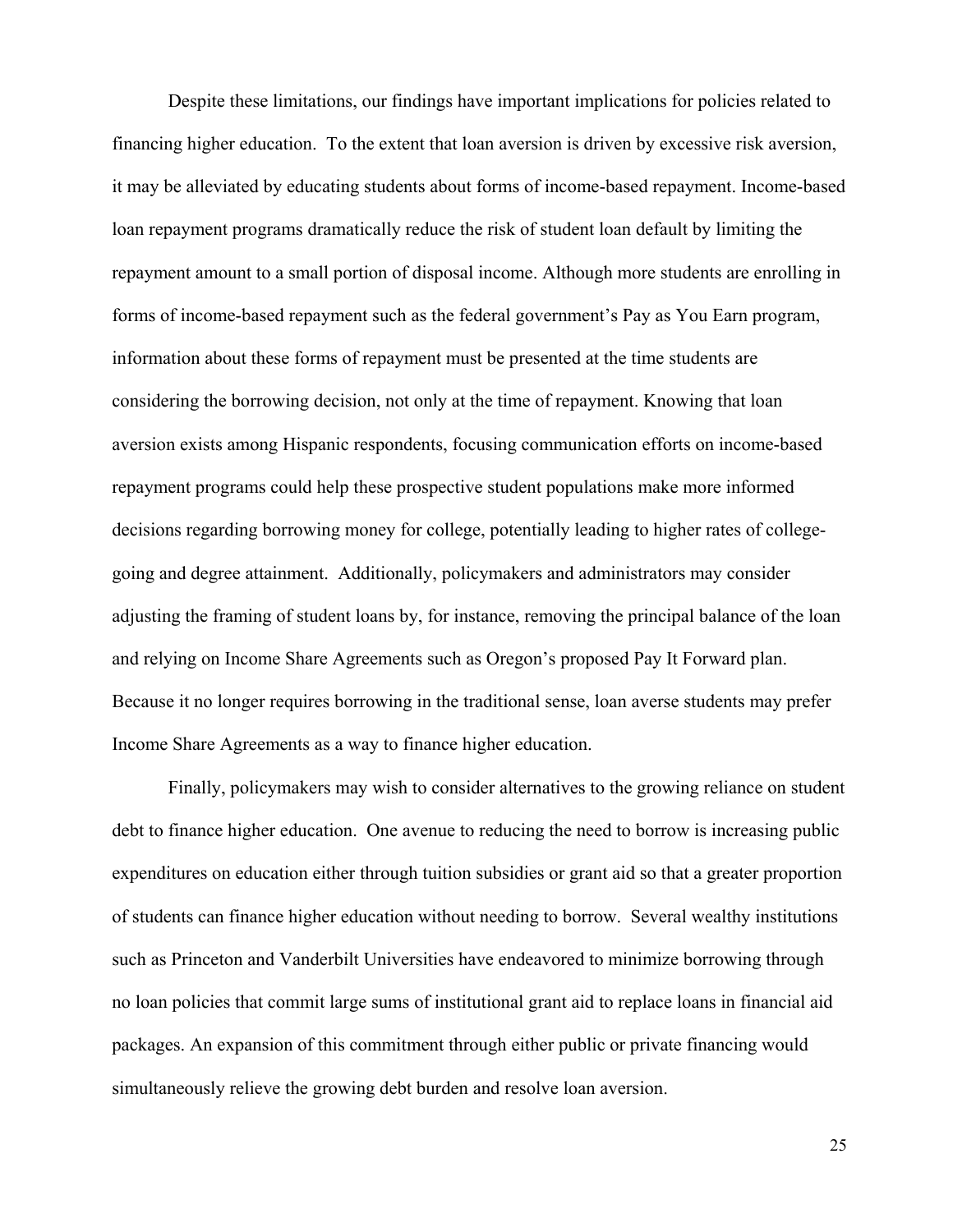# **Notes**

1. We offer several potential behavioral economics explanations in this paper but acknowledge that others, such as cognitive overload or hyperbolic discounting, may also play a role in the borrowing and repayment decision process. See Boatman, Evans & Soliz (2014) for further application of behavioral economics to student loans.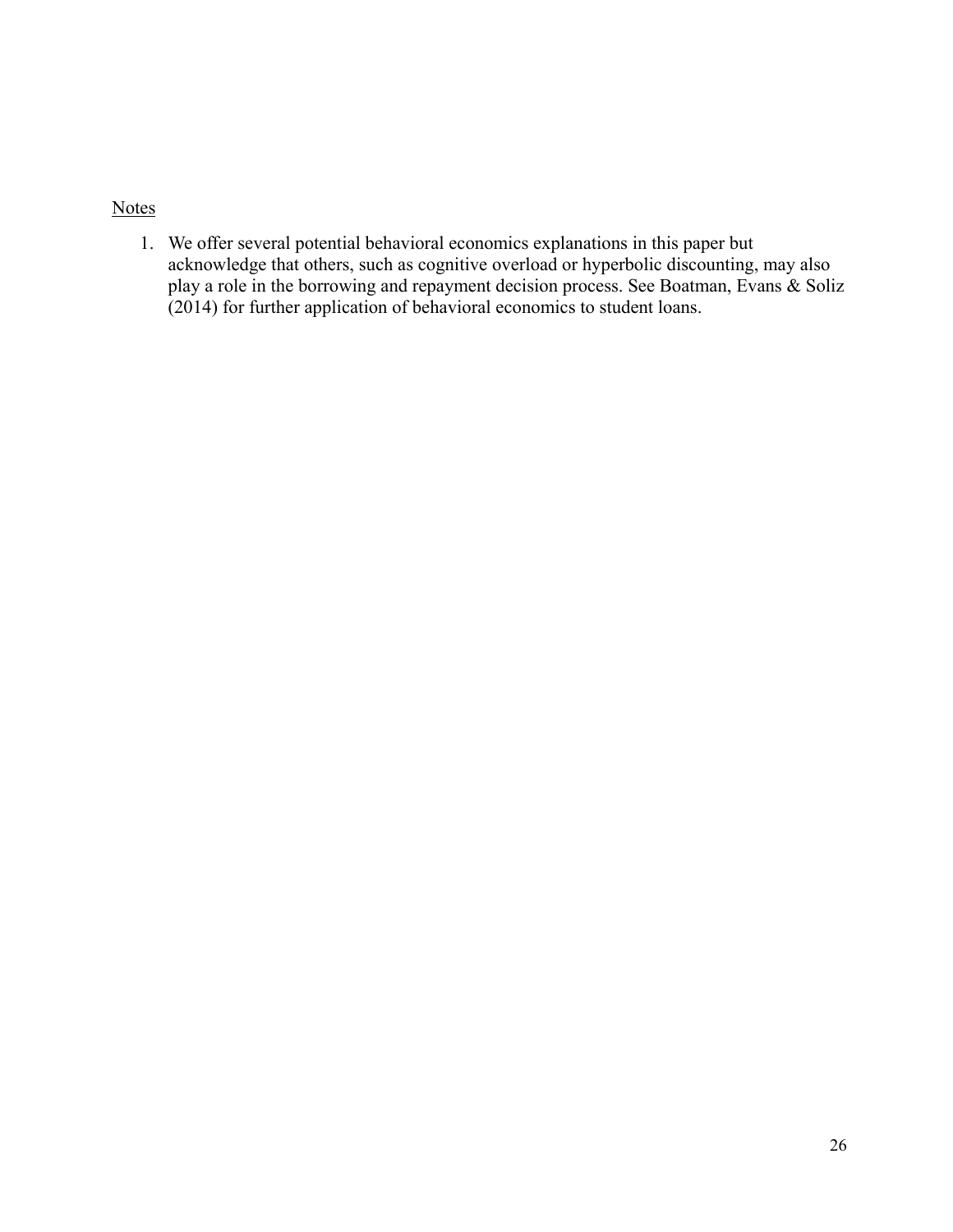#### **References**

- Boatman, Evans, & Soliz (2014). Applying the lessons of behavioral economics to improve the federal student loan programs: Six policy recommendations. Policy Report written for the Lumina Foundation.
- Avery, C. & Hoxby, C. (2004). Do and should financial aid packages affect students' college choices? In C. Hoxby (Ed.), *College choices: The economics of where to go, when to go, and how to pay for it* (239-299). Chicago, IL: University of Chicago Press.
- Avery, C., & Turner, S. (2012). Student loans: Do college students borrow too much-or not enough? *Journal of Economic Perspectives*, 26, 165-192.
- Attewell, P., Heil, S., and Reisel, L. (2012). What is academic momentum? And does it matter? *Educational Evaluation and Policy Analysis* 34(1): 27-44.
- Bertrand, M., Mullainathan, S., and Shafir, E. (2006). Behavioral economics and marketing in aid of decision making among the poor. *Journal of Public Policy & Marketing* 25(1): 8-23.
- Bettinger, E., Long, B., Oreopoulos, P., and Sanbonmatsu, L. (2012). The role of application assistance and information in college decisions: Results from the H&R Block FAFSA experiment. *Quarterly Journal of Economics* 127(3): 1-38.
- Burdman, P. (2005). *The student debt dilemma: Debt aversion as a barrier to college access*. Research and Occasional Paper Series, Center for Studies in Higher Education, UC Berkeley.
- Caetano, G., Palacios, M., & Patrinos, H.A. (2011). Measuring aversion to debt: An experiment among student loan candidates. World Bank Working Paper.
- Callender, C., & Jackson, J. (2005). Does the fear of debt deter students from higher education? *Journal of Social Policy*, 34, 509-540.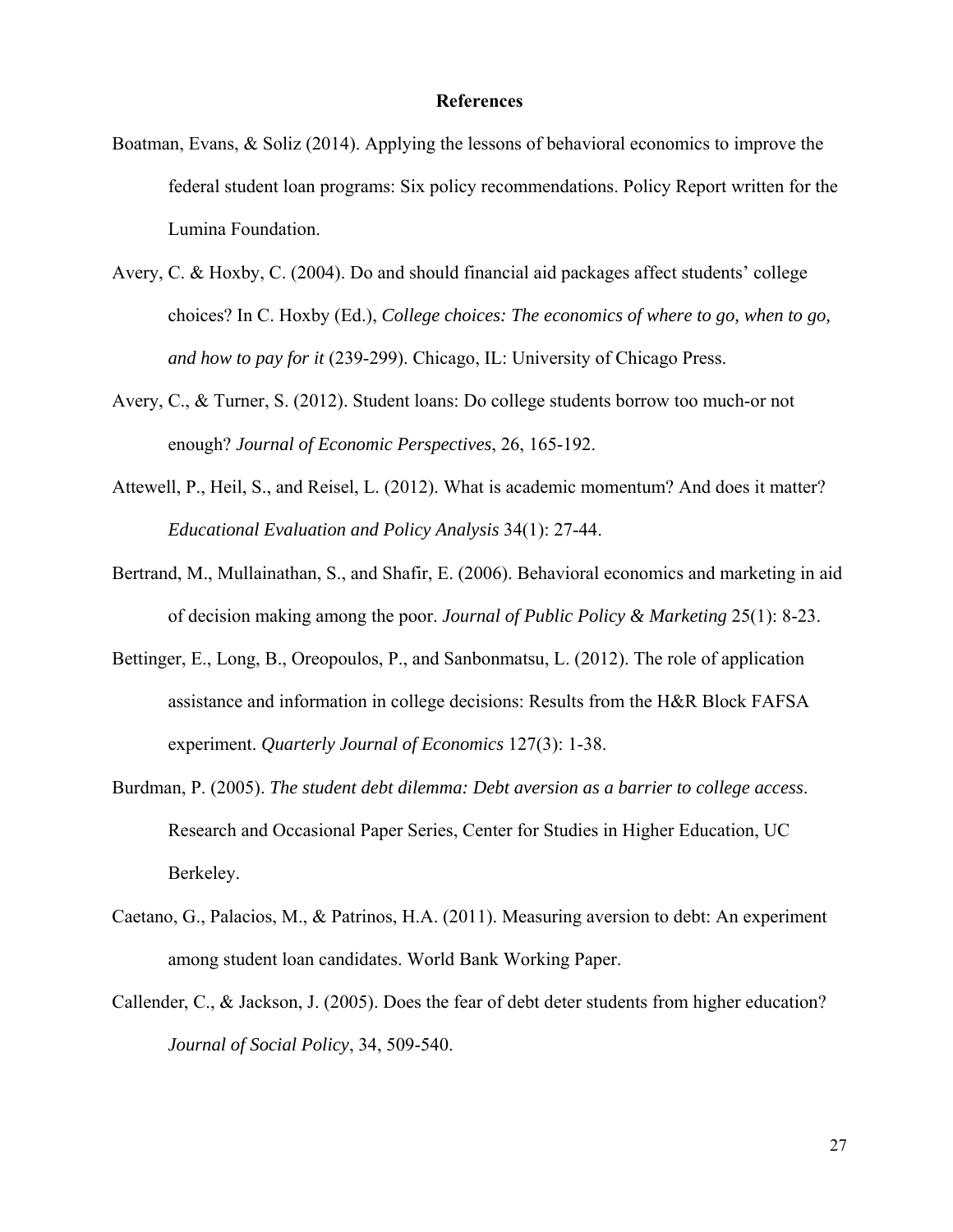- Carnevale, A., Rose, S., and Cheah, B. (2011). *The college payoff: Education, occupations, lifetime earnings*. Washington, DC: The Georgetown University Center on Education and the Workforce.
- College Board. (2011). Trends in community college education: Enrollment, prices, student aid and debt levels. Washington, D.C.: The College Board.
- Cunningham, A. & Santiago, D. (2008). *Student aversion to borrowing: Who borrows and who doesn't*. Washington DC: Institute for Higher Education Policy.
- DesJardins, S.L., Ahlburg, D.A., & McCall, B.P. (2006). The effects of interrupted enrollment on graduation from college: Racial, income, and ability differences. *Economics of Education Review*, 25, 575-590.
- Dowd, A.C. & Coury, T. (2006). The effect of loans on the persistence and attainment of community college students. *Research in Higher Education*, 47, 33-62.
- Dynarski, S. & Scott-Clayton, J. (2006). *The cost of complexity in federal student aid: Lessons from optimal tax theory and Behavioral Economics*. (No. w12227). National Bureau of Economic Research.
- Education Longitudinal Study (ELS): 2002. Authors' calculations. U.S. Department of Education. Washington, DC: National Center for Education Statistics.
- ECMC Group Foundation. 2003. *Cultural barriers to incurring debt: An exploration of borrowing and impact on access to postsecondary education*. Caliber Associates.
- Field, E. (2009). Educational debt burden and career choice: Evidence from a financial aid experiment at NYU Law school. *American Economic Journal: Applied Economics*, 1, 1- 21.
- Goldrick-Rab, S. & Kelchen, R. (2013). *Making sense of loan aversion: Evidence from Wisconsin*. Paper prepared for the University of Michigan Conference on Student Loans.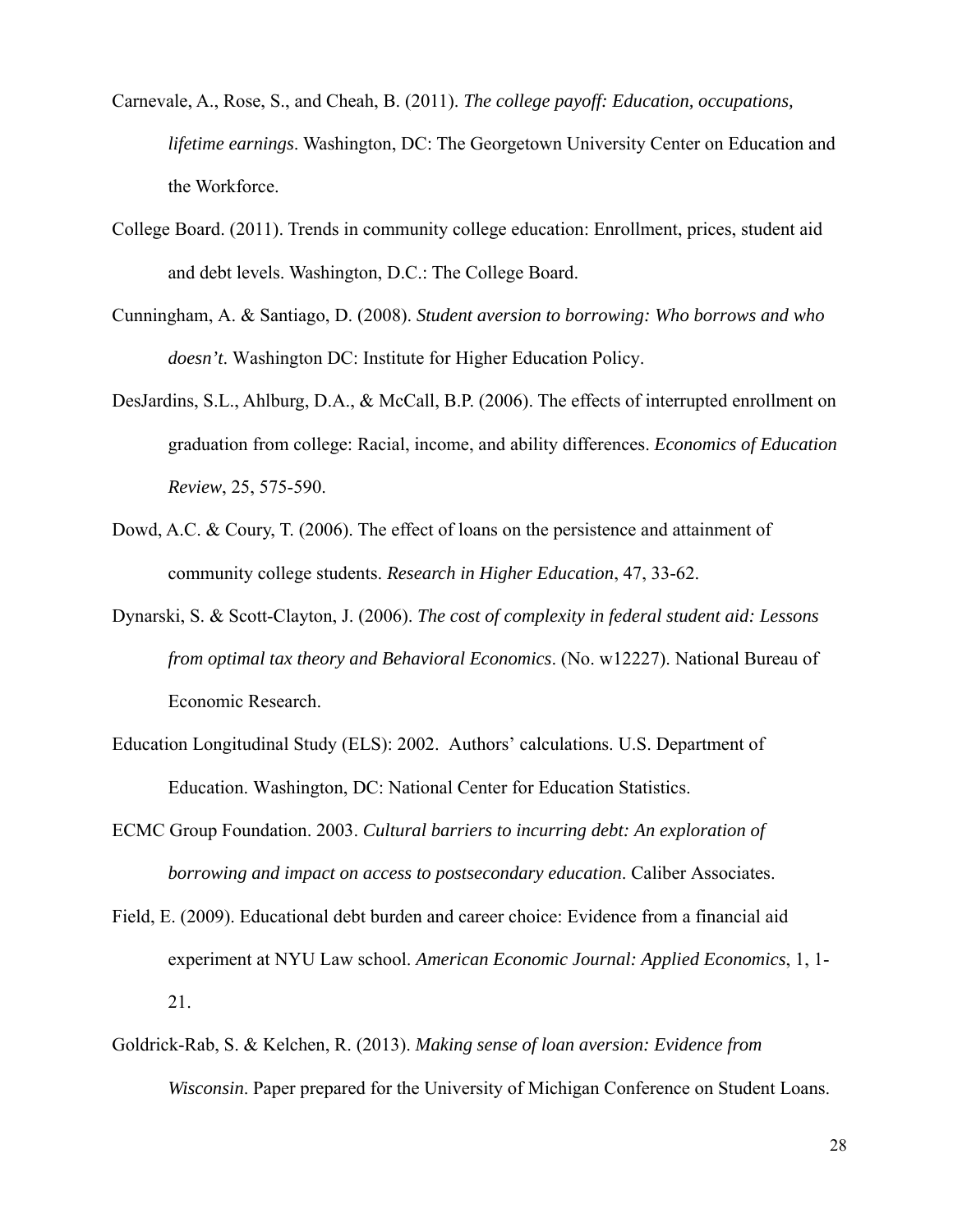- Hillman, N. W. (2015). Borrowing and repaying student loans. *Journal of Student Financial Aid*, 45(3), Article 5.
- Hoekstra, M. (2009). The affect of attending the flagship state university on earnings: A discontinuity based approach. *The Review of Economics and Statistics* 91(4): 717-724.
- Joo, S., Grable, E., & Bagwell, D. (2003). Credit card attitudes and behavior of college students. *College Student Journal*, 37: 405-419.
- Kane, T. & Rouse, C. (1995). Labor-market returns to two- and four-year college. *The American Economic Review* 85(3): 600-614.
- Long, B.T. and Kurlaender, M. (2009). Do community colleges provide a viable pathway to a baccalaureate degree? *Educational Evaluation and Policy Analysis, 31*(1), 30-53.
- Lynn, R. (1991). *The secret of the miracle economy: Different national attitudes to competiveness and money*. London: Social Affairs Unit.
- Malcom, L.E., & Dowd, A.C. (2012). The impact of undergraduate debt on the graduate school enrollment of STEM baccalaureates. *Review of Higher Education*, 35, 265-305.
- Monaghan, D.B. & Attewell, P. (2014). The community college route to the bachelor's degree. *Educational Evaluation and Policy Analysis* 37(1): 70-91.
- Mortenson, T. (1988). *Attitudes of Americans toward borrowing to finance educational expenses, 1959–1983.* Iowa City, IA: American College Testing Program.
- NCES (National Center for Education Statistics) (2014). IPEDS Fall 2014 Enrollment Survey.
- Palameta, B. & Voyer, J. (2010). *Willingness to pay for postsecondary education among underrepresented groups*. Toronto: Higher Education Quality Council of Ontario.
- Paulsen, M.B., & St. John, E.P. (2002). Social class and college costs: Examining the financial nexus between college choice and persistence. *Journal of Higher Education*, 73, 189-236.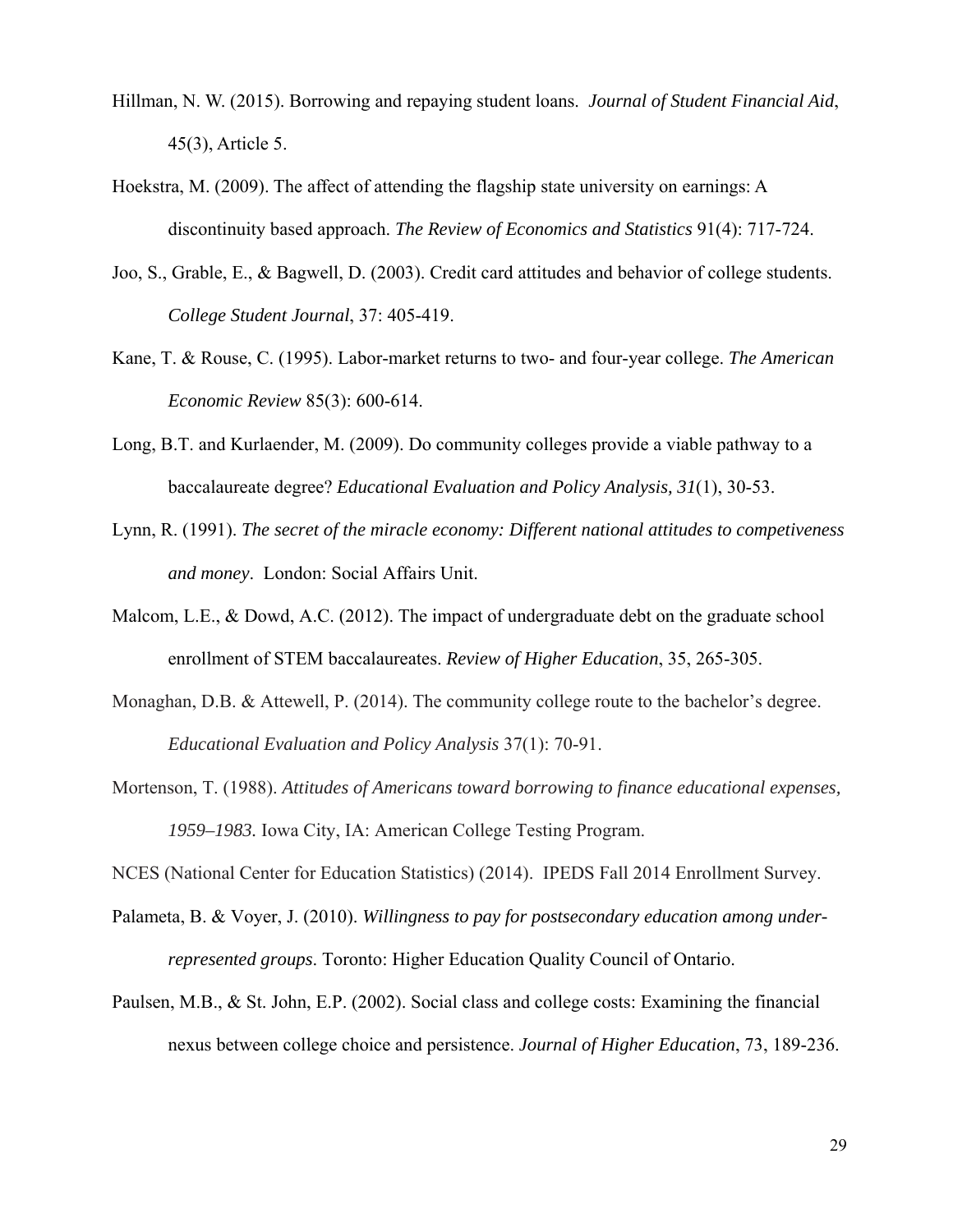- Perna, L.W. (2008). Understanding high school students' willingness to borrow to pay college prices. *Research in Higher Education*, 49, 589-606.
- Rabin, M., & Thaler, R. (2001). Anomalies: Risk aversion. *Journal of Economic Perspectives*, 15(1): 219–232.
- Rothstein, J., & Rouse, C.E. (2011). Constrained after college: Student loans and early-career occupational choices. *Journal of Public Economics*, 95, 149-163.
- Scott-Clayton, J. (2011). The causal effect of federal work-study participation: Quasiexperimental evidence from West Virginia. *Educational Evaluation and Policy Analysis, 33*(4), 506‐527.
- Snyder, T.D., and Dillow, S.A. (2015). *Digest of Education Statistics 2013* (NCES 2015-011). National Center for Education Statistics, Institute of Education Sciences, U.S. Department of Education. Washington, DC.
- Soliz, A., & Long, B. (2016). *Does working help or hurt students? The effect of Federal Work-Study participation on student outcomes*. Cambridge, MA: Harvard University. Unpublished manuscript.
- Stinebrickner, R., & Stinebrickner, T.R. (2003). Working during school and academic performance. *Journal of Labor Economics*, 21, 473-491.
- St. John, E.P. (1993). Untangling the web: Using price-response measures in enrollment projections. *Journal of Higher Education*, 46, 676-69.
- Tversky, A. & Kahneman, D. (1992). Advances in prospect theory: Cumulative representation of uncertainty. *Journal of Risk and Uncertainty*, 5: 297-323.
- Wright, D. B. & Shakgerberg, E. M. (2012). Measuring empathizing and systemizing with a large US sample. *PLoS ONE* 7(2): e31661.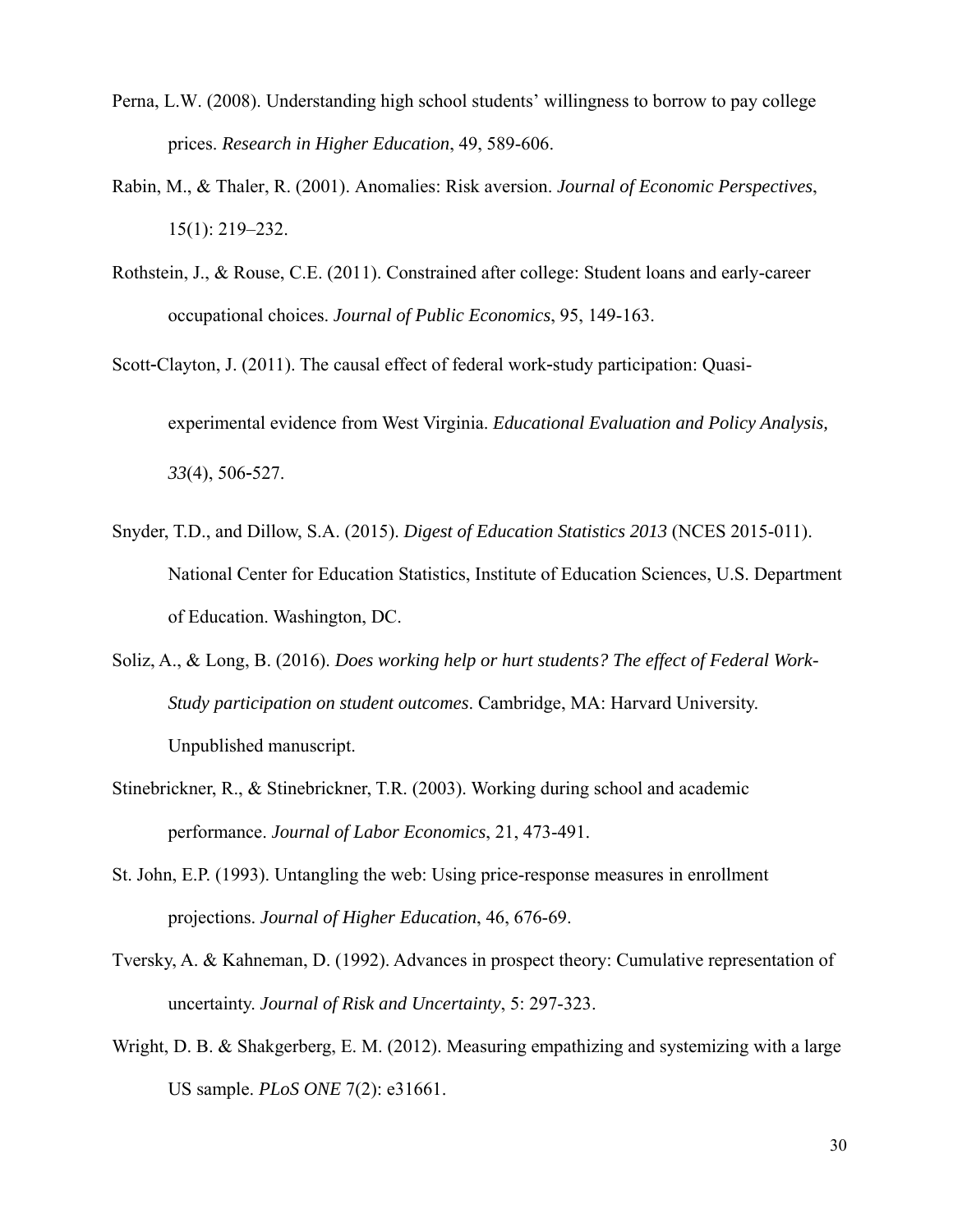Xue, M. & Chao, X. (2015). Non-borrowing students' perceptions of student loans and strategies of paying for college. *Journal of Student Financial Aid* 45(2): 25-45.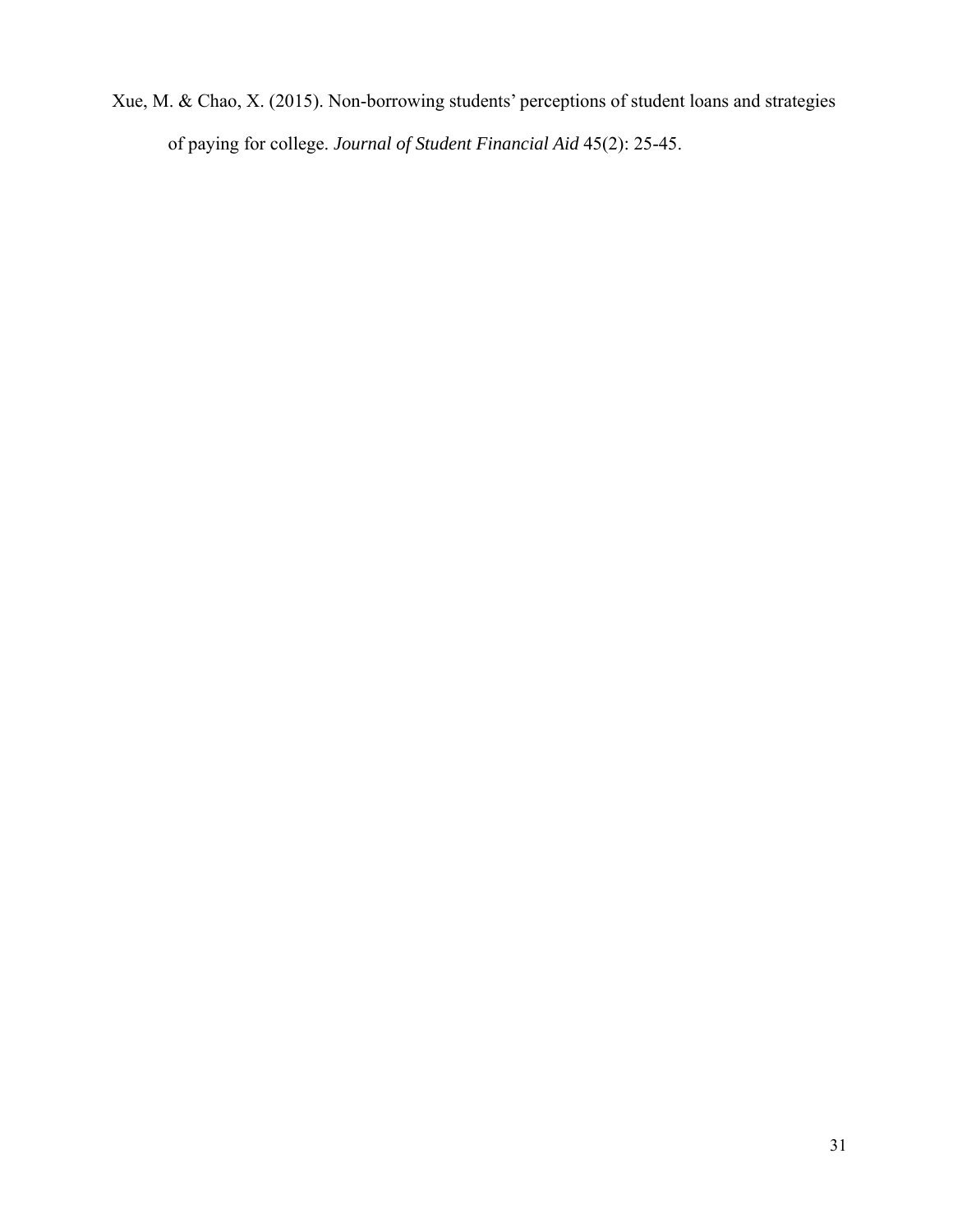Table 1: Sample Summary Statistics

|                                  | High School | Community      | <b>Adult Sample</b> |
|----------------------------------|-------------|----------------|---------------------|
|                                  | Sample      | College Sample |                     |
|                                  |             |                |                     |
| Female                           | 0.5121      | 0.7210         | 0.7438              |
| Transgender                      | $---$       | 0.0040         | 0.0059              |
| White                            | 0.3519      | 0.4476         | 0.2823              |
| <b>Black</b>                     | 0.2033      | 0.1021         | 0.2206              |
| Hispanic                         | 0.2221      | 0.2880         | 0.1934              |
| Asian                            | 0.0285      | 0.0481         | 0.1898              |
| <b>Multiple Races</b>            | 0.1820      | 0.0670         | 0.1139              |
| <b>Other Race</b>                | 0.0121      | 0.0471         | 0.0000              |
| Age                              | 18.3835     | 26.3334        | 29.5421             |
|                                  | (0.5649)    | (9.5243)       | (5.3586)            |
| Home Language English            | 0.8629      | 0.8178         | 0.9478              |
| Home Language Spanish            | 0.1001      | 0.1226         | 0.0415              |
| Low-income                       | 0.2767      | 0.5497         | 0.4223              |
| Financially dependent on parents |             | 0.5761         |                     |
| Expect to get more advanced      | ---         | 0.1343         | 0.1435              |
| training                         |             |                |                     |
| Expect to get a CC Certificate   | ---         | 0.0896         | 0.1791              |
| Expect to get some college, but  | 0.0152      | 0.0189         | 0.0937              |
| no degree                        |             |                |                     |
| Expect to get AA degree          | 0.1214      | 0.3875         | 0.2716              |
| Expect to get BA degree          | 0.3174      | 0.6035         | 0.3060              |
| Expect to get graduate degree    | 0.5012      | 0.2019         | 0.1198              |
| High School GPA                  | 3.1062      |                | $-$                 |
|                                  | (0.7058)    |                |                     |
| Parent Attended College          | 0.6511      | 0.5968         | 0.4247              |
| <b>Parent Graduated College</b>  | 0.5067      | 0.4035         | 0.2966              |
| Citizen                          | 0.9496      | 0.9178         | 0.9359              |
| Household Size                   |             | 3.590          | 3.4377              |
|                                  |             | (1.4164)       | (1.4431)            |
| ${\bf N}$                        | 1,648       | 3,760          | 843                 |

Notes: Sample size for high school borrowing for education loan aversion definition is 823. Standard deviations are reported in parentheses for non-binary variables. Low-income is defined for high school seniors as those who reported being eligible for Free or Reduced Price Lunch and for the community college and adult samples as having received a form of federal assistance within the last two years (Pell, TANF, WIC, or SNAP).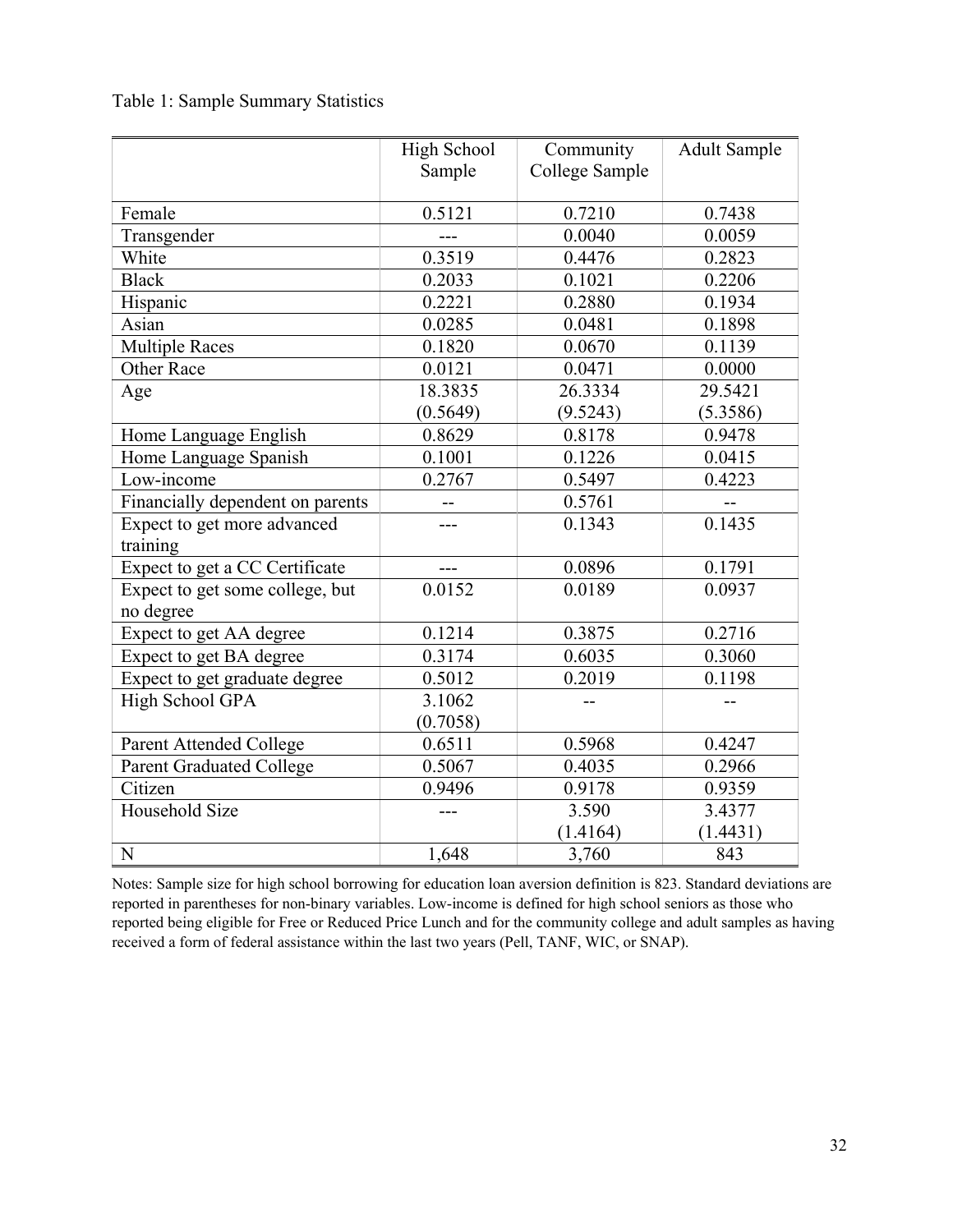|                                         | High School<br>Sample | Community<br>College Sample | Adult<br>Sample |
|-----------------------------------------|-----------------------|-----------------------------|-----------------|
| You should always save up first before  | 0.8993                | 0.8777                      | 0.8707          |
| buying something.                       |                       |                             |                 |
| Owing money is basically wrong.         | 0.3198                | 0.2223                      | 0.5896          |
| There is no excuse for borrowing money. | 0.1159                | 0.0798                      | 0.1234          |
| Attitudes scale                         | 1.3890                | 1.2250                      | 1.6180          |
|                                         | (0.7960)              | (0.7406)                    | (0.8420)        |
|                                         | 1,648                 | 3,760                       | 843             |

# Table 2: Loan Aversion Measure: *Attitudes Scale*

Notes: The first three rows report the proportion of each sample that agree or strongly agree with each statement. The Attitudes scale row provides the mean and standard deviation of the Guttman scale for the three attitudes questions.

#### Table 3: Loan Aversion Measure: *Borrow for Education*

|                      | High School<br>Sample | Community<br>College | Adult<br>Sample |
|----------------------|-----------------------|----------------------|-----------------|
|                      |                       | Sample               |                 |
| Borrow for Education | 0.2175                | 0.0915               | 0.1969          |
|                      | 823                   | 3,760                | 843             |

Notes: The table reports the proportion who did not answer "yes" to the question "Do you think it's okay to borrow money to pay for education?" This question was only posed to half of the high school sample, hence the lower sample size relative to Table 1.

|                        |                                 | High School | Community      | Adult  |
|------------------------|---------------------------------|-------------|----------------|--------|
|                        |                                 | Sample      | College Sample | Sample |
| Choice 1               | A: \$25 Cash in One Week        | 0.1438      | 0.0306         | 0.1969 |
|                        | B: \$1000 Grant Once in College | 0.8562      | 0.9694         | 0.8031 |
| Choice 2               | A: \$300 Cash in One Week       | 0.3022      | 0.0918         | 0.3357 |
|                        | B: \$1000 Grant Once in College | 0.6978      | 0.9082         | 0.6643 |
| Choice 3               | A: \$700 Cash in One Week       | 0.4757      | 0.2412         | 0.5587 |
|                        | B: \$1000 Grant Once in College | 0.5237      | 0.7588         | 0.4413 |
| Choice 4               | A: \$25 Cash in One Week        | 0.3319      | 0.2436         | 0.3452 |
|                        | B: \$1000 Grant Plus \$1000     | 0.6681      | 0.7564         | 0.6548 |
|                        | Loan Once in College            |             |                |        |
| Choice 5               | A: \$300 Cash in One Week       | 0.4891      | 0.3237         | 0.4721 |
|                        | B: \$1000 Grant Plus \$1000     | 0.5109      | 0.6763         | 0.5279 |
|                        | Loan Once in College            |             |                |        |
| Choice 6               | A: \$700 Cash in One Week       | 0.6377      | 0.4519         | 0.6145 |
|                        | B: \$1000 Grant Plus \$1000     | 0.3623      | 0.5481         | 0.3855 |
|                        | Loan Once in College            |             |                |        |
| Avoid Loan             |                                 | 0.4169      | 0.3479         | 0.2705 |
| Packages               |                                 |             |                |        |
| Number of Observations |                                 | 1,648       | 3,760          | 843    |

#### Table 4: Loan Aversion Measure: *Avoid Loan Packages*

Notes: Each row reports the proportion of the sample that preferred the cash or financial aid package for each choice. The Avoid Loan Packages measure reflects respondents' who chose financial aid offers over cash when the financial aid package consisted only of grants, but accepted cash over financial aid when the financial aid package included loans.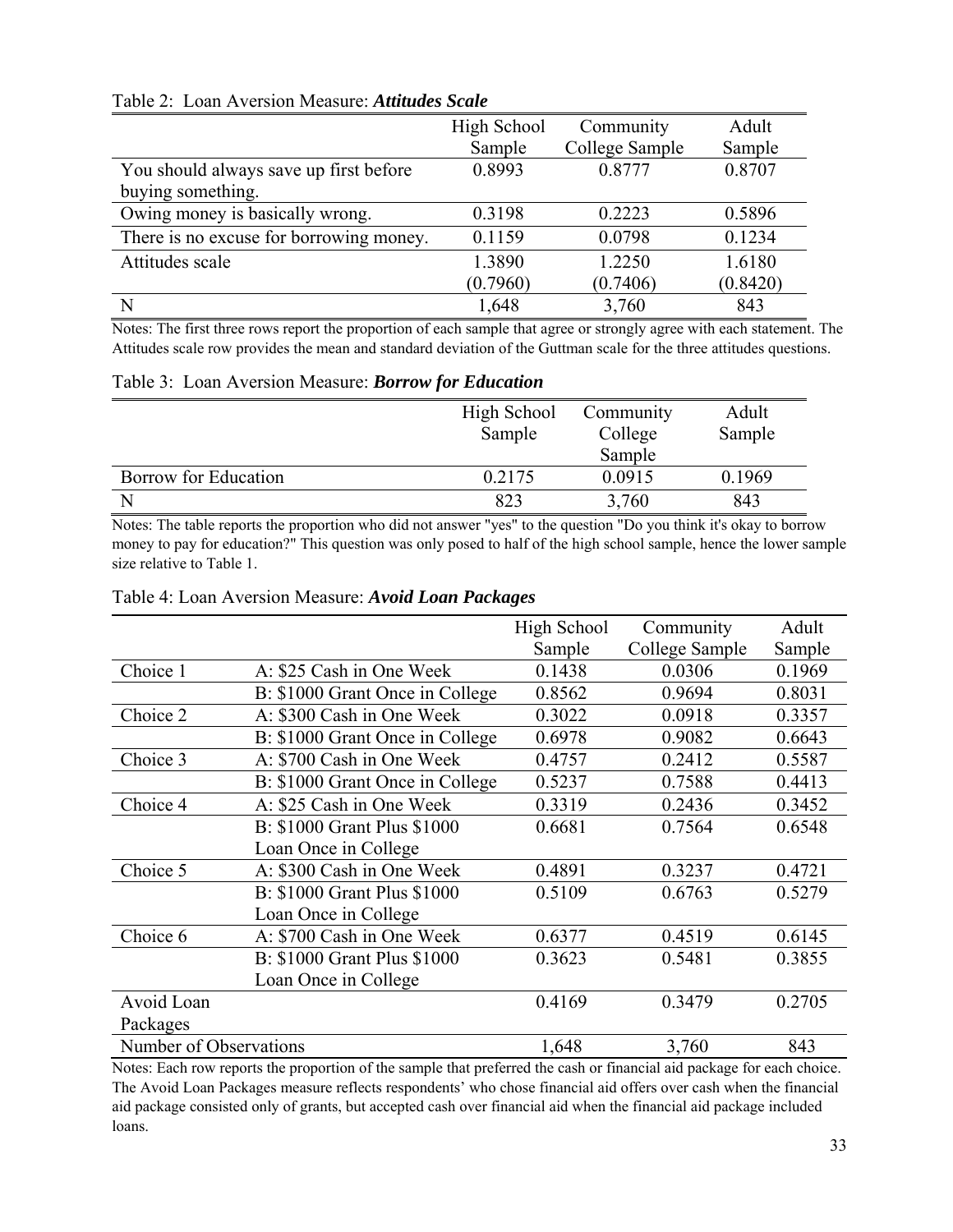|                        |                        | <b>High School Seniors</b>        |              |
|------------------------|------------------------|-----------------------------------|--------------|
|                        | <b>Attitudes Scale</b> | Borrow for                        | Avoid Loan   |
|                        |                        | Education                         | Packages     |
| <b>Attitudes Scale</b> | $\mathbf{1}$           |                                   |              |
|                        | $N = 1,648$            |                                   |              |
| Borrow for             | 0.2469                 | 1                                 |              |
| Education              | $N = 823$              | $N = 823$                         |              |
| Avoid Loan             | 0.0739                 | 0.0896                            | $\mathbf{1}$ |
| Packages               | $N = 1,648$            | $N = 823$                         | $N = 1,648$  |
|                        |                        | <b>Community College Students</b> |              |
|                        | <b>Attitudes Scale</b> | Borrow for                        | Avoid Loan   |
|                        |                        | Education                         | Packages     |
| <b>Attitudes Scale</b> | $\mathbf{1}$           |                                   |              |
|                        | $N=3,760$              |                                   |              |
| Borrow for             | 0.2275                 | 1                                 |              |
| Education              | $N=3,760$              | $N=3,760$                         |              |
| Avoid Loan             | 0.1423                 | 0.1672                            | $\mathbf{1}$ |
| Packages               | $N=3,760$              | $N=3,760$                         | $N=3,760$    |
|                        |                        | <b>Adults</b>                     |              |
|                        | <b>Attitudes Scale</b> | Borrow for                        | Avoid Loan   |
|                        |                        | Education                         | Packages     |
| <b>Attitudes Scale</b> | $\mathbf{1}$           |                                   |              |
|                        | $N = 843$              |                                   |              |
| Borrow for             |                        |                                   |              |
| Education              | 0.0901                 | 1                                 |              |
|                        | $N = 843$              | $N = 843$                         |              |
| Avoid Loan             | 0.0384                 | 0.0611                            | $\mathbf{1}$ |
| Packages               | $N = 843$              | $N = 843$                         | $N = 843$    |
|                        |                        |                                   |              |

Table 5: Correlation across loan aversion measures

Notes: Pairwise correlations are reported in bold for each measure in each sample.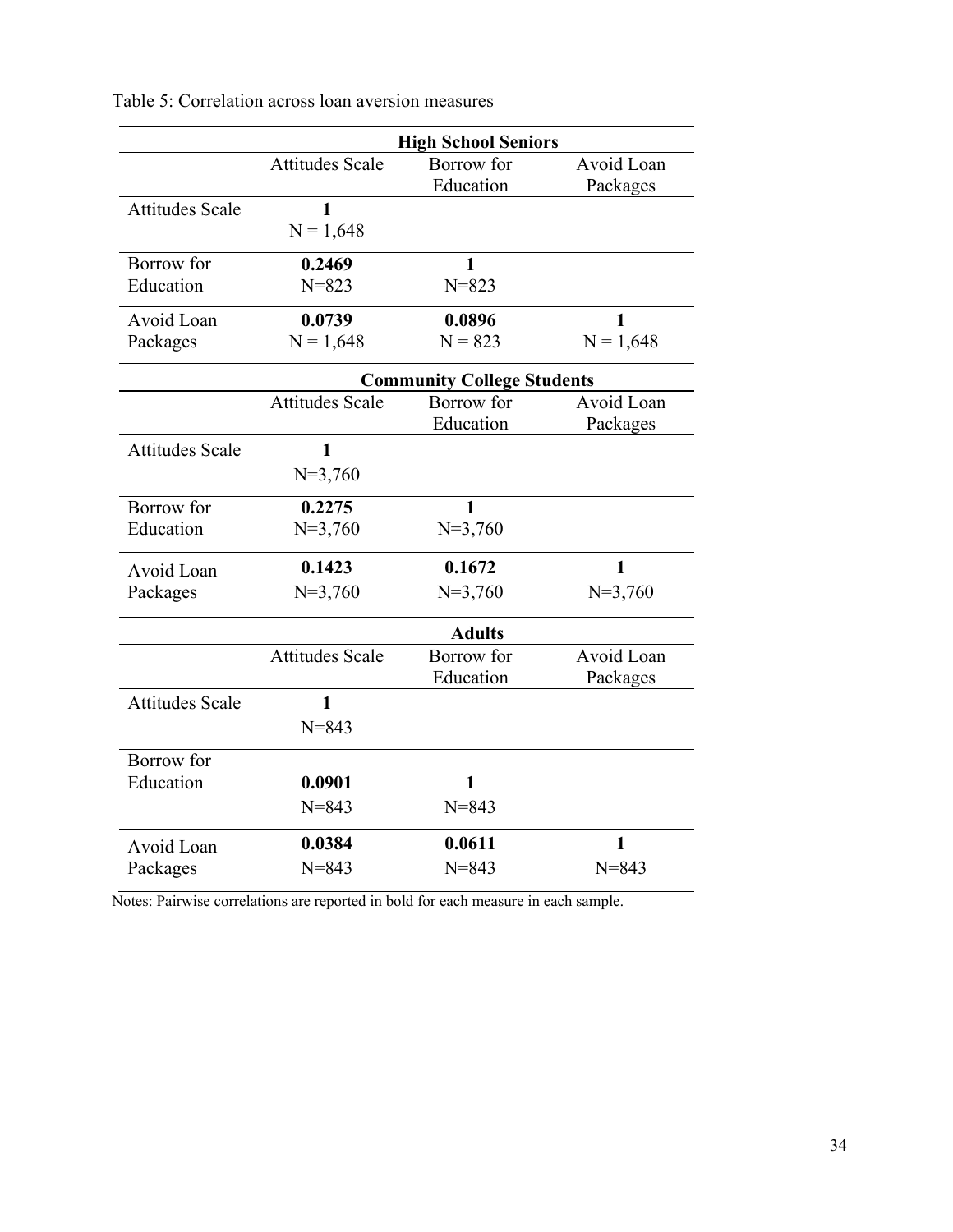|                                 |                        | Borrow for   | Avoid Loan   |
|---------------------------------|------------------------|--------------|--------------|
|                                 | <b>Attitudes Scale</b> | Education    | Packages     |
| <b>High School Sample</b>       |                        |              |              |
| Low-income                      | 0.0504                 | 0.0072       | 0.0088       |
| Female                          | $-0.2800***$           | $-0.0712**$  | $0.0514**$   |
| Citizen                         | $-0.1867**$            | $-0.2588***$ | $-0.0812$    |
| <b>Parents Attended College</b> | $-0.0731*$             | $-0.0548*$   | $-0.0355$    |
| Parents Graduated from College  | $-0.0334$              | $-0.0046$    | $-0.0490**$  |
| White compared to Black         | $-0.0166$              | $-0.0269$    | $-0.0958***$ |
| White compared to Hispanic      | $-0.2613***$           | $-0.0903**$  | $-0.1159***$ |
| White compared to Asian         | 0.0184                 | 0.1024       | 0.0735       |
| <b>Community College Sample</b> |                        |              |              |
| Low-income                      | $-0.0140$              | $-0.0109$    | $-0.0065$    |
| Female                          | $-0.1467***$           | $-0.0291***$ | 0.0052       |
| Citizen                         | $-0.2238***$           | $-0.0202$    | $-0.0265$    |
| <b>Parents Attended College</b> | $-0.0739***$           | $-0.0169*$   | 0.0082       |
| Parents Graduated from College  | $-0.0225$              | $-0.0009$    | 0.0169       |
| White compared to Black         | 0.0355                 | 0.0131       | $-0.0239$    |
| White compared to Hispanic      | $-0.2159***$           | $-0.0245**$  | $-0.1010***$ |
| White compared to Asian         | $-0.2416***$           | $-0.0518**$  | 0.0189       |
| <b>Adult Sample</b>             |                        |              |              |
| Low-income                      | $-0.0682$              | $-0.0151$    | 0.0472       |
| Female                          | $-0.1401**$            | $-0.0340$    | 0.0524       |
| Citizen                         | $-0.0717$              | 0.0323       | 0.0318       |
| Parents Attended College        | $-0.0061$              | $-0.0510*$   | 0.0397       |
| Parents Graduated from College  | $-0.0029$              | $-0.0468$    | $-0.0262$    |
| White compared to Black         | 0.0339                 | 0.0473       | $-0.0985**$  |
| White compared to Hispanic      | $-0.0681$              | 0.0413       | $-0.1113***$ |
| White compared to Asian         | $-0.1536*$             | 0.0428       | $-0.0090$    |

Table 6: Differences in conditional means from test of the hypothesis that the difference is zero

Notes:  $* p < 0.10$ ,  $** p < 0.05$ ,  $** p < 0.01$ . The sign represents the direction of loan aversion for the named category.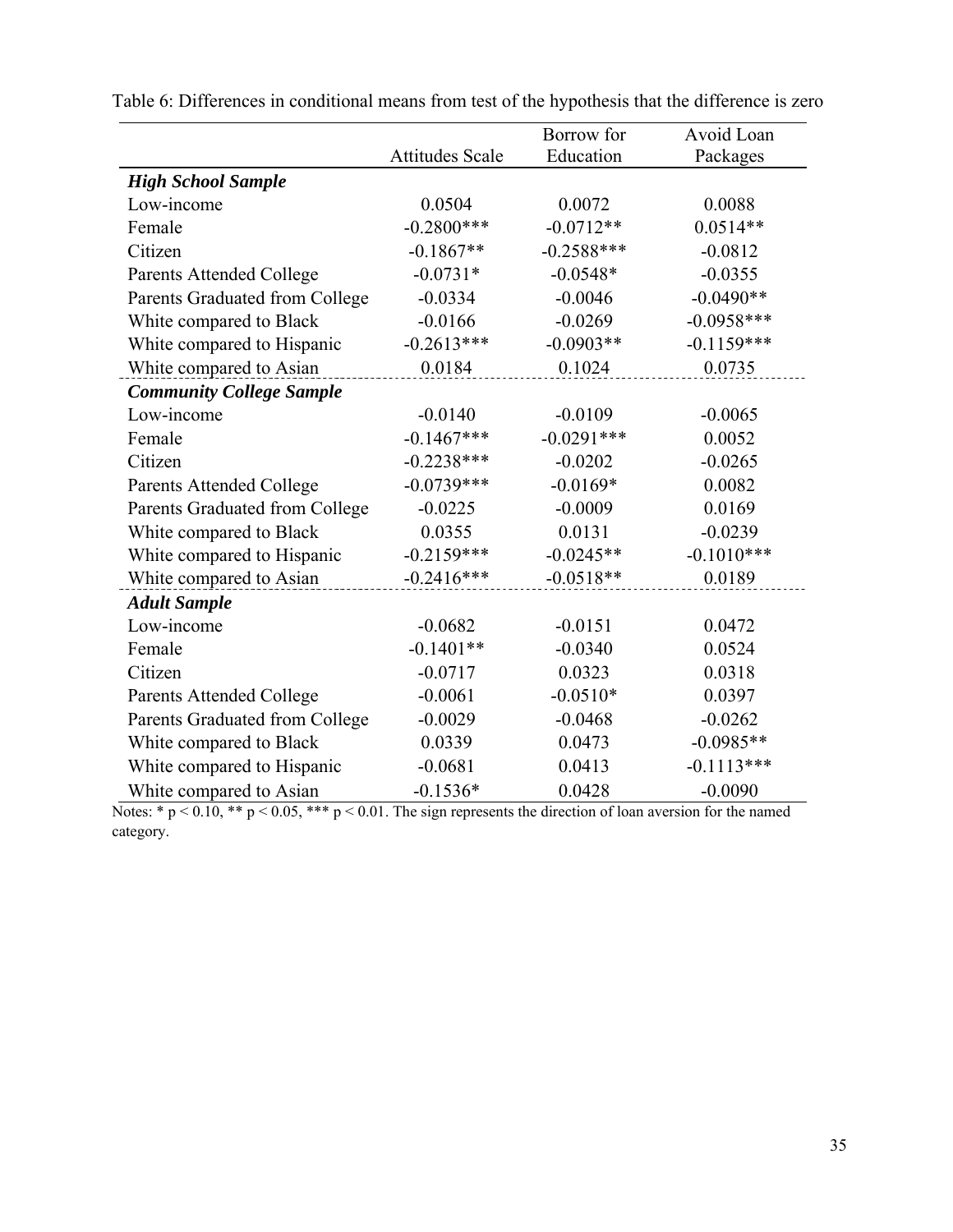|                          | <b>High School Sample</b> |             |            | <b>Community College Sample</b> |             |             | <b>Adult Sample</b> |            |            |
|--------------------------|---------------------------|-------------|------------|---------------------------------|-------------|-------------|---------------------|------------|------------|
|                          | Attitudes                 | Borrow for  | Avoid Loan | Attitudes                       | Borrow for  | Avoid Loan  | Attitudes           | Borrow for | Avoid Loan |
|                          | Scale                     | Education   | Packages   | Scale                           | Education   | Packages    | Scale               | Education  | Packages   |
|                          | (1)                       | (2)         | (3)        | (4)                             | (5)         | (6)         | (7)                 | (8)        | (9)        |
| Low-income               | 0.0139                    | $-0.0229$   | $-0.0167$  | $-0.00428$                      | $-0.0104$   | $-0.00852$  | $-0.0328$           | $-0.00847$ | 0.0275     |
|                          | (0.0745)                  | (0.0395)    | (0.0316)   | (0.0234)                        | (0.00894)   | (0.0157)    | (0.0609)            | (0.0288)   | (0.0319)   |
| Female                   | $-0.248***$               | $-0.0504*$  | $0.0464*$  | $-0.131***$                     | $-0.0270$   | 0.00457     | $-0.129*$           | $-0.0370$  | 0.0527     |
|                          | (0.0227)                  | (0.0260)    | (0.0233)   | (0.0268)                        | (0.0232)    | (0.0253)    | (0.0679)            | (0.0321)   | (0.0356)   |
| Citizen                  | $-0.0381$                 | $-0.206***$ | $-0.0209$  | $-0.129**$                      | $-0.00241$  | $-0.00685$  | $-0.0261$           | 0.0183     | 0.0258     |
|                          | (0.0511)                  | (0.0569)    | (0.0411)   | (0.0380)                        | (0.0240)    | (0.0278)    | (0.123)             | (0.0582)   | (0.0644)   |
| Parents Attended College | $-0.0229$                 | $-0.0730**$ | 0.00802    | $-0.0530$                       | $-0.0252**$ | 0.0150      | $-0.0111$           | $-0.0418$  | $0.116***$ |
|                          | (0.0654)                  | (0.0255)    | (0.0334)   | (0.0284)                        | (0.00921)   | (0.0293)    | (0.0825)            | (0.0391)   | (0.0433)   |
| Parents Graduated        | 0.0536                    | $0.0766**$  | $-0.0419$  | 0.0360                          | 0.0145      | 0.0283      | $-0.00545$          | $-0.0163$  | $-0.106**$ |
| from College             | (0.0502)                  | (0.0299)    | (0.0359)   | (0.0291)                        | (0.0125)    | (0.0166)    | (0.0888)            | (0.0420)   | (0.0465)   |
| <b>Black</b>             | $-0.00819$                | 0.0322      | $0.0943**$ | $-0.0419$                       | $-0.0118$   | 0.0256      | $-0.0308$           | $-0.0417$  | $0.0905**$ |
|                          | (0.0558)                  | (0.0337)    | (0.0360)   | (0.0234)                        | (0.0154)    | (0.0294)    | (0.0809)            | (0.0383)   | (0.0424)   |
| Asian                    | 0.0161                    | $-0.111**$  | $-0.0628$  | $0.157***$                      | 0.0417      | $-0.0350$   | 0.141               | $-0.0367$  | 0.0139     |
|                          | (0.111)                   | (0.0378)    | (0.0466)   | (0.0378)                        | (0.0260)    | (0.0385)    | (0.0861)            | (0.0408)   | (0.0451)   |
| Hispanic                 | $0.215***$                | $0.0744**$  | $0.117***$ | $0.143***$                      | 0.00659     | $0.0892***$ | 0.0588              | $-0.0453$  | $0.118***$ |
|                          | (0.0580)                  | (0.0316)    | (0.0300)   | (0.0154)                        | (0.00971)   | (0.0208)    | (0.0801)            | (0.0379)   | (0.0420)   |
| Other Race               | $-0.000995$               | $-0.112$    | $-0.0818$  | $0.197***$                      | 0.00947     | 0.00314     | ---                 | $---$      | ---        |
|                          | (0.149)                   | (0.0800)    | (0.0990)   | (0.0278)                        | (0.0172)    | (0.0606)    |                     |            |            |
| High School GPA          | $0.0341**$                | $0.0285*$   | $-0.00943$ |                                 |             | ---         |                     |            | $---$      |
|                          | (0.0147)                  | (0.0154)    | (0.00729)  |                                 |             |             |                     |            |            |
| Constant                 | $1.234***$                | 0.186       | $0.375***$ | 1.389***                        | $0.130***$  | $0.301***$  | $1.721***$          | $0.263***$ | 0.122      |
|                          | (0.113)                   | (0.116)     | (0.0598)   | (0.0541)                        | (0.0319)    | (0.0404)    | (0.150)             | (0.0708)   | (0.0784)   |
| Observations             | 1,648                     | 823         | 1,648      | 3,760                           | 3,760       | 3,760       | 843                 | 843        | 843        |
| R-squared                | 0.069                     | 0.069       | 0.029      | 0.033                           | 0.007       | 0.017       | 0.012               | 0.009      | 0.026      |

Table 7: Heterogeneity of Loan Aversion Measures by Demographic Characteristics

Notes: \*  $p$  < 0.10, \*\*  $p$  < 0.05, \*\*\*  $p$  < 0.01. Transgender for the community college and adult populations are pooled with male students. Controls for gender, race, grades, free or reduced price lunch eligibility, citizenship status, and parental education, as well as high school/ community college fixed effects are included. Linear probability models are used for binary outcomes. Standard errors, included in parentheses, are clustered at the high school level for the high school sample and the college level for the community college sample. High school and community college fixed effects are included. Heteroskedastic robust standard errors are provided for the adult sample.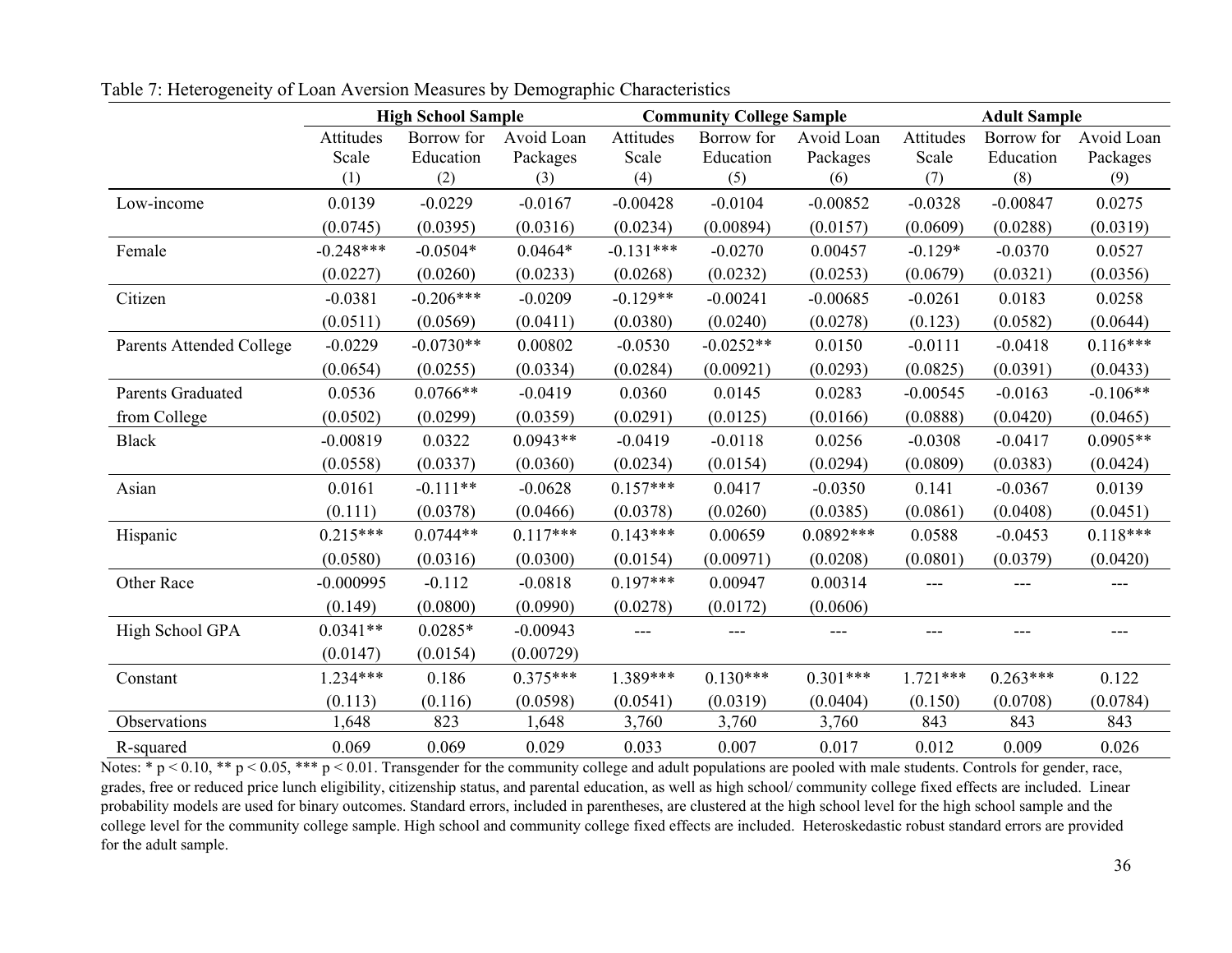# Appendix A: Loan Aversion Survey Questions

# *Attitudes toward Borrowing*

1) To what extent do you agree with the following statements about borrowing money?

|                                                            | Strongly<br>agree | Agree | Neither<br>agree nor<br>disagree | Disagree | Strongly<br>disagree |
|------------------------------------------------------------|-------------------|-------|----------------------------------|----------|----------------------|
| You should always save up<br>first before buying something |                   |       |                                  |          |                      |
| Owing money is basically<br>wrong                          |                   |       |                                  |          |                      |
| There is no excuse for<br>borrowing money                  |                   |       |                                  |          |                      |

# *Borrow for Education*

2) Do you think it's okay to borrow money to buy or pay for  $\dots$ 

|           | es | Don't<br>: know |  |
|-----------|----|-----------------|--|
| Education |    |                 |  |

# *Cash vs. Loans in Financial Aid Packages*

3) In this section, suppose you were offered a series of choices between two options: a small amount of cash which you would receive in one week or a larger financial aid package which you would receive to pay for college expenses if you enroll in college full-time.

For example, in Choice #1 if you select Option A, you would get \$25 in cash one week from today to save or spend on anything you like. If you select Option B, you would receive \$1,000 of grant aid (money you do not have to pay back) to pay for college if you enroll in college full-time. Across the different choices, Option B consists of either a grant and/or a loan (money you do have to pay back after you leave college).

For each of the 9 choices below, select either Option A or Option B:

| Choice $#1$ : | Option A<br>\$25 cash in one week  | Option B<br>\$1,000 grant once in college                  |
|---------------|------------------------------------|------------------------------------------------------------|
| Choice $#2$ : | Option A<br>\$300 cash in one week | Option B<br>\$1,000 grant once in college                  |
| Choice $#3$ : | Option A<br>\$700 cash in one week | Option B<br>\$1,000 grant once in college                  |
| Choice $#4$ : | Option A<br>\$25 cash in one week  | Option B<br>\$1,000 grant $+$ \$1,000 loan once in college |
| Choice $#5$ : | Option A<br>\$300 cash in one week | Option B<br>\$1,000 grant $+$ \$1,000 loan once in college |
| Choice $#6$ : | Option A<br>\$700 cash in one week | Option B<br>\$1,000 grant $+$ \$1,000 loan once in college |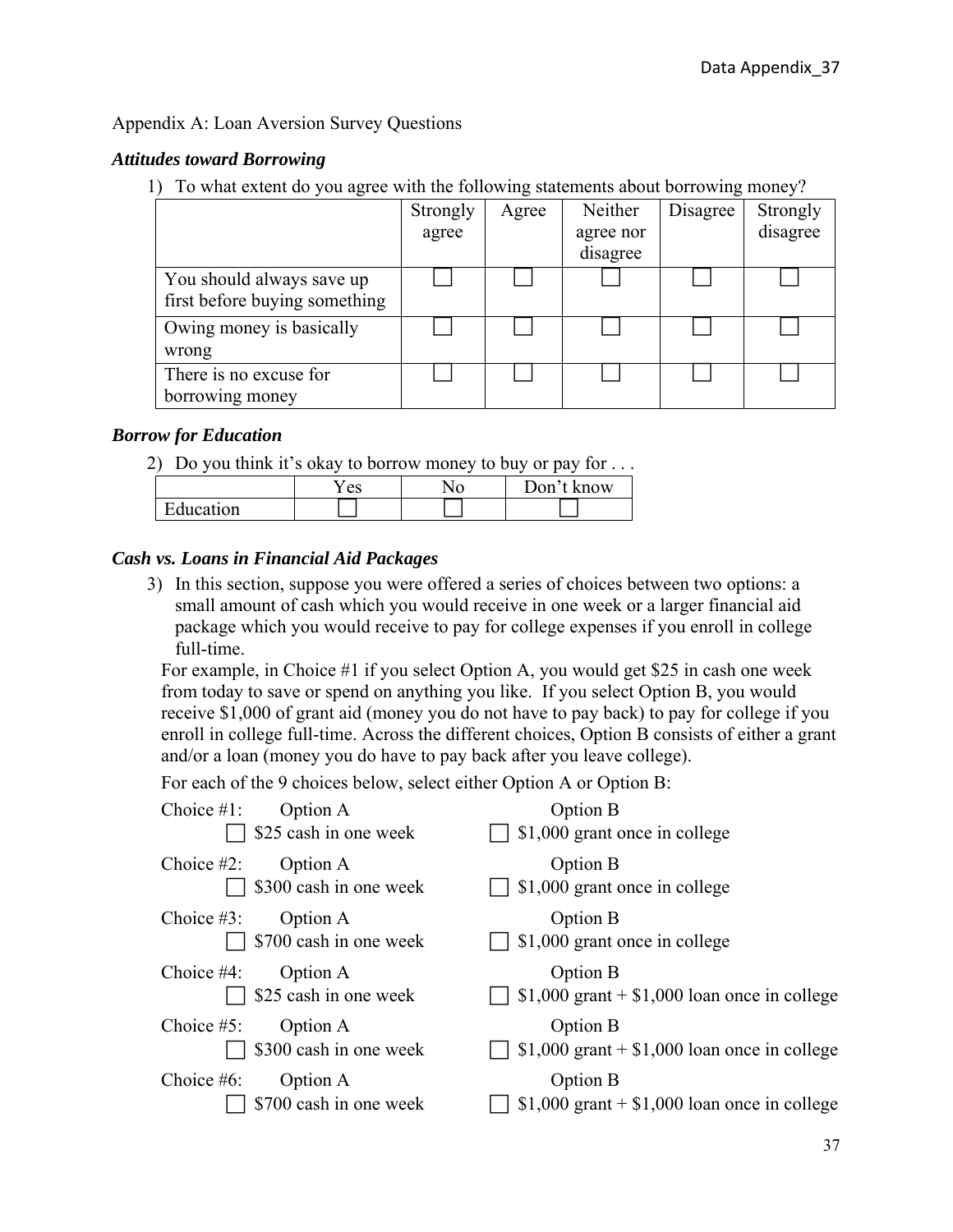Data Appendix\_38

#### **Data Appendix**

#### **Survey Design**

We used a survey instrument to gather data on demographic information and loan aversion measures. To enable comparisons to existing research, the questions on the survey directly related to loan aversion were identical to those asked in prior studies of loan aversion. For additional questions, we consulted with survey and loan experts in the field. We employed two slightly different forms of the survey, Survey A and Survey B, in order to limit the number of questions any one respondent faced and to limit each survey to a response time of approximately 15 minutes. Both surveys asked the same core questions about demographics. For the high school senior sample, both forms of the survey had two of the three loan aversion measures we employ in the analysis: attitudes about borrowing money and whether the respondent would prefer cash in the short term over a grant or loan once in college; however, only Survey B gathered responses on our third loan aversion measure, whether respondents believed it was ok to borrow money for education specifically. For the adult and community college samples, both forms of the survey captured all three loan aversion measures.

The high school senior survey was a paper survey conducted in class during the school day. The adult and community college samples responded to the survey online. Each respondent was randomly given either Survey A or Survey B. We pilot tested both versions of the survey with a class of high school seniors, and conducted a focus group at the end of the pilot to gather information on the timing and areas of confusion caused by any of the questions. The surveys were edited, with colleagues providing a second round of feedback. We describe the sampling and survey administration process in more detail below.

#### **Sample**

The sample selection and survey administration differed for each population. For high school seniors, we aimed to obtain a random sample of diverse high schools in multiple states within which we could survey the majority of the senior class. Our sampling frame was comprised of all public high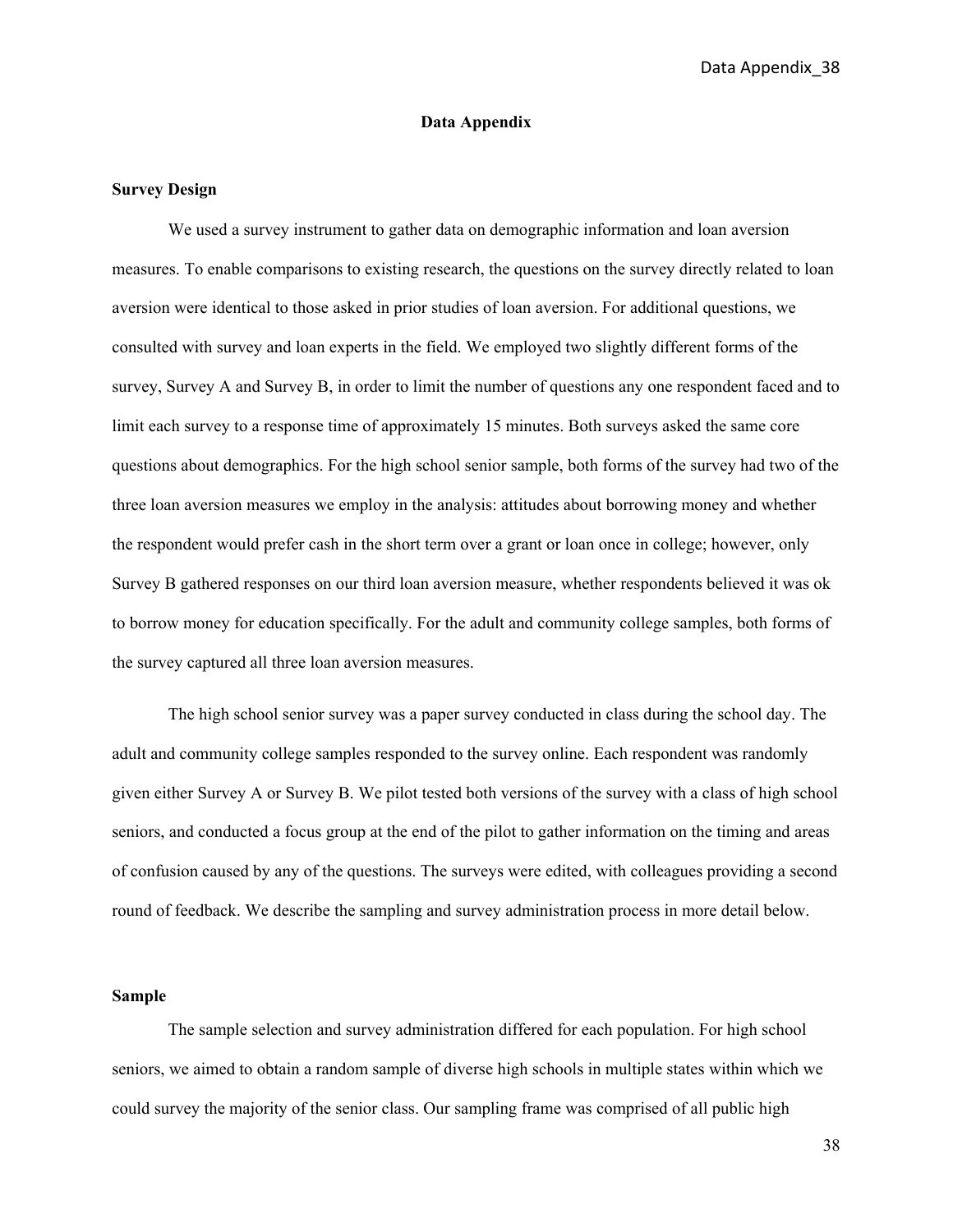Data Appendix\_39

schools in Texas, Kentucky, Tennessee, and Massachusetts that had at least 500 total students with at least 10 percent of the student body being white, 10 percent African American, 10 percent Hispanic, and 10 percent low-income as defined by free or reduced price lunch. Stratifying by state, we randomly ordered those high schools and contacted the first ten in each state through the guidance office and the principal's office.

We contacted each high school at least three separate times in an effort to obtain permission to administer the survey. If a school did not respond or agree to participate, we moved to the next high school on the randomly ordered school list for that state until either five high schools agreed to participate in the state or we exhausted all of the eligible schools in that state. This process garnered eight high schools that represent a random sample of racially and economically diverse high schools willing to participate in a loan survey in these four states. Five high schools in Texas agreed to participate, although data was not collected in one of them due to school being cancelled for a snow day on the day of survey administration. We exhausted the list of KY, TN, and MA schools with one, three and one participating respectively. For high schools that agreed to participate, we traveled to the schools and administered the survey to all of the seniors present on the day of administration during the spring semester of 2014, capturing at least 80 percent of the seniors in every school. To increase sample size and geographic diversity, we supplemented our randomly selected high schools with survey results from three additional schools that are part of the College Advising Corps (CAC) college access program. These three schools, which are located in Illinois and Michigan, provide additional geographic diversity, but they were not randomly selected. We also conducted an analysis that examined whether our final results hold with and without these three CAC schools. They do, with a maximum difference of one percentage point for any loan aversion measures. Results are qualitatively similar for the subgroup analysis as well. Results available upon request from the authors. Descriptive statistics for the high schools included in the sample can be found in Data Appendix Table 1.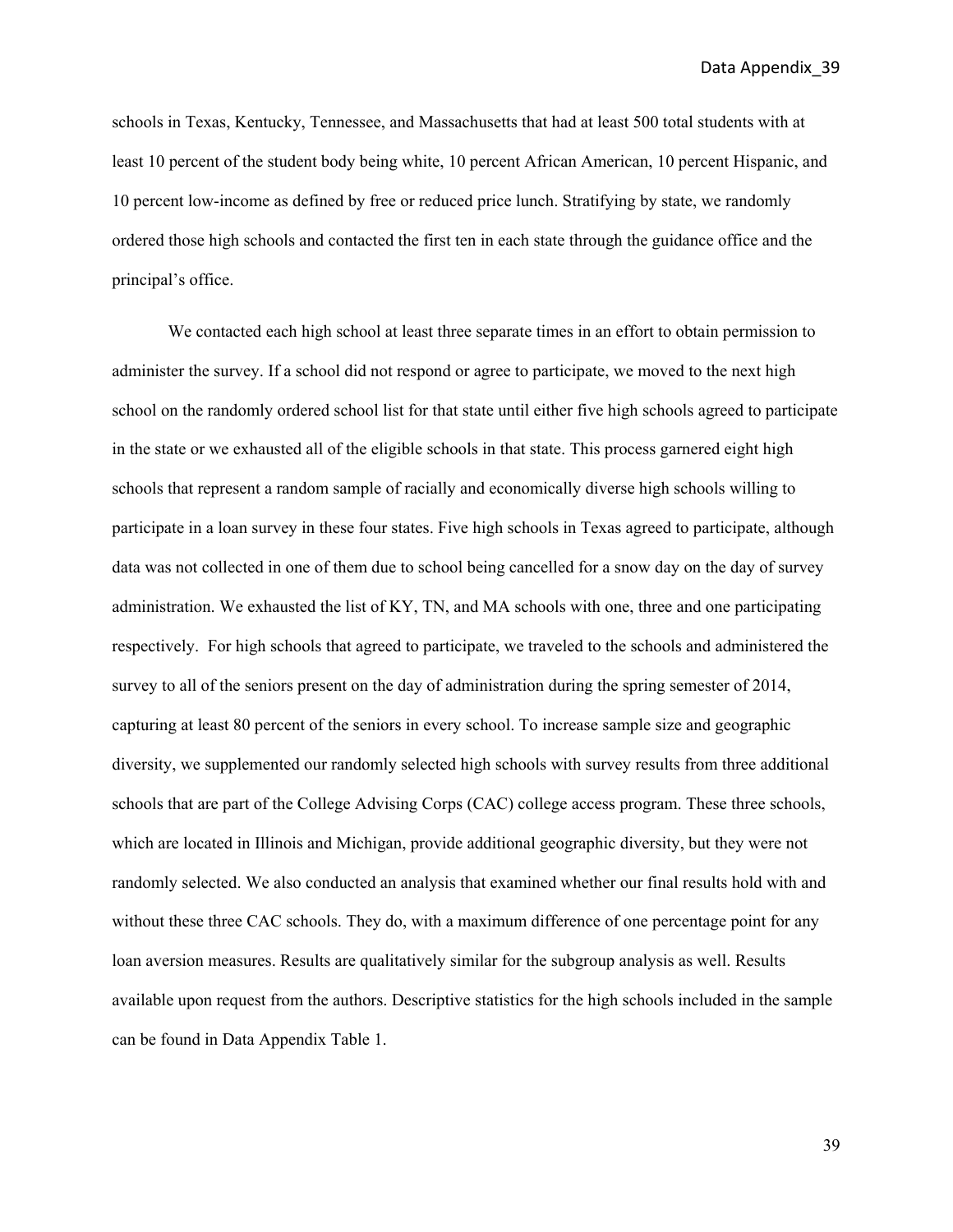Data Appendix\_40

 The community college sample was selected to supplement the high school analysis. We reached out to community college contacts in several of the states that provided high school data and were able to obtain permission to administer our loan survey. Our community college sample is comprised of one college in Illinois, one in Tennessee, one in Michigan, and four in Texas. Because administering a paper survey to all the students in a community college is impractical, administrators emailed an electronic version of the survey to all enrolled students. We used a similar survey to those we developed for the high school sample, though several survey questions were slightly altered to reflect community college demographics. The central questions assessing loan aversion were worded identically to those on the high school survey allowing for direct comparisons. As an incentive, students at each community college were offered entry into a lottery for one of five \$100 gift cards per institution if they completed the survey. Survey administration took place during the summer and fall of 2015. Descriptive statistics for the community colleges in the sample can be found in Data Appendix Table 2.

Due to the difficulty in identifying a population of adults not enrolled in college and who have not completed a college credential, we hired the survey firm Qualtrics to obtain a diverse sample of adults in their 20s and 30s, who fit these criteria, to complete the online version of our survey. Surveys completed by respondents obtained through Qualtics are present in published works in other disciplines such as psychology, see for example Wright and Skagerberg (2012).

We used the community college survey as a template, but some questions were adjusted to account for the fact that these respondents were not currently enrolled in an educational institution. The survey firm relied on marketing email lists to identify and obtain survey results for approximately 200 adults fitting the selection criteria in each of four racial categories: white, African-American, Hispanic, and Asian. These respondents are not a random sample of adults; however, we can still draw important conclusions about loan aversion variance across demographic characteristics within this sample. Although we can examine the similarity of responses across age, race, and education level when comparing these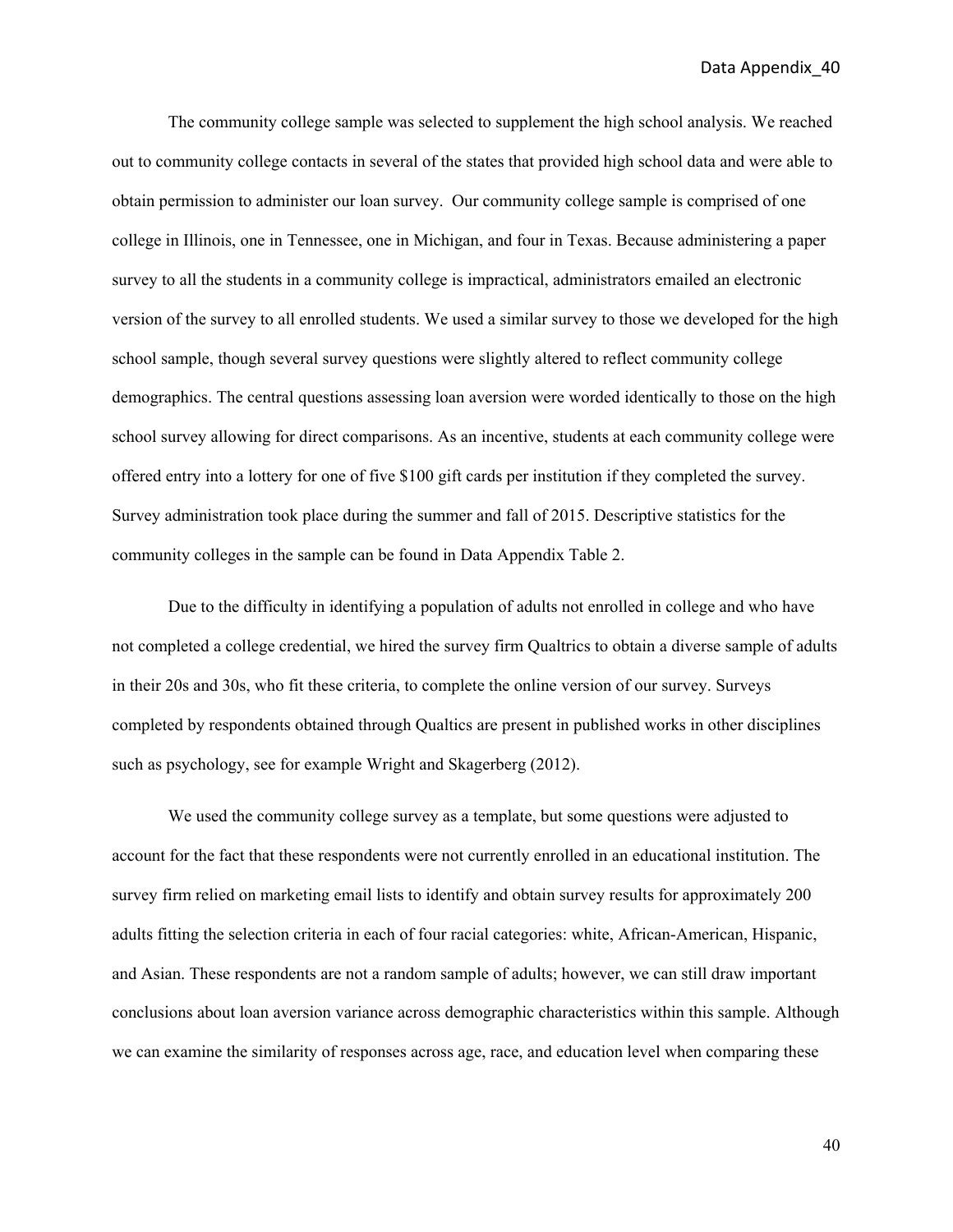adult respondents to community college students and high school seniors, we must acknowledge that a more representative sample of adults may lead to different conclusions.

#### **Missing Data**

The adult survey methodology required respondents to answer all questions, so missing data only exists for the high school and community college samples. Within these two samples, we exclude people with missing values for any of the variables used in our analysis. This casewise deletion allows us to maintain a consistent sample throughout the analysis, resulting in greater ease of interpretation. While pairwise deletion would have only deleted those people with missing data on the particular measure being examined, this would have resulted in different analytic samples across models making the interpretation challenging. One concern with missing data is whether the missingness occurs systematically, and if so, how it may bias the results. We examined the data for patterns of missingness within and across these two samples as well as within and across institutions, and did not find evidence of data missing in a systemic way. As shown in Data Appendix Table 3, the majority of data collected was missing from less than one percent of the sample. The predominant causes of missingness occur in only a few variables. For the high school sample, approximately five percent of respondents did not respond to questions about whether or not they receive free and reduced price lunch, their high school GPA, their citizenship, or their parents' levels of education. Additionally, 3.4 percent of high school students did not complete the *Attitudes Scale* questions, and 7.9 percent did not complete the *Avoid Loan Packages* questions. The *Borrow for Education* measure was only asked of half the sample. Less than two percent of those students did not respond. For the community college respondents, less than three percent of all respondents did not provide information on race, and approximately nine percent did not respond to their citizenship and household size. Less than five percent of the respondents did not complete the questions related to *Attitudes Scale* and *Avoid Loan Packages*, and seven percent did not respond to the questions for *Avoid Loan Packages*.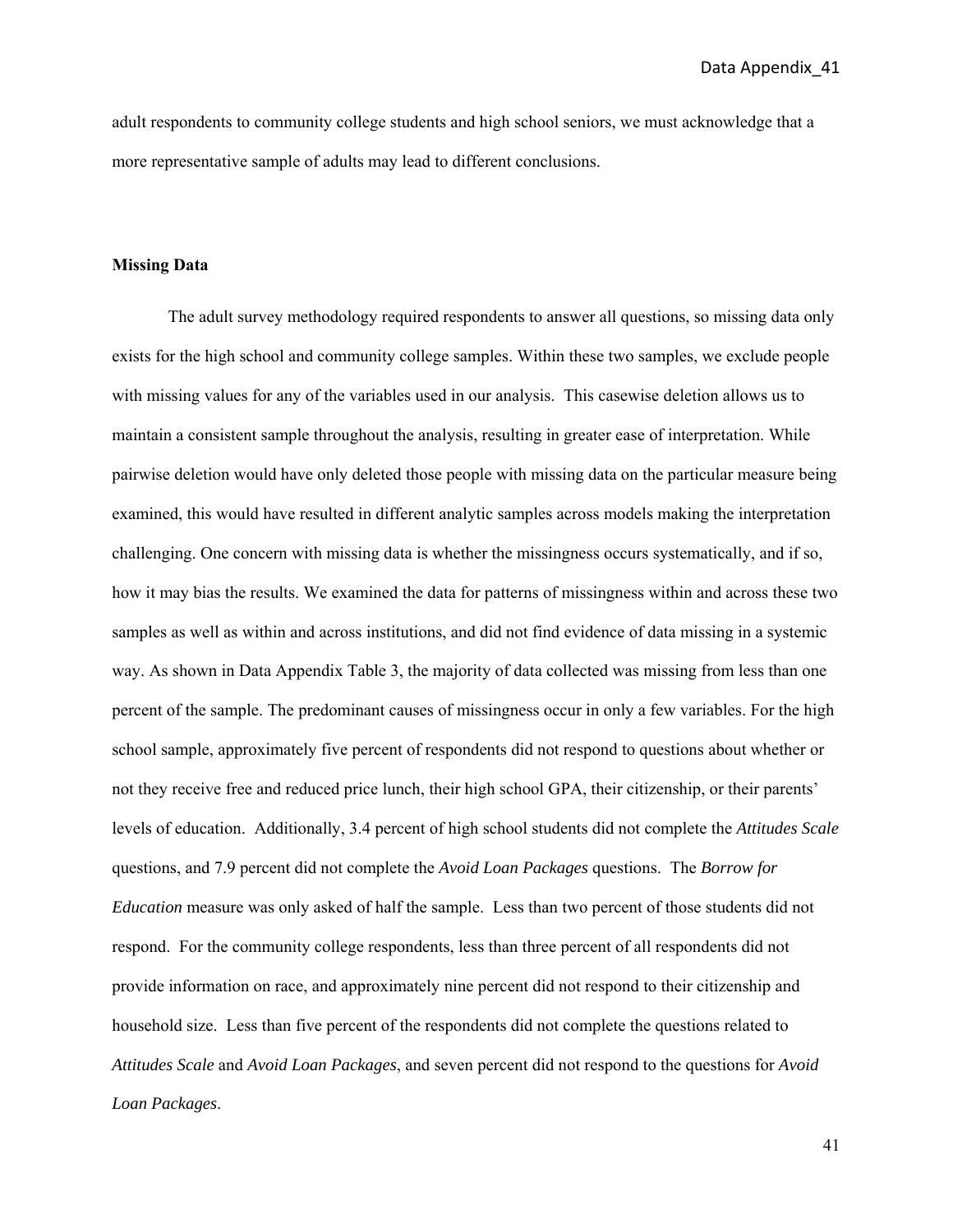| School name                                | School<br>District               | City        | <b>State</b> | % Black | % Hispanic | %White | % Free or<br>Reduced<br>lunch | Total<br>Enrolled |
|--------------------------------------------|----------------------------------|-------------|--------------|---------|------------|--------|-------------------------------|-------------------|
| <b>Bryan Station</b><br><b>High School</b> | Fayette<br>County SD             | Fayette     | KY           | 39.1    | 14.2       | 42.5   | 61.9                          | 1,707             |
| Crete-Monee<br>High School                 | Crete-Monee<br><b>SD</b>         | Crete       | IL           | 59.5    | 11.3       | 24.0   | 68.0                          | 1,698             |
| Manual<br>Academy                          | Peoria Public<br>Schools         | Peoria      | IL           | 73.8    | 11.2       | 11.5   | 84.0                          | 796               |
| Smyrna High<br>School                      | Rutherford<br>County SD          | Smyrna      | <b>TN</b>    | 16.3    | 12.1       | 65.3   | 45.4                          | 1,987             |
| La Vergne<br>High School                   | Rutherford<br>County SD          | La Vergne   | <b>TN</b>    | 32.8    | 18.2       | 44.4   | 53.7                          | 2,128             |
| Springfield<br>High School                 | Robertson<br>County SD           | Springfield | <b>TN</b>    | 25.3    | 12.6       | 61.4   | 58.6                          | 1,099             |
| Judson High<br>School                      | Judson ISD                       | Converse    | <b>TX</b>    | 25.3    | 46.7       | 21.7   | 49.8                          | 3,429             |
| Lamar<br>Consolidated<br>High School       | Lamar CISD                       | Rosenberg   | <b>TX</b>    | 25.7    | 51.4       | 16.8   | 62.5                          | 1,481             |
| McCallum<br>High School                    | <b>Austin ISD</b>                | Austin      | ${\rm TX}$   | 16.8    | 34         | 42.3   | 40.7                          | 1,734             |
| Sabis<br>International<br>High School      | Springfield<br>Public<br>Schools | Springfield | MA           | 30.1    | 33.2       | 28.8   | 9.1                           | 1,573             |
| Waverly High<br>School                     | Waverly<br>Community<br>Schools  | Lansing     | MI           | 39.2    | 14.2       | 37.3   | 43.0                          | 1,060             |

Data Appendix Table 1: Descriptive Statistics of High School Sample